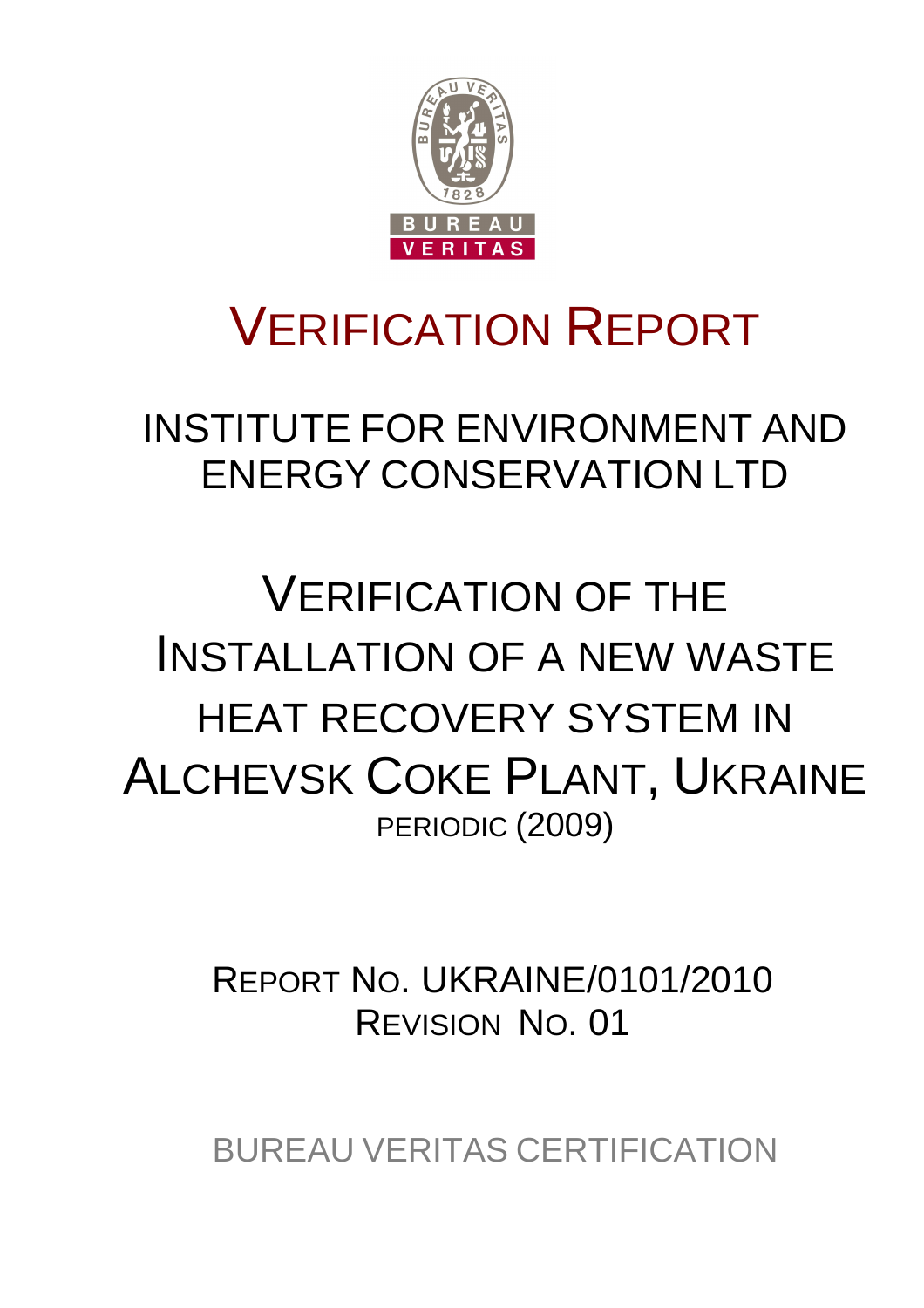

 $\overline{\phantom{a}}$ 

#### VERIFICATION REPORT

| Date of first issue:<br>15 March 2010                                                                                                        | Organizational unit:<br><b>Holding SAS</b>      | <b>Bureau Veritas Certification</b>                                                                                                                                                                                                                                                                                                                                                                                                                                                                                                                                                                                                                                                                                                                                                                                                                                                                                                                                                                                                                                                                                                                                                                                                                                                                                                                                                                                                                                                                                                                                                                                                                                                                                                                                                                                                                                   |  |
|----------------------------------------------------------------------------------------------------------------------------------------------|-------------------------------------------------|-----------------------------------------------------------------------------------------------------------------------------------------------------------------------------------------------------------------------------------------------------------------------------------------------------------------------------------------------------------------------------------------------------------------------------------------------------------------------------------------------------------------------------------------------------------------------------------------------------------------------------------------------------------------------------------------------------------------------------------------------------------------------------------------------------------------------------------------------------------------------------------------------------------------------------------------------------------------------------------------------------------------------------------------------------------------------------------------------------------------------------------------------------------------------------------------------------------------------------------------------------------------------------------------------------------------------------------------------------------------------------------------------------------------------------------------------------------------------------------------------------------------------------------------------------------------------------------------------------------------------------------------------------------------------------------------------------------------------------------------------------------------------------------------------------------------------------------------------------------------------|--|
| Client:<br>Institute for Environment and<br><b>Energy Conservation</b>                                                                       | Client ref.:<br>Vasyl Vovchak                   |                                                                                                                                                                                                                                                                                                                                                                                                                                                                                                                                                                                                                                                                                                                                                                                                                                                                                                                                                                                                                                                                                                                                                                                                                                                                                                                                                                                                                                                                                                                                                                                                                                                                                                                                                                                                                                                                       |  |
| Summary:<br>Forward Actions Requests (CL, CAR and FAR), presented in Appendix A.<br>Bureau Veritas Certification by the project participant. |                                                 | Bureau Veritas Certification has made the verification of the "Installation of a new waste heat recovery system<br>in Alchevsk Coke Plant, Ukraine" project of Institute for Environment and Energy Conservation located in<br>Alchevsk, Lugansk region, Ukraine on the basis of UNFCCC criteria for the JI, as well as criteria given to<br>provide for consistent project operations, monitoring and reporting, as well as the host country criteria.<br>The verification scope is defined as a periodic independent review and post determination by the Accredited<br>Independent Entity of the monitored reductions in GHG emissions during defined verification period, and<br>consisted of the following three phases: i) desk review of the Monitoring Report, Project Design Document and<br>the baseline and monitoring plan; ii) follow-up interviews with project stakeholders; iii) resolution of outstanding<br>issues and the issuance of the final verification report and opinion. The overall verification, from Contract<br>Review to Verification Report & Opinion, was conducted using Bureau Veritas Certification internal procedures.<br>The first output of the verification process is a list of Clarification Requests, Corrective Actions Requests,<br>The verification is based on the Monitoring Report (covers January 1 <sup>st</sup> 2009 – December 31 <sup>th</sup> 2009), the<br>Monitoring Plan, the determined PDD, version 7 of 22/12/2009, and supporting documents made available to<br>In summary, Bureau Veritas Certification confirms that the project is implemented according to determinated<br>and registered project design documents. Installed equipment being essential for generating emission<br>reduction runs reliably and is calibrated appropriately. The monitoring system is in place and the project is |  |
| misstatements.<br>190644 tCO2e reductions during period from 01/01/2009 up to 31/12/2009.                                                    |                                                 | generating GHG emission reductions. The GHG emission reduction is calculated without material<br>Our opinion relates to the project's GHG emissions and resulting GHG emissions reductions reported and<br>related to the valid and registered project baseline and monitoring, and its associated documents. Based on<br>information seen and evaluated we confirm that the implementation of the project has resulted in                                                                                                                                                                                                                                                                                                                                                                                                                                                                                                                                                                                                                                                                                                                                                                                                                                                                                                                                                                                                                                                                                                                                                                                                                                                                                                                                                                                                                                            |  |
|                                                                                                                                              |                                                 | On behalf of verification team, Flavio Gomes, the Bureau Veritas Certification Holding SAS Global Product<br>Manager for Climate Change, approved final version of the Verification Report and it is signed by Ivan Sokolov<br>authorized Bureau Veritas Certification Holding SAS Local product manager for Climate Change in Ukraine.                                                                                                                                                                                                                                                                                                                                                                                                                                                                                                                                                                                                                                                                                                                                                                                                                                                                                                                                                                                                                                                                                                                                                                                                                                                                                                                                                                                                                                                                                                                               |  |
| Report No.:<br>UKRAINE/0101/2010<br>JI                                                                                                       | Subject Group:                                  | <b>Indexing terms</b>                                                                                                                                                                                                                                                                                                                                                                                                                                                                                                                                                                                                                                                                                                                                                                                                                                                                                                                                                                                                                                                                                                                                                                                                                                                                                                                                                                                                                                                                                                                                                                                                                                                                                                                                                                                                                                                 |  |
| Project title:<br>Installation of a new waste heat recovery system in<br>Alchevsk Coke Plant, Ukraine                                        |                                                 | Climate Change, Kyoto Protocol, JI,<br><b>Emission Reductions, Verification</b>                                                                                                                                                                                                                                                                                                                                                                                                                                                                                                                                                                                                                                                                                                                                                                                                                                                                                                                                                                                                                                                                                                                                                                                                                                                                                                                                                                                                                                                                                                                                                                                                                                                                                                                                                                                       |  |
| Work carried out by:<br>Team Leader, Lead verifier:<br>Team Member, verifier:<br>Team Member, verifier:                                      | Nadiia Kaiiun<br>Oleg Skoblyk<br>Victoria Legka | $\boxtimes$<br>No distribution without permission from the<br>Client or responsible organizational unit                                                                                                                                                                                                                                                                                                                                                                                                                                                                                                                                                                                                                                                                                                                                                                                                                                                                                                                                                                                                                                                                                                                                                                                                                                                                                                                                                                                                                                                                                                                                                                                                                                                                                                                                                               |  |
| Work verified by:<br>Ivan Sokolov - Internal Technical Reviewer                                                                              |                                                 | Limited distribution                                                                                                                                                                                                                                                                                                                                                                                                                                                                                                                                                                                                                                                                                                                                                                                                                                                                                                                                                                                                                                                                                                                                                                                                                                                                                                                                                                                                                                                                                                                                                                                                                                                                                                                                                                                                                                                  |  |
| Date of this revision:<br>Rev. No.:<br>15/03/2010<br>01                                                                                      | Number of pages:<br>70                          | Unrestricted distribution                                                                                                                                                                                                                                                                                                                                                                                                                                                                                                                                                                                                                                                                                                                                                                                                                                                                                                                                                                                                                                                                                                                                                                                                                                                                                                                                                                                                                                                                                                                                                                                                                                                                                                                                                                                                                                             |  |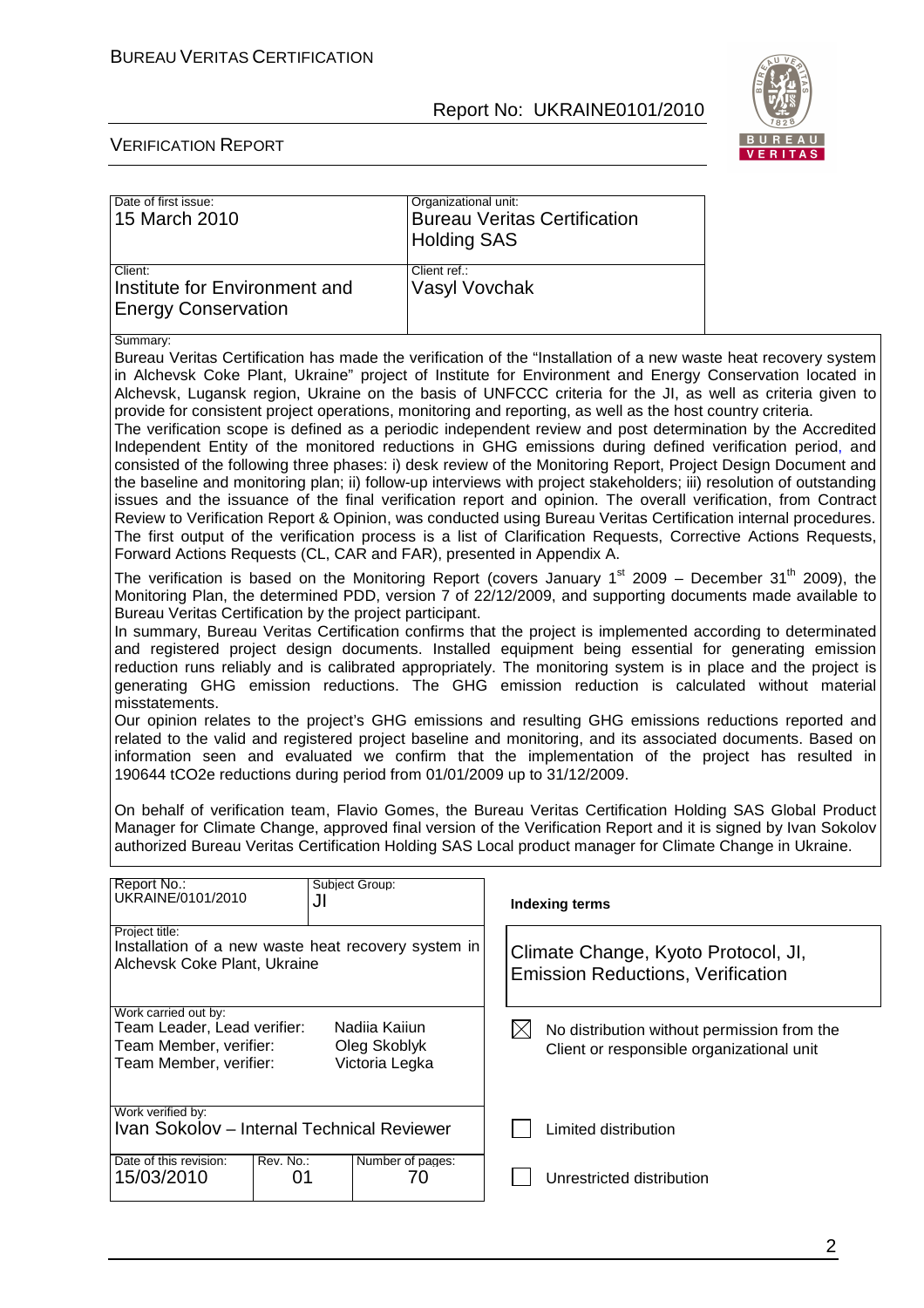VERIFICATION REPORT



## **Abbreviations**

| <b>Accrediting Independent Entity</b><br><b>Alchevsk Iron and Steel Works</b><br>Blast furnace gas<br><b>Bureau Veritas Certification Holding SAS</b><br><b>Corrective Action Request</b><br><b>Coke Dry Quenching</b><br><b>Clarification Request</b><br><b>Carbon Dioxide</b><br><b>Coke Oven Gas</b><br>Coke Wet Quenching<br><b>Emission Reduction Unit</b><br><b>Forward Action Request</b><br>Green House Gas(es)<br><b>International Emissions Trading Association</b><br>Joint Implementation<br><b>JI Supervisory Committee</b> |
|------------------------------------------------------------------------------------------------------------------------------------------------------------------------------------------------------------------------------------------------------------------------------------------------------------------------------------------------------------------------------------------------------------------------------------------------------------------------------------------------------------------------------------------|
|                                                                                                                                                                                                                                                                                                                                                                                                                                                                                                                                          |
|                                                                                                                                                                                                                                                                                                                                                                                                                                                                                                                                          |
| <b>Means of Verification</b>                                                                                                                                                                                                                                                                                                                                                                                                                                                                                                             |
| Monitoring Plan                                                                                                                                                                                                                                                                                                                                                                                                                                                                                                                          |
| <b>Monitoring Report</b><br><b>Prototype Carbon Fund</b>                                                                                                                                                                                                                                                                                                                                                                                                                                                                                 |
| <b>Project Design Document</b>                                                                                                                                                                                                                                                                                                                                                                                                                                                                                                           |
| United Nations Framework Convention on Climate Change                                                                                                                                                                                                                                                                                                                                                                                                                                                                                    |
|                                                                                                                                                                                                                                                                                                                                                                                                                                                                                                                                          |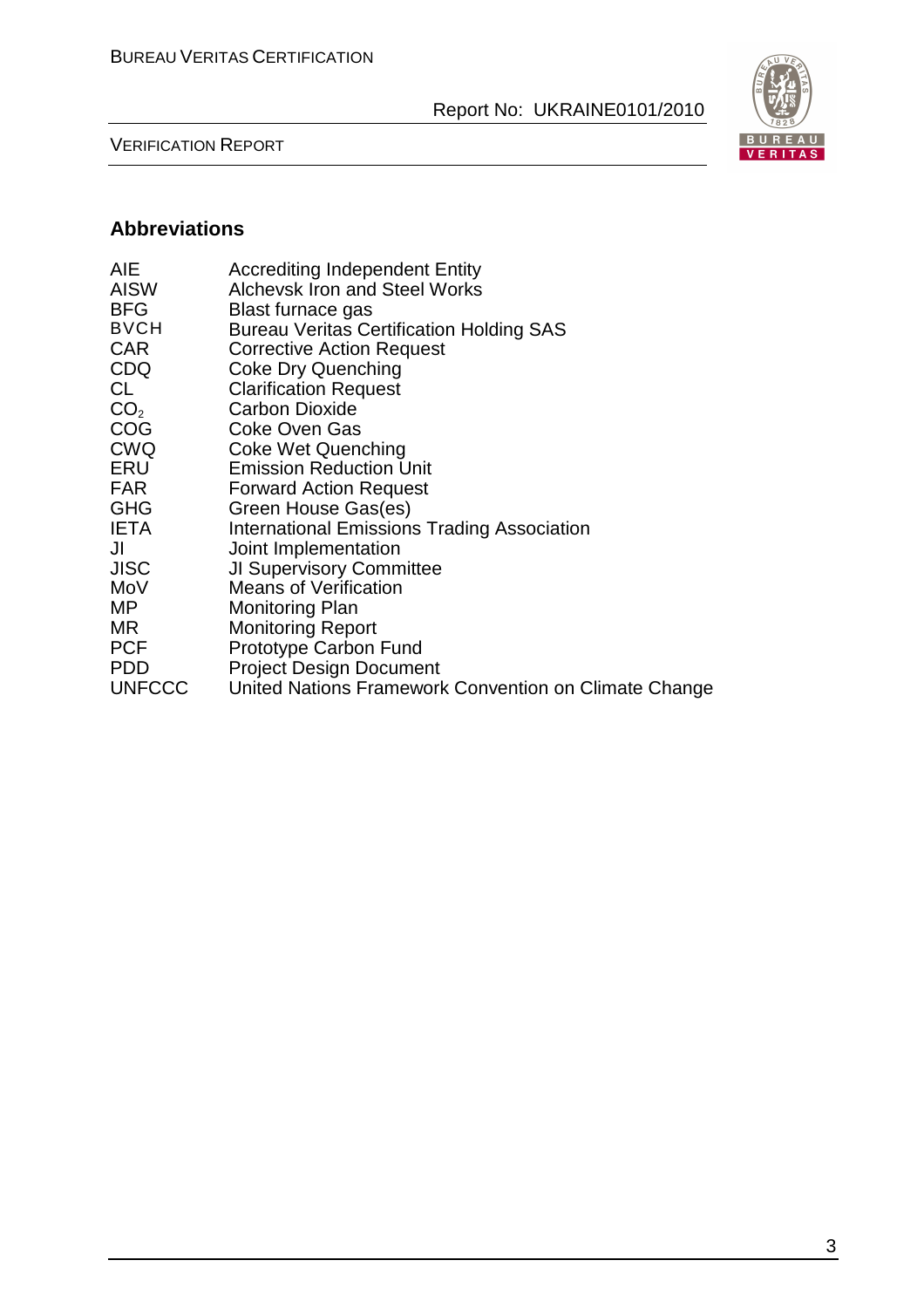

VERIFICATION REPORT

# **Table of Contents Page 2018**

| 1              |                                                                        |                |
|----------------|------------------------------------------------------------------------|----------------|
| 1.1            | Objective                                                              | $\mathfrak{S}$ |
| 1.2            | Scope                                                                  | 6              |
| 1.3            | <b>GHG Project Description</b>                                         | 6              |
| $\overline{2}$ |                                                                        |                |
| 2.1            | <b>Review of Documents</b>                                             | 11             |
| 2.2            | Follow-up Interviews                                                   | 12             |
| 2.3            | Resolution of Clarification, Corrective and Forward Action<br>Requests | 13             |
| 3              | SECOND PERIODIC VERIFICATION FINDINGS (2009)  13                       |                |
| 3.1            | CAR's, FAR's from<br>Remaining issues<br>previous                      |                |
|                | determination/verification                                             | 14             |
| 3.2            | <b>Project Implementation</b>                                          | 14             |
| 3.3            | <b>Internal and External Data</b>                                      | 15             |
| 3.5            | <b>Management and Operational System</b>                               | 18             |
| 3.6            | <b>Completeness of Monitoring</b>                                      | 19             |
| 3.7            | <b>Accuracy of Emission Reduction Calculations</b>                     | 20             |
| 3.8            | Quality Evidence to Determine Emissions Reductions                     | 21             |
| 3.9            | <b>Management System and Quality Assurance</b>                         | 21             |
| $\overline{4}$ |                                                                        |                |
| 5              |                                                                        |                |
| 6              |                                                                        |                |
|                | APPENDIX A: COMPANY JI PROJECT VERIFICATION PROTOCOL 26                |                |
|                |                                                                        |                |
|                | APPENDIX C: DOCUMENTS CHECKED DURING VERIFICATION 66                   |                |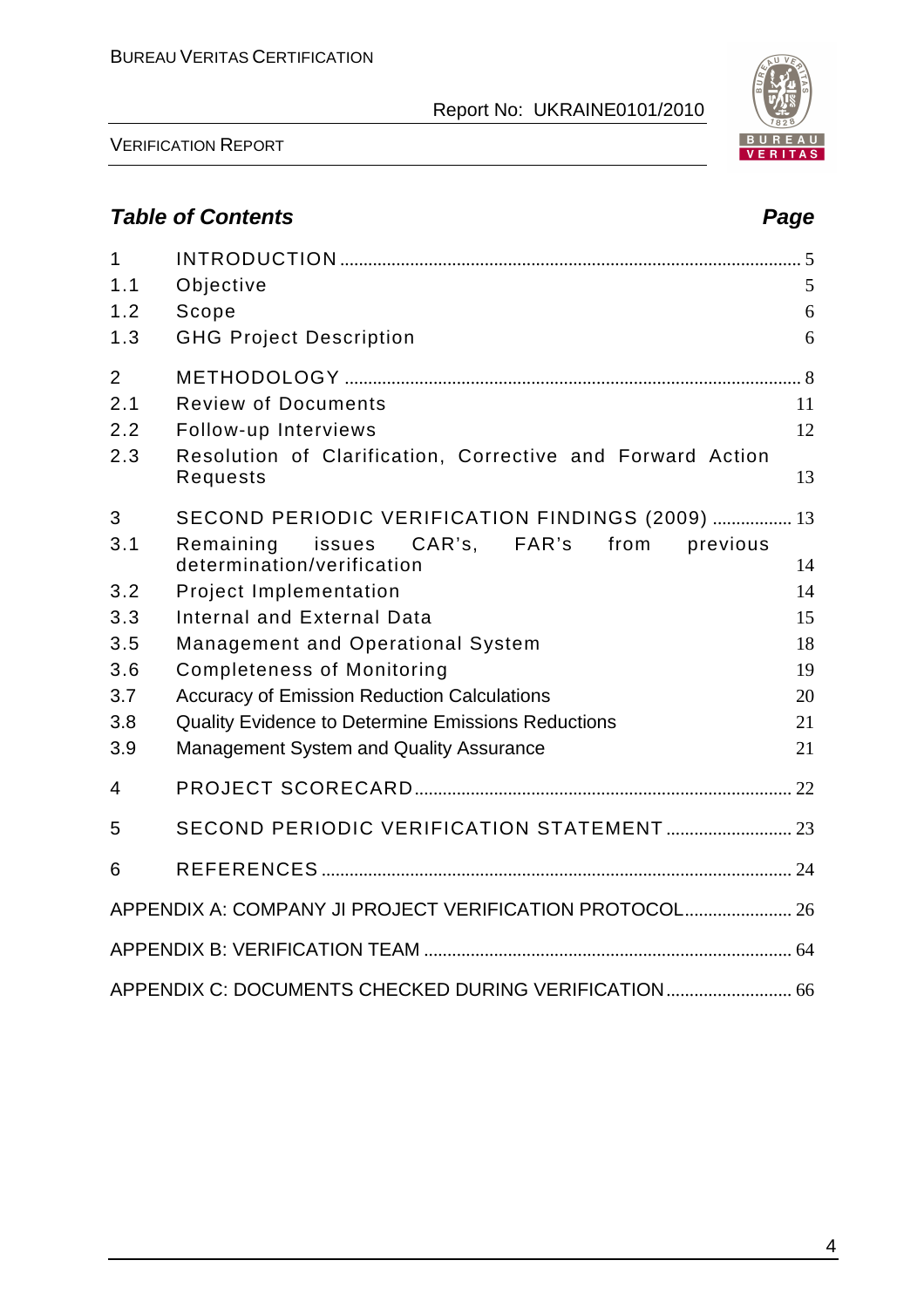

VERIFICATION REPORT

#### **1 INTRODUCTION**

Institute for Environment and Energy Conservation, Ltd has commissioned Bureau Veritas Certification to verify the emissions reductions of its JI project "Installation of a new waste heat recovery system in Alchevsk Coke Plant, Ukraine" (hereafter called "the project") at Alchevsk, Lugansk region, Ukraine, JI Registration Reference UA 1000130.

This report summarizes the findings of the verification of the project, performed on the basis of criteria given to provide for consistent project operations, monitoring and reporting, and contains a statement for the verified emission reductions.

This report includes the findings of the periodic verification. It is based on the Initial Verification Report Template Version 3.0, December 2003 and on the Periodic Verification Report Template Version 3.0, December 2003, both part of the Validation and Verification Manual (VVM) published by International Emission Trading Association (IETA).

The results of the determination were documented by Bureau Veritas Certification in the report: "Determination of The Installation of a New Waste Heat Recovery System in Alchevsk Coke Plant, Ukraine" No. UKRAINE/0035/2009 dated 22nd of December 2009.

The results of initial and first periodic verification were documented by Bureau Veritas Certification Holding SAS in the report: "Verification of project "The Installation of a New Waste Heat Recovery System in Alchevsk Coke Plant, Ukraine" No. UKRAINE/0054/2009 dated 15th of March, 2010 (See Section 6).

Project is approved by the National Environmental Investment Agency of Ukraine and Ministry of Economy, Trade and Industry of Japan on behalf of Government of Japan (Letters of approval are presented, see Section 7) and registered under Track 1.

#### **1.1 Objective**

Verification is the periodic independent review and ex post determination by the AIE of the monitored reductions in GHG emissions during defined verification period.

The objective of verification can be divided in Initial Verification and Periodic Verification.

Initial Verification: The objective of an initial verification is to verify that the project is implemented as planned, to confirm that the monitoring system is in place and fully functional, and to assure that the project will generate verifiable emission reductions. A separate initial verification prior to the project entering into regular operations is not a mandatory requirement.

Periodic Verification: The objective of the periodic verification is to verify that actual monitoring systems and procedures are in compliance with the monitoring systems and procedures described in the monitoring plan;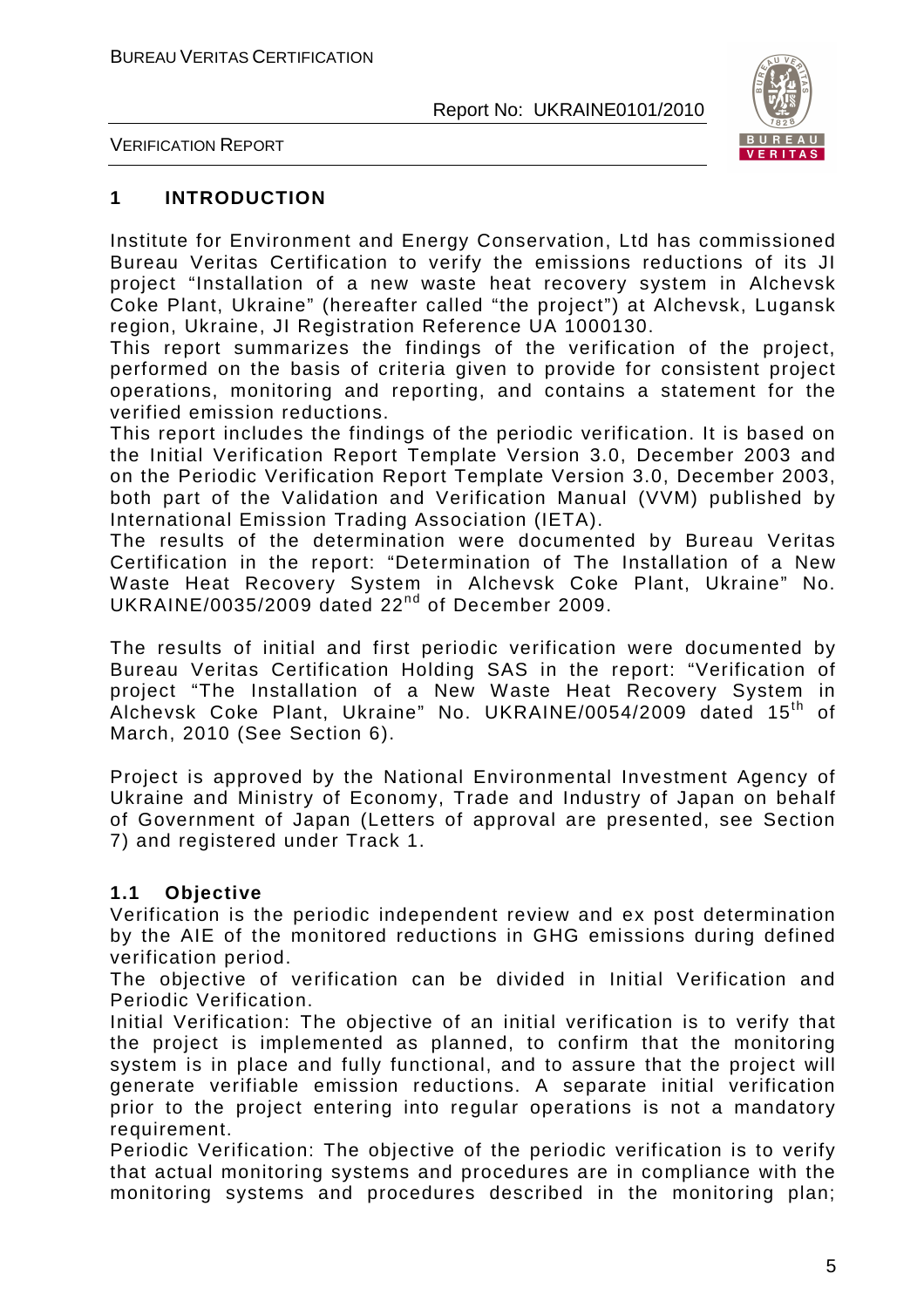

VERIFICATION REPORT

furthermore the periodic verification evaluates the GHG emission reduction data and express a conclusion with a high, but not absolute, level of assurance about whether the reported GHG emission reduction data is free of material misstatements; and verifies that the reported GHG emission data is sufficiently supported by evidence, i.e. monitoring records.

The verification follows UNFCCC criteria referring to the Kyoto Protocol criteria, the JI/CDM rules and modalities, and the subsequent decisions by the JISC, as well as the host country criteria.

#### **1.2 Scope**

Verification scope is defined as an independent and objective review and ex post determination by the Accredited Independent Entity of the monitored reductions in GHG emissions. The verification is based on the submitted monitoring report and the determined project design document including the project's baseline study and monitoring plan and other relevant documents. The information in these documents is reviewed against Kyoto Protocol requirements, UNFCCC rules and associated interpretations. Bureau Veritas Certification has, based on the recommendations in the Validation and Verification Manual employed a risk-based approach in the verification, focusing on the identification of significant risks of the project implementation and the generation of ERUs.

The verification is not meant to provide any consulting towards the Client. However, stated requests for forward actions and/or corrective actions may provide input for improvement of the project monitoring towards reductions in the GHG emissions.

The audit team has been provided with a Monitoring Report version 1 dated 28/01/2010 and underlying data records, covering the period from 01 January 2009 to 31 December 2009 inclusive (see Section 6).

### **1.3 GHG Project Description**

The project activity is to reduce greenhouse gas (GHG) emissions through the introduction of captive co-generation with waste heat recovery technology by using Coke Dry Quenching (CDQ) system—instead of conventional Coke Wet Quenching (CWQ) system—with 9.13 MW captive generator at Alchevsk Coke Plant (Alchevskkoks) when it expands its coke oven battery. The 75 t/h highly-efficient boiler firing coke oven gas (COG) and blast furnace gas (BFG) and new steam turbine is also installed at Alchevskkoks as a part of establishing industrial synthesis in energy source with its neighbouring Steel Plant (Alchevsk Iron and Steel Works).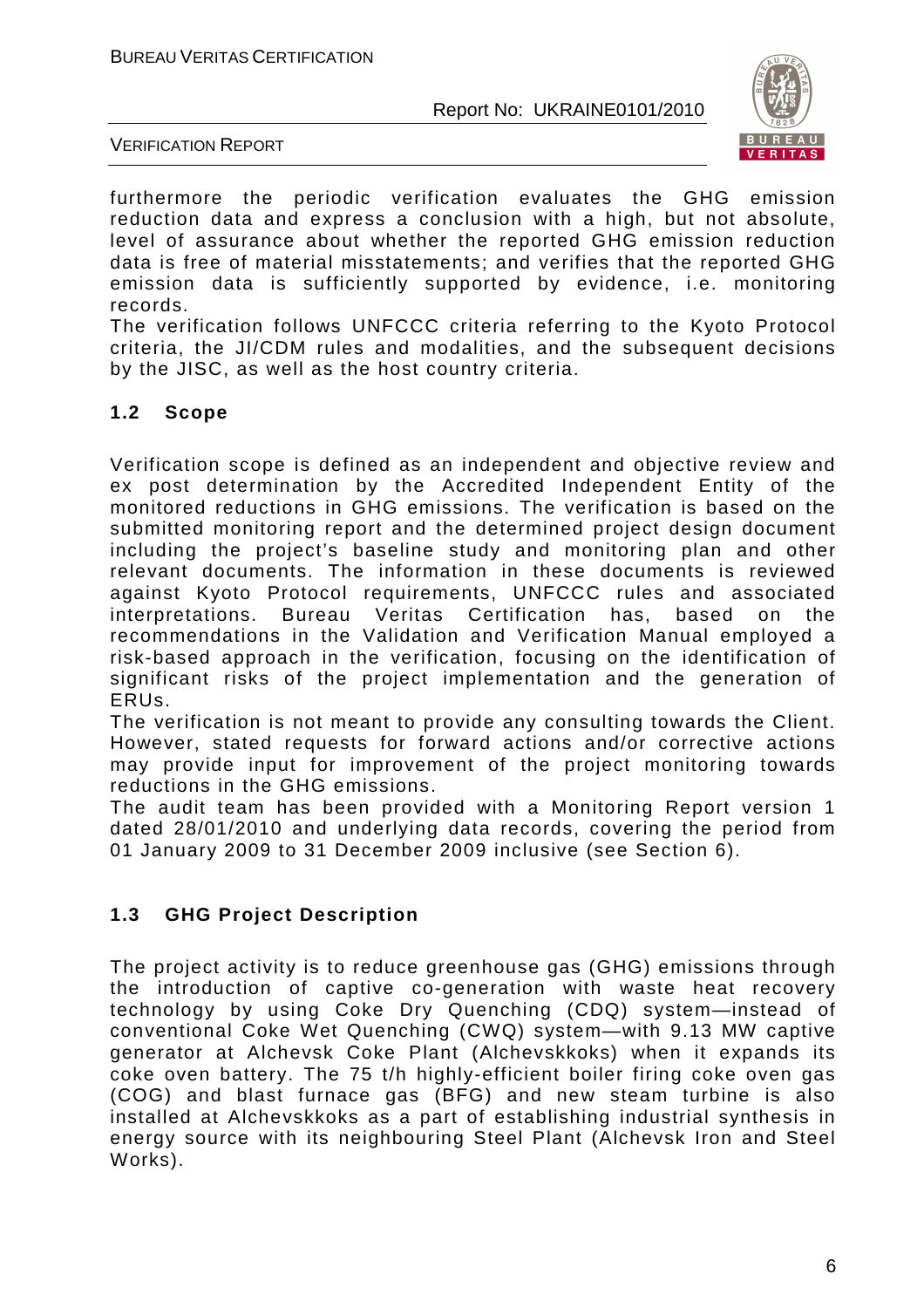

VERIFICATION REPORT

The project activity is split into three stages, i.e. stage 1, 2 & F due to construction schedule.

In the stage 1 of the project activity, only the CDQ system with boilers (35 t/h x 3 units) is installed while a new boiler and a new generator are not in service although internal demands are increased to 1,680,000 t/y for steam and 181,200 MWh/y for electricity due to production capacity expansion by installing a new coke oven battery.

For steam demand, 390,000 t/y is generated with CDQ boilers, 941,000 t/y with the existing boiler shop and the old boiler firing all COG available. The rest 349,000 t/y is imported from AISW.

In the stage 2, a new 75 t/h boiler will be put in service and BFG will be introduced from AISW. Then the new boiler will start to generate 588,000 t/y of steam firing about 10% of available COG and all BFG available. The remaining 90% 0f COG will be kept fired in the existing boiler as the old boiler is abolished and stops generating steam as it is planned. Total steam and electricity generation will maintain the same.

In the stage F which is the final stage of the project activity, in addition to the CDQ system and a new 75 t/h boiler, a new 9.13 MW captive generator will be put in service.

Internal demands for steam and electricity are the same as those in the stage 2 of the project activity, i.e. 1,680,000 t/y and 181,200 MWh/y respectively.

For steam demand, 390,000 t/y of steam is generated with CDQ boilers, 588,000 t/y with new 75 t/h boiler firing COG and BFG, and 353,000 t/y with the existing boiler shop firing COG only. The rest 349,000 t/y is imported from AISW.

For electricity demand, 54,200 MWh of net electricity is to be generated from the new 9.13 MW captive generator connected to CDQ boilers and the new boiler shop, and 8,640 MWh from the one set of existing 2.15 MW, and the rest 118,360 MWh/y is imported from the national grid to meet total demand, annually.

In this stage, the project activity generates 1,330,000 t/y of steam and more electricity than that in the baseline so that electricity import from the national electricity grid is reduced by 30,830 MWh/y.

By putting a new boiler and captive generator in service, this reduction will be made without firing natural gas which would have been used in the baseline. The amounts of COG and BFG utilized are common for the baseline and the project.

The other benefit from installing CDQ is to produce harder and drier coke compared with the conventional Coke Wet Quenching technology (CWQ), which would have installed without the project activity. It has been empirically proved that this quality improvement results in reducing coke input per unit of pig iron production at the blast furnace. Accordingly, CO2 emissions derived from burning coke is alleviated at the blast furnace of the Alchevsk Iron and Steel Works (AISW).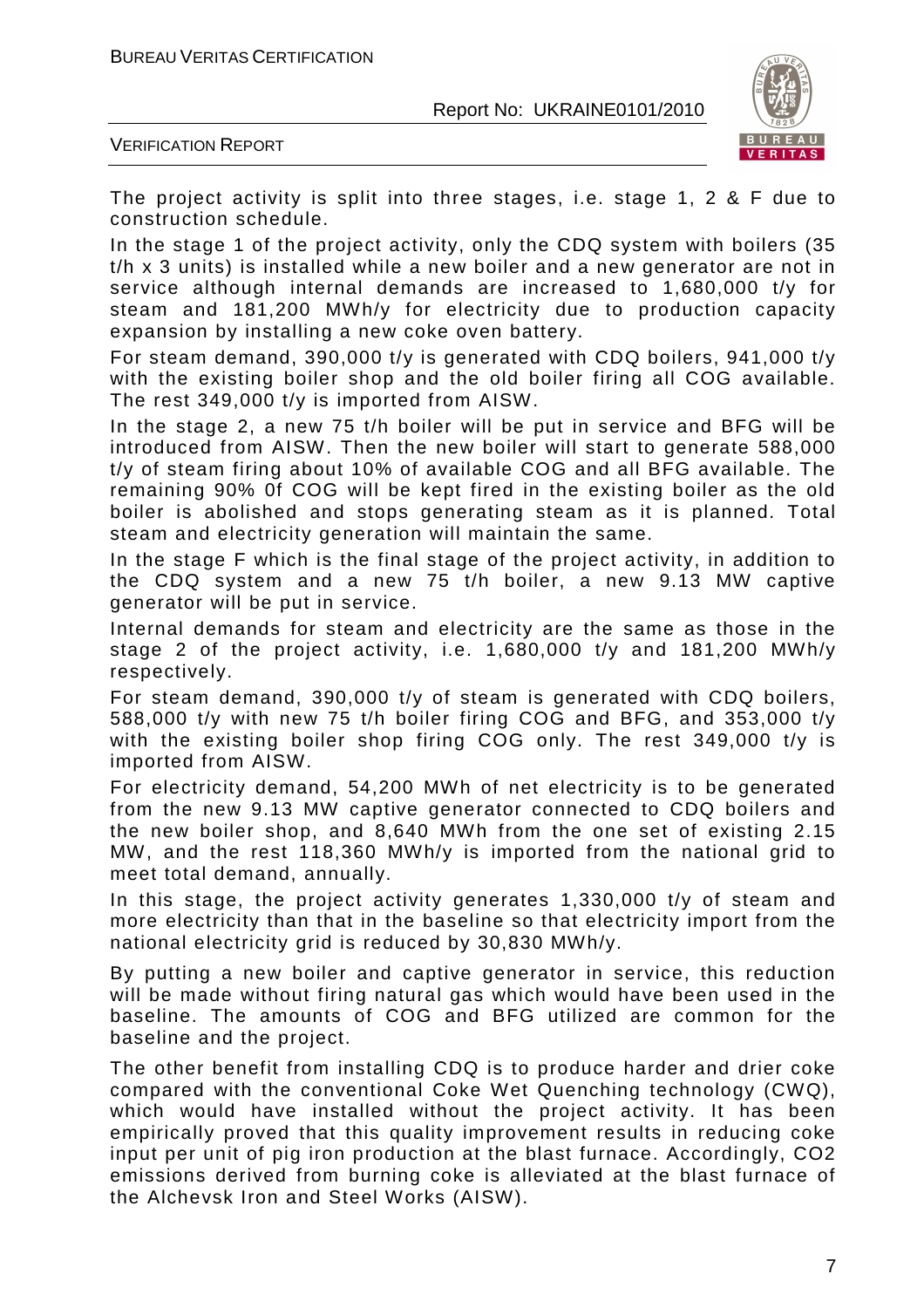

VERIFICATION REPORT

In summary, the project activity comprises three components of GHG emissions reductions as follows:

1. GHG emissions reductions due to dismissing natural gas that would have been burnt at the baseline boilers for steam generation by installing CDQ waste heat recovery technology together with highefficient boiler.

2. GHG emissions reductions due to replacing grid electricity by installing the power generator with CDQ waste heat recovery technology together with high-efficient boiler by improving the efficient use of COG and BFG.

3. GHG emissions reductions due to reducing coke input per unit of pig iron production at the blast furnace by installing CDQ waste heat recovery technology.

Other than GHG emissions the project activity entails significant environmental co-benefits. While CDQ enables Alchevskkoks to utilize waste heat and promote energy conservation, it also reduces emissions of air pollutants such as nitrogen oxides (NOx) and particulates from CWQ, boilers, and grid-connected power plants by replacing natural gas burning and grid electricity. In addition, the reduction of coke consumption at the blast furnace contributes to resource conservation.

#### **2 METHODOLOGY**

The verification is as a desk review and field visit including discussions and interviews with selected experts and stakeholders.

In order to ensure transparency, a verification protocol was customized for the project, according to the Validation and Verification Manual (IETA/PCF) a verification protocol is used as part of the verification (see Section 6). The protocol shows, in a transparent manner, criteria (requirements), means of verification and the results from verifying the identified criteria. The verification protocol serves the following purposes:

- It organises, details and clarifies the requirements the project is expected to meet; and
- It ensures a transparent verification process where the verifier will document how a particular requirement has been verified and the result of the verification.

The verification protocol consists of one table under Initial Verification checklist and four tables under Periodic verification checklist. The different columns in these tables are described in Figure 1.

The overall verification, from Contract Review to Verification Report & Opinion, was conducted using Bureau Veritas Certification procedures.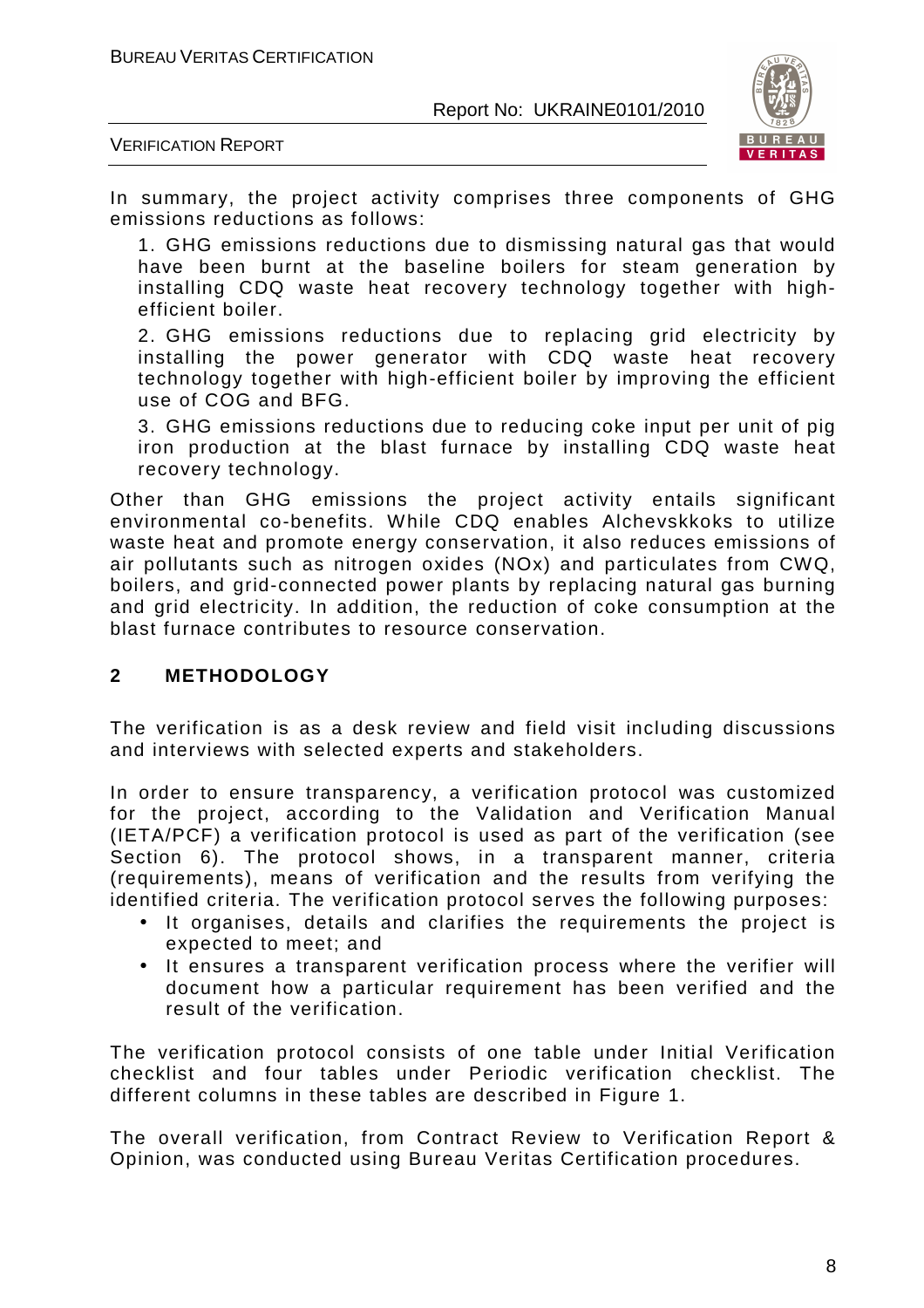

#### VERIFICATION REPORT

The completed verification protocol is enclosed in Appendix A to this report.

| <b>Initial Verification Protocol Table 1</b> |                                                                   |                                                                                      |                                                                                                                                                                                                                                                                       |  |  |  |
|----------------------------------------------|-------------------------------------------------------------------|--------------------------------------------------------------------------------------|-----------------------------------------------------------------------------------------------------------------------------------------------------------------------------------------------------------------------------------------------------------------------|--|--|--|
| Objective                                    | <b>Reference</b>                                                  | <b>Comments</b>                                                                      | <b>Conclusion (CARs/FARs)</b>                                                                                                                                                                                                                                         |  |  |  |
| The requirements the<br>project must meet    | Gives reference to<br>where<br>the<br>is<br>requirement<br>found. | Description<br>of I<br>circumstances and<br>further<br>comments<br>on the conclusion | This is either acceptable based on<br>evidence provided (OK), or a<br>Corrective Action Request (CAR)<br>of risk or non-compliance of the<br>stated requirements. Forward<br>Action Request (FAR) indicates<br>essential risks for further periodic<br>verifications. |  |  |  |

| Periodic Verification Checklist Protocol Table 2: Data Management System/Controls                                                                                                                                                                                                                                                                    |                                                                                                                                                                                                                                                                                                                                                                   |                                                                                                                                                                                                                                                                                                                                                                                                                                                                                                                           |  |  |  |
|------------------------------------------------------------------------------------------------------------------------------------------------------------------------------------------------------------------------------------------------------------------------------------------------------------------------------------------------------|-------------------------------------------------------------------------------------------------------------------------------------------------------------------------------------------------------------------------------------------------------------------------------------------------------------------------------------------------------------------|---------------------------------------------------------------------------------------------------------------------------------------------------------------------------------------------------------------------------------------------------------------------------------------------------------------------------------------------------------------------------------------------------------------------------------------------------------------------------------------------------------------------------|--|--|--|
| <b>Identification of potential</b><br>reporting risk                                                                                                                                                                                                                                                                                                 | Identification,<br>assessment and testing<br>of management controls                                                                                                                                                                                                                                                                                               | Areas of residual risks                                                                                                                                                                                                                                                                                                                                                                                                                                                                                                   |  |  |  |
| The project operator's data<br>management system/controls<br>assessed to<br>identify<br>are<br>reporting risks and to assess<br>data<br>the<br>management<br>system's/control's ability to<br>mitigate reporting risks. The<br>GHG<br>data<br>management<br>system/controls are assessed<br>the<br>against<br>expectations<br>detailed in the table. | A score is assigned as<br>follows:<br>Full - all best-<br>$\bullet$<br>practice<br>expectations are<br>implemented.<br>Partial<br>$\bullet$<br>a<br>proportion of the<br>best<br>practice<br>is<br>expectations<br>implemented<br>Limited<br>this<br>$\sim$<br>$\bullet$<br>should be given if<br>little or none of<br>the<br>system<br>component is in<br>place. | Description of circumstances and further<br>commendation to the conclusion. This is<br>either acceptable based on evidence<br>provided (OK), or a Corrective Action<br>Request (CAR) of risk or non compliance<br>with stated requirements. The corrective<br>action requests are numbered<br>and<br>presented to the client in the verification<br>Initial<br>report. The<br>Verification<br>has<br>additional Forward Action<br>Requests<br>(FAR). FAR indicates essential risks for<br>further periodic verifications. |  |  |  |

| testing                                                                                                                                                                                                                                                                                                             | Periodic Verification Protocol Table 3: GHG calculation procedures and management control                                                                                                                                                                                                                                                                 |                                                                                                                                                                                                                                                                                                               |
|---------------------------------------------------------------------------------------------------------------------------------------------------------------------------------------------------------------------------------------------------------------------------------------------------------------------|-----------------------------------------------------------------------------------------------------------------------------------------------------------------------------------------------------------------------------------------------------------------------------------------------------------------------------------------------------------|---------------------------------------------------------------------------------------------------------------------------------------------------------------------------------------------------------------------------------------------------------------------------------------------------------------|
| <b>Identification</b><br>potential<br><b>of</b><br>reporting risk                                                                                                                                                                                                                                                   | Identification,<br>assessment<br>and<br>testing of management controls                                                                                                                                                                                                                                                                                    | Areas of residual risks                                                                                                                                                                                                                                                                                       |
| Identify and list potential reporting<br>risks based on an assessment of<br>emission<br>the<br>estimation<br>procedures, <i>i.e.</i><br>the calculation methods,<br>➤<br>raw data collection and<br>➤<br>of<br>supporting<br>sources<br>documentation,<br>reports/databases/informat<br>➤<br>ion systems from which | Identify the key controls for each area<br>with potential reporting risks. Assess<br>the adequacy of the key controls and<br>eventually test that the key controls are<br>actually in operation.<br>include<br>(not<br>controls<br>Internal<br>exhaustive):<br>of<br>Understanding<br>⋗<br>responsibilities and roles<br>Reporting, reviewing<br>and<br>⋗ | Identify areas of residual<br>risks, i.e. areas<br>of<br>potential reporting risks<br>there<br>where<br>are<br>no<br>adequate management<br>controls to<br>mitigate<br>potential reporting risks<br>where<br>data<br>Areas<br>accuracy, completeness<br>and consistency could be<br>improved are highlighted. |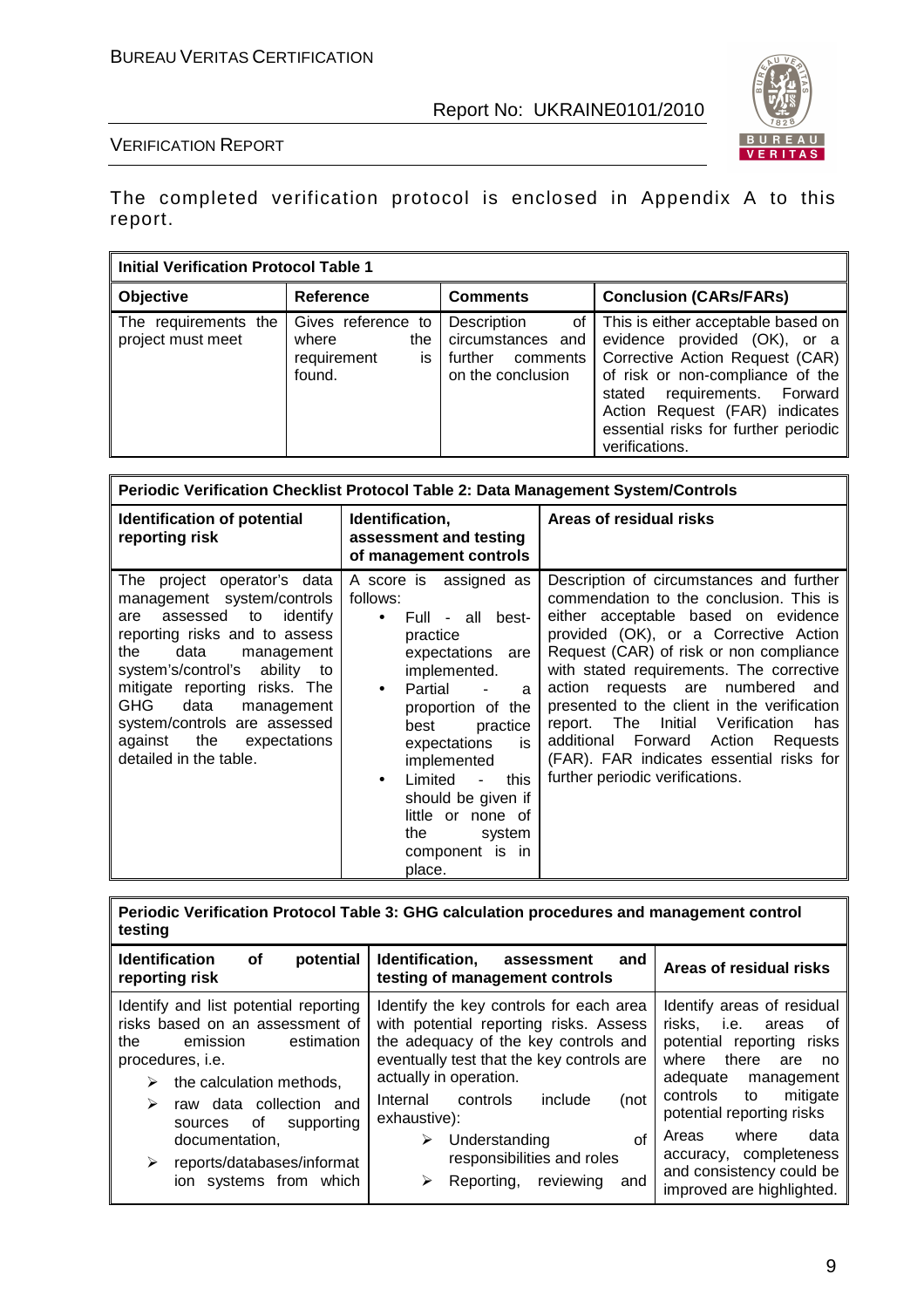

#### VERIFICATION REPORT

F

| data is obtained.                                                                                                                          | formal<br>management                                                                                                                                           |  |
|--------------------------------------------------------------------------------------------------------------------------------------------|----------------------------------------------------------------------------------------------------------------------------------------------------------------|--|
| Identify key source data. Examples<br>of source data include metering                                                                      | approval of data;<br>Procedures<br>➤<br>for<br>ensuring                                                                                                        |  |
| records,<br>monitors,<br>process<br>operational<br>logs,<br>laboratory/analytical<br>data,<br>accounting records, utility data and         | completeness,<br>data<br>conformance with reporting<br>guidelines, maintenance of<br>data trails etc.                                                          |  |
| vendor data. Check appropriate<br>calibration and maintenance of<br>equipment, and assess the likely<br>accuracy of data supplied.         | ⋗<br>Controls to<br>ensure<br>the<br>arithmetical accuracy of the<br>GHG data generated<br>and<br>accounting<br>records<br>e.g.                                |  |
| Focus on those risks that impact<br>the accuracy, completeness and<br>consistency of the reported data.                                    | internal<br>audits,<br>and<br>checking/<br>review<br>procedures;                                                                                               |  |
| Risks are weakness in the GHG<br>calculation<br>systems<br>and<br>may<br>include:                                                          | Controls over the computer<br>➤<br>information systems;                                                                                                        |  |
| ⋗<br>transfer<br>οf<br>manual<br>data/manual calculations,                                                                                 | Review<br>➤<br>processes<br>tor<br>identification<br>and<br>understanding<br>Οf<br>key                                                                         |  |
| unclear origins of data,<br>➤<br>due<br>⋗<br>accuracy<br>to<br>technological limitations,                                                  | process<br>parameters<br>and<br>implementation of calibration<br>maintenance regimes                                                                           |  |
| lack of appropriate data<br>➤<br>protection measures? For<br>protected<br>example,<br>calculation<br>cells<br>in<br>and/or<br>spreadsheets | Comparing and analysing<br>➤<br>the GHG data with previous<br>periods,<br>targets<br>and<br>benchmarks.                                                        |  |
| password restrictions.                                                                                                                     | When testing the specific internal<br>controls, the following questions are<br>considered:                                                                     |  |
|                                                                                                                                            | Is the control designed properly to<br>1.<br>ensure that it would either prevent<br>detect<br>and<br>correct<br>or<br>any<br>significant misstatements?        |  |
|                                                                                                                                            | To what extent have the internal<br>2.<br>controls<br>been<br>implemented<br>according to their design;                                                        |  |
|                                                                                                                                            | 3. To what extent have the internal<br>controls (if existing) functioned<br>properly (policies and procedures<br>have been followed) throughout<br>the period? |  |
|                                                                                                                                            | 4. How does management assess<br>the internal control as reliable?                                                                                             |  |
|                                                                                                                                            | 5.                                                                                                                                                             |  |

| Periodic Verification Protocol Table 4: Detailed audit testing of residual risk areas and random<br>testing |    |          |                                        |              |                                                                   |     |       |           |
|-------------------------------------------------------------------------------------------------------------|----|----------|----------------------------------------|--------------|-------------------------------------------------------------------|-----|-------|-----------|
| Areas<br>risks                                                                                              | οf | residual | <b>Additional</b><br>testing performed | verification | Conclusions<br>Improvement<br>(including Forward Action Requests) | and | Areas | Reguiring |

List the residual areas  $\boxed{\text{The}}$  additional verification  $\boxed{\text{Having}$  investigated the residual risks, the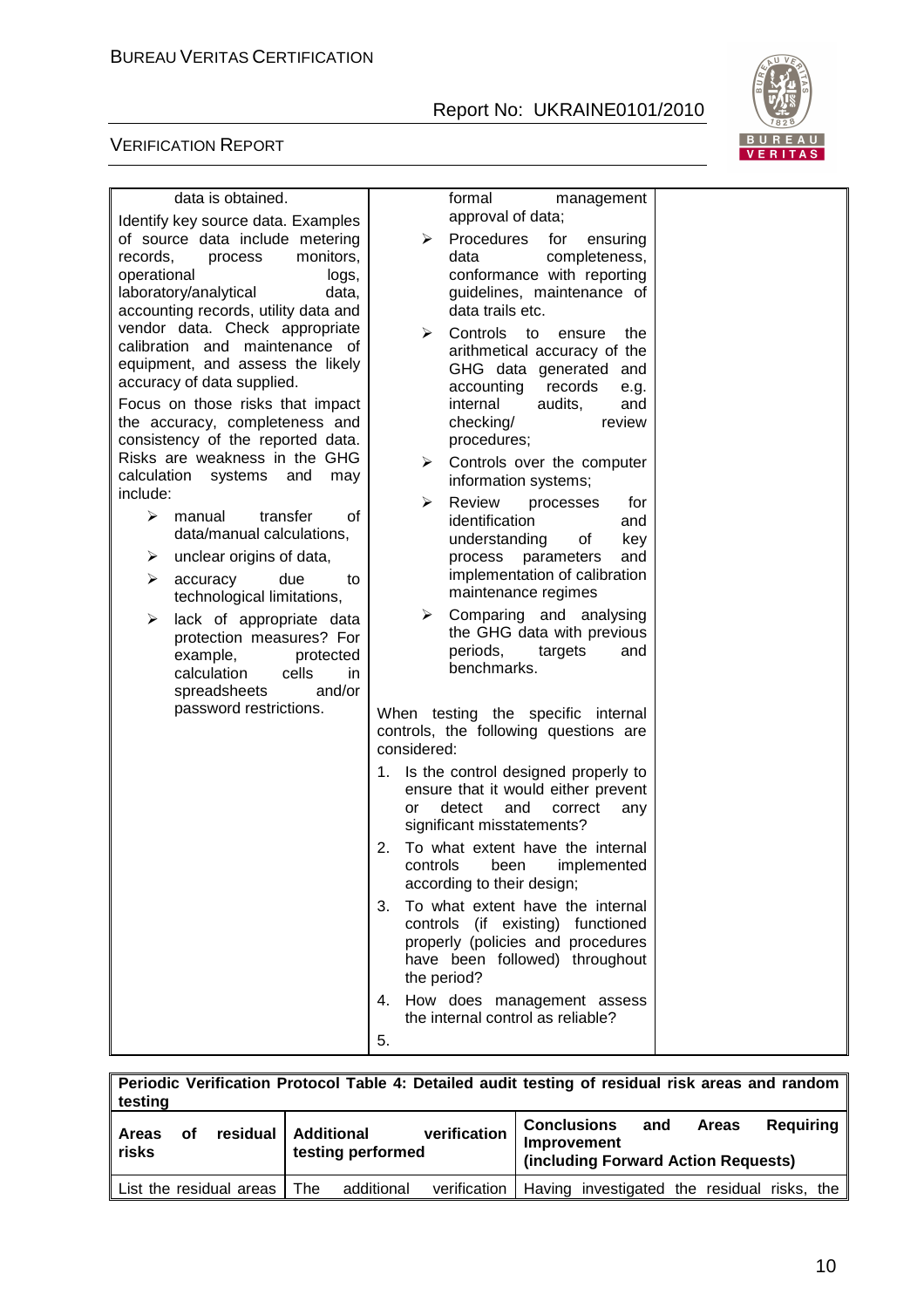

#### VERIFICATION REPORT

| of risks (Table 2 where<br>detailed audit testing | testing performed is described.<br>Testing may include:                                                    | conclusions should be noted here. Errors and<br>uncertainties should be highlighted.                                                                                                                                                                                                                                                      |  |  |
|---------------------------------------------------|------------------------------------------------------------------------------------------------------------|-------------------------------------------------------------------------------------------------------------------------------------------------------------------------------------------------------------------------------------------------------------------------------------------------------------------------------------------|--|--|
| is necessary.<br>addition,<br>other<br>In.        | Sample cross checking of<br>1.<br>manual transfers of data                                                 | Errors and uncertainty can be due to a<br>number of reasons:                                                                                                                                                                                                                                                                              |  |  |
| material areas may be<br>selected for detailed    | 2.<br>Recalculation<br>3.<br>Spreadsheet<br>'walk                                                          | Calculation errors. These may be due<br>≻<br>to inaccurate manual transposition,                                                                                                                                                                                                                                                          |  |  |
| audit testing.                                    | throughs' to check links<br>and equations                                                                  | use of inappropriate emission factors<br>or assumptions etc.                                                                                                                                                                                                                                                                              |  |  |
|                                                   | Inspection of calibration<br>4.<br>and maintenance records                                                 | Lack of clarity in the monitoring plan.<br>➤<br>This could lead to inconsistent<br>approaches to calculations or scope                                                                                                                                                                                                                    |  |  |
|                                                   | for key equipment<br>Check<br>➤<br>sampling                                                                | of reported data.                                                                                                                                                                                                                                                                                                                         |  |  |
|                                                   | analysis results                                                                                           | Technological limitations. There may<br>➤<br>uncertainties<br>inherent<br>be<br>(error                                                                                                                                                                                                                                                    |  |  |
|                                                   | <b>Discussions</b><br>with<br>⋗<br>engineers<br>process<br>who<br>detailed<br>have<br>knowledge of process | bands) associated with the methods<br>used to measure emissions e.g. use<br>of particular equipment such as<br>meters.                                                                                                                                                                                                                    |  |  |
|                                                   | uncertainty/error<br>bands.                                                                                | Lack of source data. Data for some<br>⋗<br>sources may not be cost effective or<br>practical to collect. This may result in<br>the use of default data which has<br>derived<br>based<br>certain<br>been<br>on<br>assumptions/conditions<br>which<br>and<br>will<br>therefore<br>have<br>varying<br>applicability in different situations. |  |  |
|                                                   |                                                                                                            | The second two categories are explored with<br>the site personnel, based on their knowledge<br>and experience of the processes. High risk<br>process parameters or source data (i.e. those<br>with a significant influence on the reported<br>data, such as meters) are reviewed for these<br>uncertainties.                              |  |  |

| Verification Protocol Table 5: Resolution of Corrective Action and Clarification Requests                                                                                      |                                                                                                                                                                                      |                                                                                                                                                                                          |                                                                                                                                                                                                                         |  |  |
|--------------------------------------------------------------------------------------------------------------------------------------------------------------------------------|--------------------------------------------------------------------------------------------------------------------------------------------------------------------------------------|------------------------------------------------------------------------------------------------------------------------------------------------------------------------------------------|-------------------------------------------------------------------------------------------------------------------------------------------------------------------------------------------------------------------------|--|--|
| clarifications<br>Ref. to checklist<br>Report<br>and corrective action<br>question in tables<br>2/3<br>requests                                                                |                                                                                                                                                                                      | Summary of project<br>owner response                                                                                                                                                     | <b>Verification conclusion</b>                                                                                                                                                                                          |  |  |
| If the conclusions from<br>Verification are<br>the<br>either a Corrective<br>Action<br>Request or a<br>Clarification<br>Request,<br>these should be listed in<br>this section. | Reference<br>the<br>to<br>checklist<br>question<br>number in Tables 2, 3<br>and 4 where<br>the<br>Corrective<br>Action<br>Request<br>or<br>Clarification<br>Request<br>is explained. | The responses given<br>by the Client or other<br>project participants<br>during<br>the<br>communications<br>with<br>verification team<br>the<br>should be summarized<br>in this section. | <b>This</b><br>should<br>section<br>summarize the verification<br>team's responses and final<br>conclusions.<br><b>The</b><br>conclusions should also be<br>included in Tables 2, 3 and<br>4, under "Final Conclusion". |  |  |

**Figure 1 Verification protocol tables** 

#### **2.1 Review of Documents**

The Monitoring Report (MR) version 1 dated 28/01/2010 submitted by Institute for Environment and Energy Conservation and additional background documents related to the project design and baseline, i.e.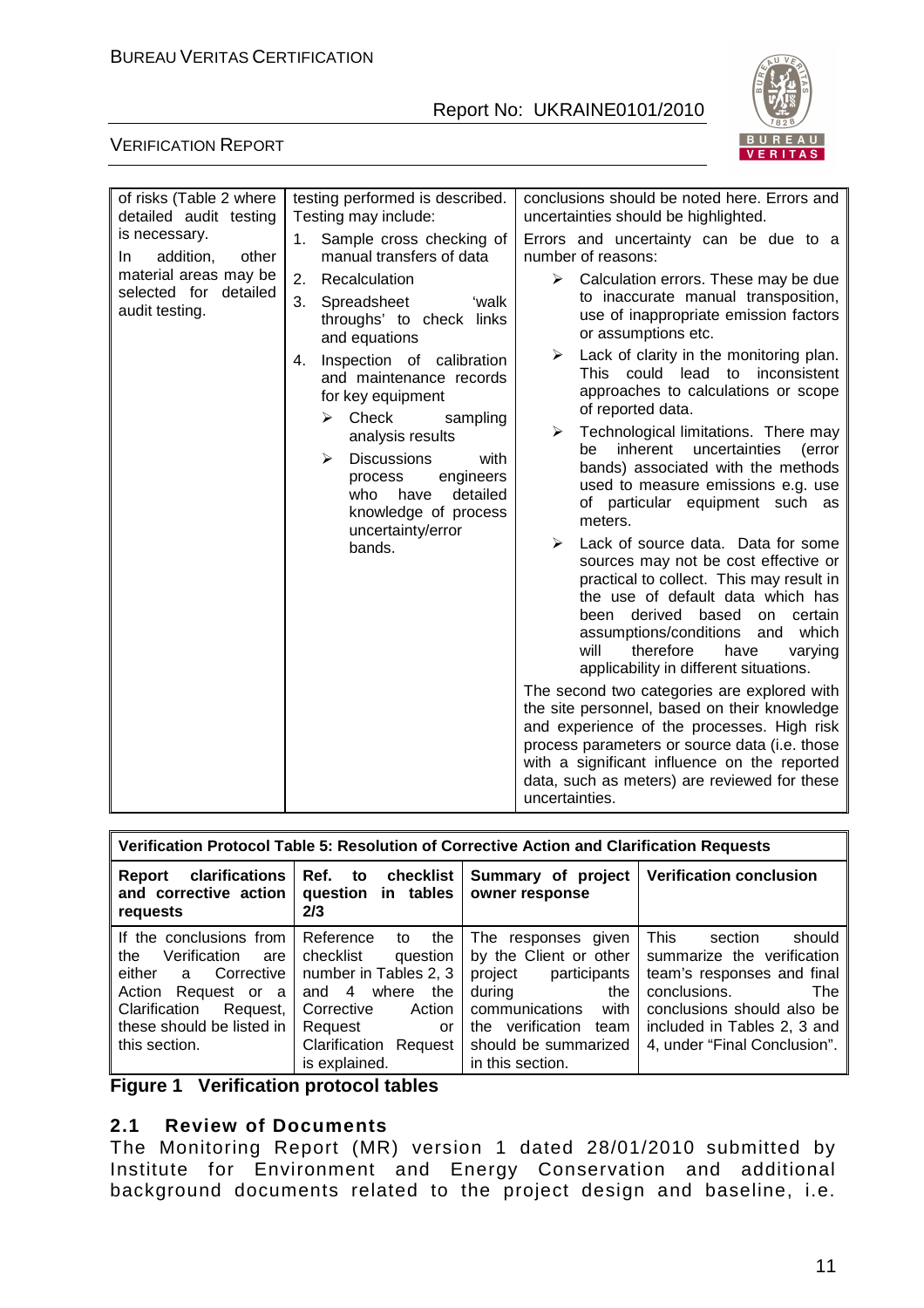

VERIFICATION REPORT

country Law, Project Design Document (PDD), applied methodology, Kyoto Protocol, Clarifications on Verification Requirements to be checked were reviewed.

To address Bureau Veritas Certification corrective action and clarification requests, Institute for Environment and Energy Conservation revised the MR and resubmitted it as version 2 on  $26<sup>th</sup>$  February 2010, then version 3 dated  $1^{st}$  of March 2010 and final version 4 on  $10^{th}$  of March 2010.

The verification findings presented in this report relate to the project as described in the PDD version 7 of 22/12/2009 and Monitoring Report version 1 and 4.

#### **2.2 Follow-up Interviews**

On 29/01/2010 Bureau Veritas Certification performed interviews with project stakeholders to confirm selected information and to resolve issues identified in the document review. Representatives of Institute for Environment and Energy Conservation, Alchevsk Coke Plant and local stakeholders were interviewed (see 6 References). The main topics of the interviews are summarized in Table 1.

| Interviewed organization             | <b>Interview topics</b>                                                                                                                                                                                                                                                                                                                                                            |
|--------------------------------------|------------------------------------------------------------------------------------------------------------------------------------------------------------------------------------------------------------------------------------------------------------------------------------------------------------------------------------------------------------------------------------|
| OJSC "Alchevsk Coke Plant"           | Organizational structure.<br>Roles and responsibilities for data processing and<br>reporting.<br>Training of personnel.<br>Quality management procedures and technology.<br>Project implementation status, installation of<br>equipment (records).<br>Metering equipment control.<br>Metering record keeping system, database.<br>Data management<br><b>Emission calculations.</b> |
| Local Stakeholder:                   | Social impacts.                                                                                                                                                                                                                                                                                                                                                                    |
| <b>District State Administration</b> | Environmental impacts.                                                                                                                                                                                                                                                                                                                                                             |
| Consultant:                          | Deviations from the monitoring plan and PDD.                                                                                                                                                                                                                                                                                                                                       |
| Institute for                        | and   Monitoring plan.                                                                                                                                                                                                                                                                                                                                                             |
| Environment                          | Use of calculation tools.                                                                                                                                                                                                                                                                                                                                                          |
| <b>Energy Conservation</b>           | Monitoring report.                                                                                                                                                                                                                                                                                                                                                                 |

**Table 1 Interview topics**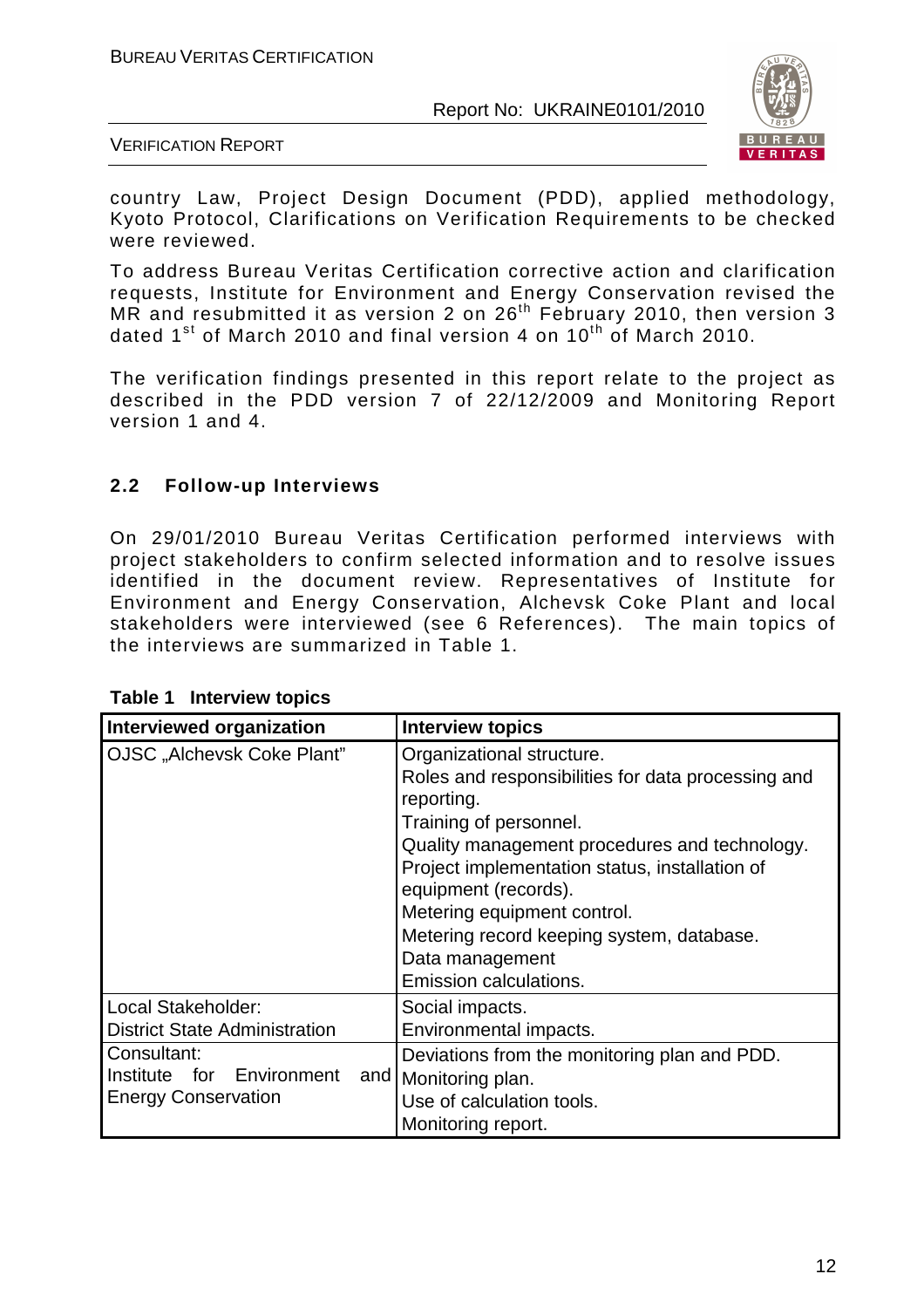

VERIFICATION REPORT

#### **2.3 Resolution of Clarification, Corrective and Forward Action Requests**

The objective of this phase of the verification is to raise the requests for corrective actions and clarification and any other outstanding issues that needed to be clarified for Bureau Veritas Certification positive conclusion on the GHG emission reduction calculation.

Findings established during the initial verification can either be seen as a non-fulfilment of criteria ensuring the proper implementation of a project or where a risk to deliver high quality emission reductions is identified.

Corrective Action Requests (CAR) are issued, where:

i) there is a clear deviation concerning the implementation of the project as defined by the PDD;

ii) requirements set by the MP or qualifications in a verification opinion have not been met; or

iii) there is a risk that the project would not be able to deliver (high quality) ERUs.

Forward Action Requests (FAR) are issued, where:

iv) the actual status requires a special focus on this item for the next consecutive verification, or

v) an adjustment of the MP is recommended.

The verification team may also use the term Clarification Request (CL), which would be where:

vi) additional information is needed to fully clarify an issue.

To guarantee the transparency of the verification process, the concerns raised are documented in more detail in the verification protocol in Appendix A.

#### **3 SECOND PERIODIC VERIFICATION FINDINGS (2009)**

In the following sections, the findings of the verification are stated. The verification findings for each verification subject are presented as follows: 1) The findings from the desk review of the original project activity documents and the findings from interviews during the follow up visit are summarized. A more detailed record of these findings can be found in the Verification Protocol in Appendix A.

2) The conclusions for verification subject are presented.

In the final verification report, the discussions and the conclusions that followed the preliminary verification report and possible corrective action requests are encapsulated in this section.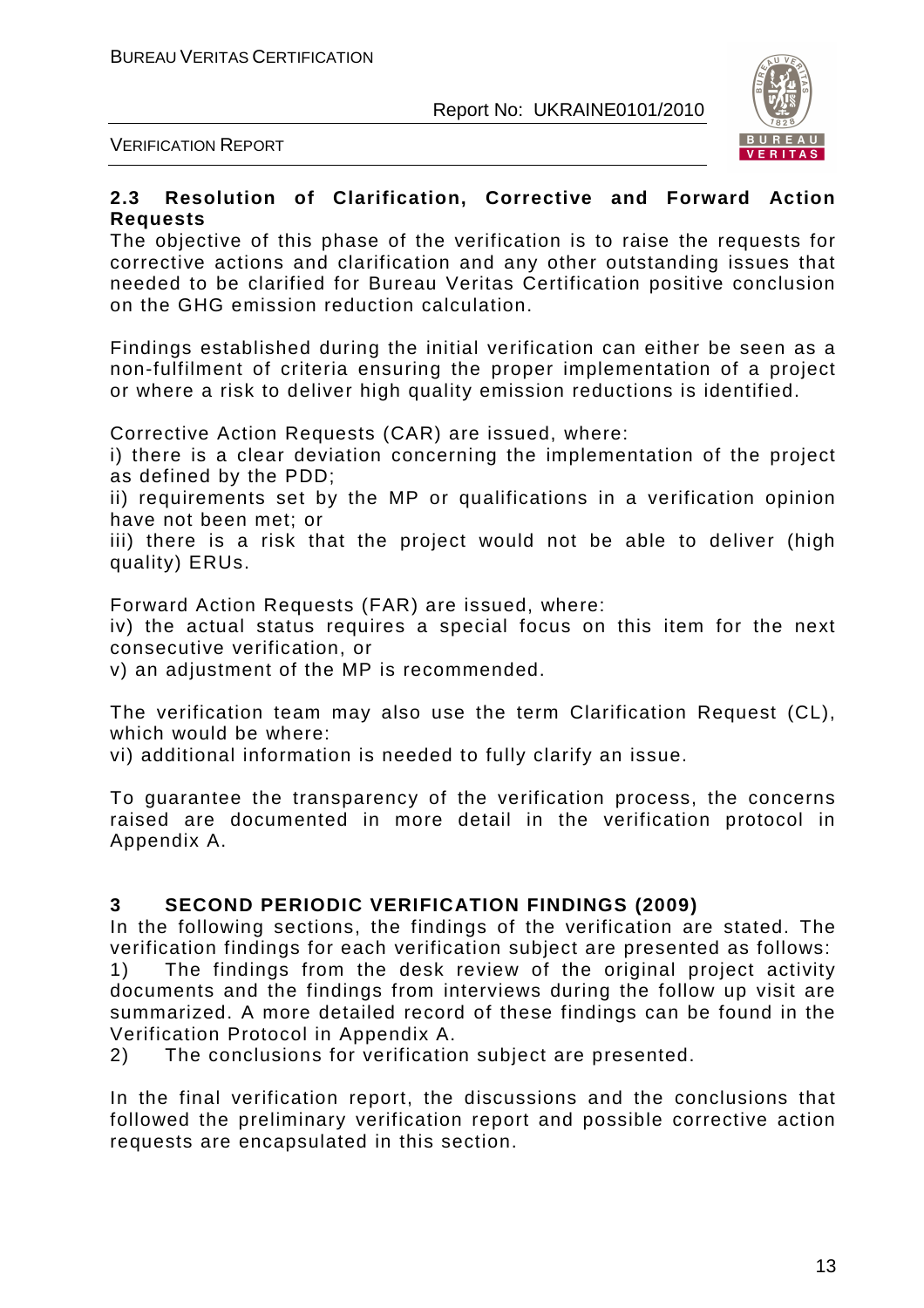

VERIFICATION REPORT

#### **3.1 Remaining issues CAR's, FAR's from previous determination/verification**

No outstanding issue remained from previous initial and first periodic verification.

#### **3.2 Project Implementation**

The JI project at OJSC "Alchevsk Coke Plant" (Alchevskkoks), Lugansk Region, Ukraine envisaged implementation of a new waste heat recovery system based on installation of Coke Dry Quenching facility (CDQ facility), 75 t/h highly-efficient boiler firing coke-oven gas (COG) and blast-furnace gas (BFG) and also installation of 9.13 MWe captive electricity generator together with steam turbine.

Before the project implementation Alchevskkoks was using conventional Coke Wet Quenching (CWQ) technology at batteries 5, 6, 7, 8 and 9-bis for coke quenching. In 2006 the coke battery 10-bis was launched in order to increase manufacturing capacity of the Plant. Additional coke battery 10-bis required installation of other quenching facility. In order to upgrade coke production technology to produce high quality coke the management of Alchevskkoks decided to install the CDQ facility. CDQ facility was set up to quench coke from battery 10-bis and partly from 9 bis. In comparison with CWQ technology, the CDQ technology has such major advantages: it is environmentally capable and more energy efficient.

Project implementation leads to greenhouse gas (GHG) emission reductions. Emission reductions are achieved due to (1) displacement of natural gas consumption that would have been burnt at the steam generators according to the baseline of the project, (2) displacement of grid electricity consumption by installation of captive electricity generator for own electricity production and (3) reduction of coke input per unit of pig iron production at the blast furnaces of Alchevsk Iron and Steel Works (AISW), by producing high-quality coke at CDQ facility. Hence, the project category is waste heat recovery and increase of energy efficiency, which is serving the reduction of end-user energy consumption in industrial applications and processes.

There are no leakages of GHG emissions associated with the project.

According to the Project Design Document (PDD) – version 7 of 22/12/2009, the project envisaged the following basic stages of project implementation:

- Stage 1: Installation of CDQ facility (35 t/h of dry coke output x 3 boilers);

- Stage 2: Installation of steam generator firing COG and BFG (75 t/h of steam output);

- Stage F: Installation of 9,13 MWe captive electricity generator.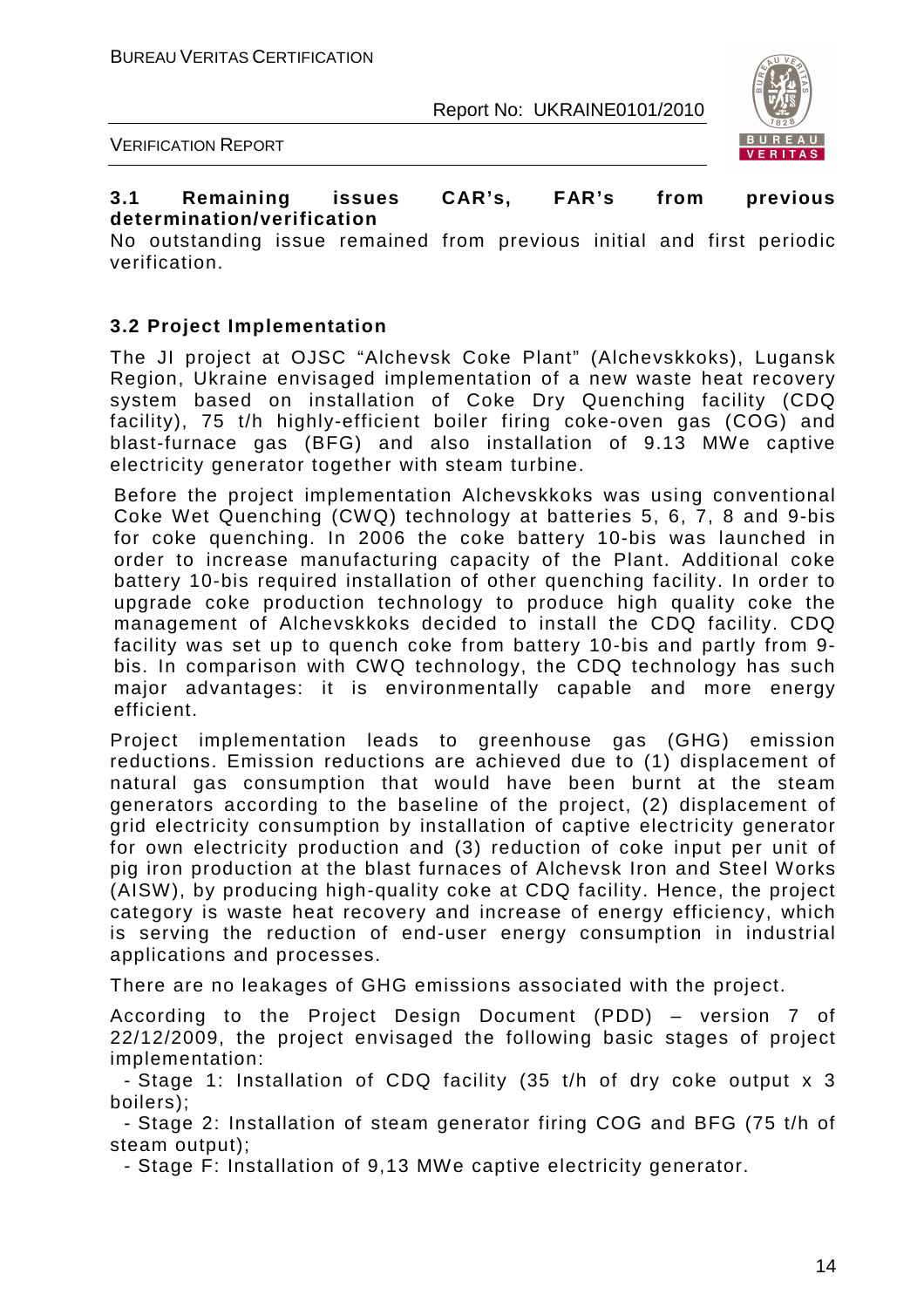

VERIFICATION REPORT

According to the PDD Stage 1 was expected to be completed in September 2007, Stage 2 is expected to be completed in September 2009 and Stage F – in December 2009.

By the end of September 2009 only first stage was operational. Stage 2 and F are expected to be completed during first half-year of 2010.

The delay in project implementation plan was caused by consequences of global economic crisis and by other factors such as construction delay. Thereby, because the project was not fully implemented it caused change in configuration of the baseline and projectline.

Delay of stage F completion caused some insignificant deviations in comparison with monitoring plan in PDD. Basically, delay of stage F increased the level of baseline emissions from electricity displacement.

Together with this deviation occurred regarding steam transportation method to the grid of the plant. In PDD it was envisaged that the total volumes of steam will be transported to the grid of the plant with high pressure of 40 atm, enthalpy = 790 kcal/kg, but actually in 2009 the main portion of steam was transported with low pressure of 6 atm, enthalpy  $=$ 685 kcal/kg. Even though the volumes of transported steam to the grid of the plant were almost the same as in PDD, different steam transportation method (6 atm, enthalpy =  $685$  kcal/kg) caused actual decrease of baseline emissions.

The Monitoring System is in place and operational. Alchevskkoks is equipped with the monitoring equipment such as scales, meters and gas, water, steam, electricity consumption meters which complies with the national standards of Ukraine and ДСТУ ISO 9001:2001. Specifications of all the meters are in compliance with the industrial standard of Ukraine. All monitoring equipment is covered by the detailed verification (calibration) plan and is verified with established periodicity. Calibration and verification records showed that all devices are in satisfactory condition. The documented instructions to operate the facilities are stored at the working places.

The identified areas of concern as to Project Impementation, project participants response and BV Certification's conclusion are described in Appendix A Table 5 (refer to CAR 01).

#### **3.3 Internal and External Data**

The monitoring approach in the Monitoring Plan of the PDD version 7 requires monitoring and measurement of variables and parameters necessary to quantify the baseline emissions and project emissions in a conservative and transparent way.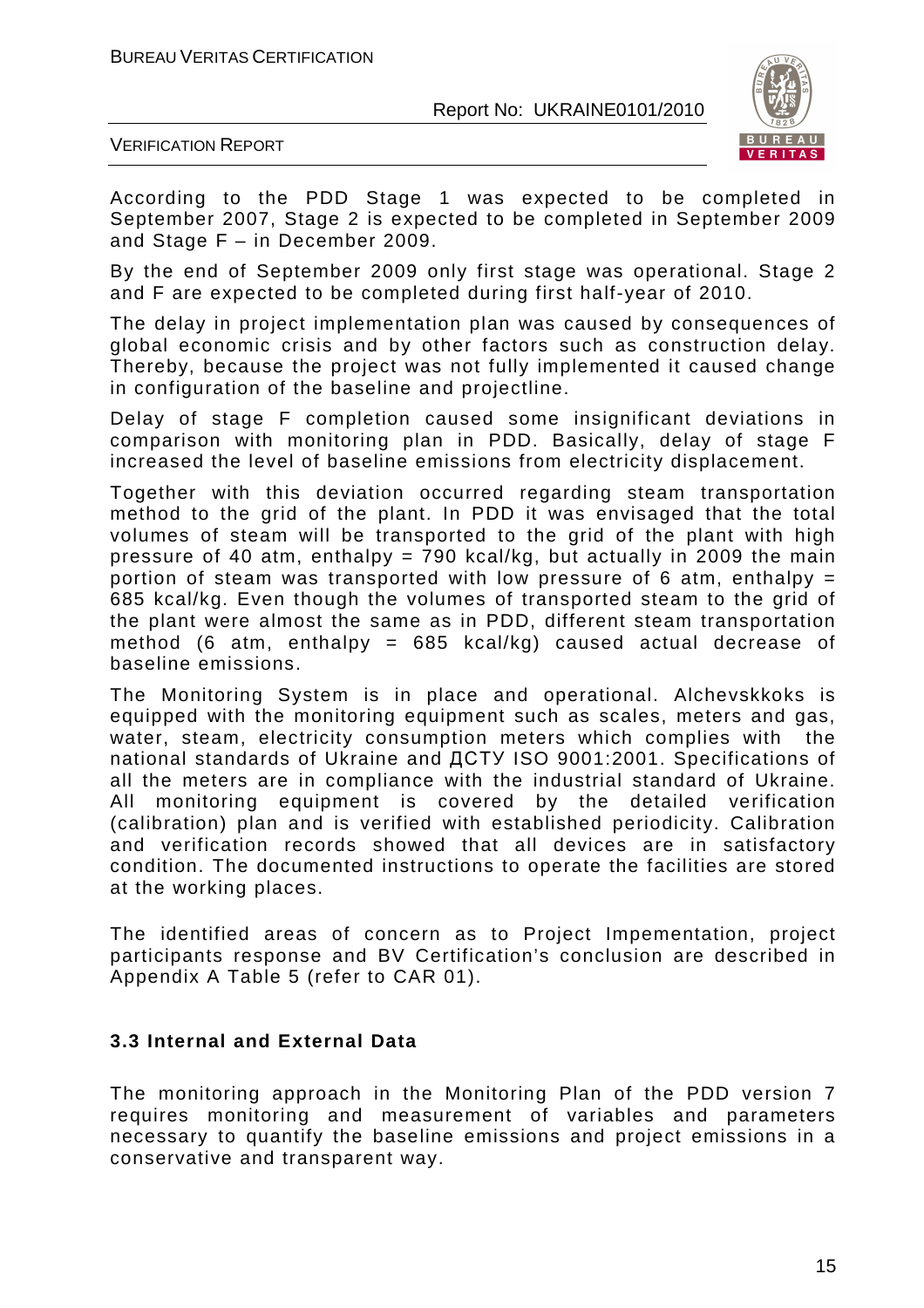

VERIFICATION REPORT

The parameters that are determined to quantify the baseline and project emissions are presented in the Table 1 below.

Table 1. Baseline and project measurable variables

| ID<br>Number | Data variable                                                                                                                                                                                                                                                                                                                                                                | <b>Units</b>              |
|--------------|------------------------------------------------------------------------------------------------------------------------------------------------------------------------------------------------------------------------------------------------------------------------------------------------------------------------------------------------------------------------------|---------------------------|
|              | <b>Baseline parameters</b>                                                                                                                                                                                                                                                                                                                                                   |                           |
| $B-1$        | Fraction of total heat generated by the project<br>activity using waste energy, $(f_{wcm})$                                                                                                                                                                                                                                                                                  | Fraction                  |
| $B-2$        | Total amount of electricity generated in the project<br>activity, $(E_{GPJ,y})$                                                                                                                                                                                                                                                                                              | MWh/y                     |
| $B-3$        | Amount of electricity self-consumed by CDQ,<br>$(E_{CCDQ,y})$                                                                                                                                                                                                                                                                                                                | MWh/y                     |
| $B - 4$      | Average amount of electricity generated in the<br>most recent three years prior to the<br>project<br>activity, $(EG_{hist,BL})$                                                                                                                                                                                                                                              | MWh/y                     |
| $B-5$        | CDQ system operation hours, $(h_{PJ,V})$                                                                                                                                                                                                                                                                                                                                     | Hours per<br>year         |
| $B-6$        | Average operating hours of existing captive power<br>generators in the most recent three years prior to<br>the project activity, $(h_{hist, BL})$                                                                                                                                                                                                                            | Hours per<br>year         |
| $B - 7$      | The $CO2$ emission factor for the electricity source,<br>national electricity grid, displaced due to the<br>project activity, $(EF_{elec,qr})$                                                                                                                                                                                                                               | tCO <sub>2</sub> /MWh     |
| $B-8$        | Output/intermediate<br>energy that<br>can<br>be<br>theoretically produced, to be determined on the<br>basis of maximum recoverable energy from the<br>Waste Energy Carrying Medium (WECM), which<br>would have been released (or WECM would have<br>been flared or energy content of WECM would<br>have been wasted) in the absence of JI project<br>activity, $(Q_{OE,BL})$ | <b>Tonnes</b><br>per year |
| $B-9$        | Amount of steam generated in CDQ boiler in the<br>project activity, $(SG_{PJ,CDQ,y})$                                                                                                                                                                                                                                                                                        | <b>Tonnes</b><br>per year |
| $B-10$       | Specific enthalpy of steam generated in CDQ<br>boiler in the project activity, (H <sub>steam,CDQ,y</sub> )                                                                                                                                                                                                                                                                   | kcal/kg                   |
| $B - 11$     | Specific enthalpy of feed water in CDQ boiler in<br>the project activity, $(H_{water, CDQ, y})$<br>The CO2 emission factor per unit of energy of                                                                                                                                                                                                                             | kcal/kg                   |
| $B-12$       | natural gas in the baseline used in the existing<br>boiler used by Alchevskkoks in absence of the<br>project activity, (EF <sub>CO2,NG</sub> )                                                                                                                                                                                                                               | tCO2/TJ                   |
| $B-13$       | Efficiency of the existing boiler that would have<br>supplied heat to Alchevskkoks in the absence of<br>the project activity, $(h_{ExBoiler})$                                                                                                                                                                                                                               | No<br>dimension           |
| $B-14$       | Fraction of total heat that is used by Alchevskkoks                                                                                                                                                                                                                                                                                                                          | No                        |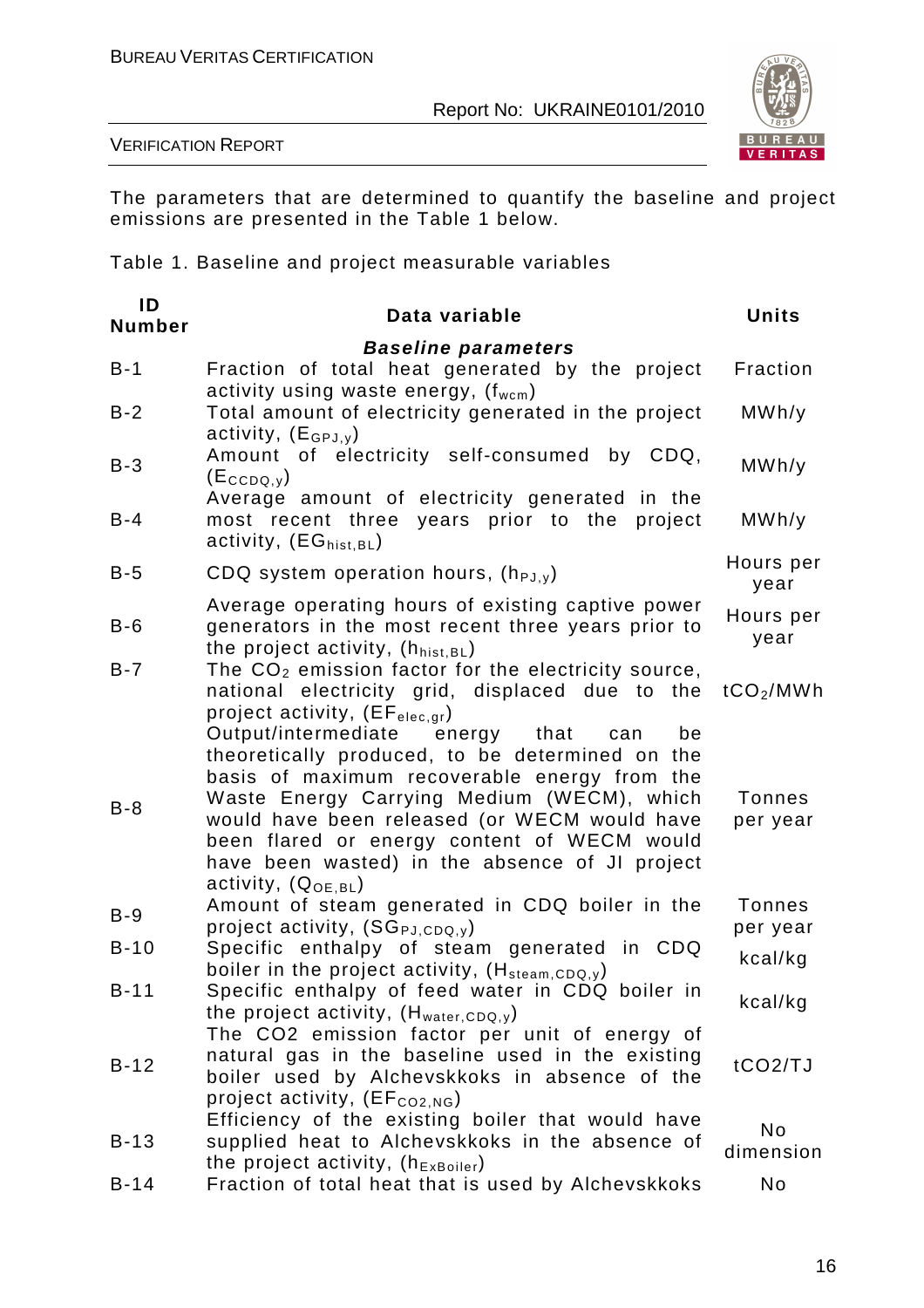

|         | in the project that in absence of the project dimension<br>activity would have been supplied by the existing<br>boiler, $(ws_{Ex-Boiler})$ |                             |
|---------|--------------------------------------------------------------------------------------------------------------------------------------------|-----------------------------|
| $B-15$  | Increased pig iron production due to dry coke<br>input in a blast furnace, $(F_{\text{pigiron}})$                                          | No.<br>dimension            |
| $B-16$  | Decreased coke consumption due to dry coke<br>input in a blast furnace, $(F_{\text{coke}})$                                                | N <sub>o</sub><br>dimension |
| $B-17$  | Index for coke hardness of coke produced in the<br>baseline activity, $(M_{25.BL})$                                                        | $\%$                        |
| $B-18$  | Index for reduced coke abrasion for coke<br>produced in the baseline activity, $(M_{10,BL})$                                               | %                           |
| $B-19$  | Index for reduced coke faction content over 80mm<br>for coke produced the baseline activity, $(M_{80.BL})$<br>Projectline                  | $\%$                        |
| $P - 1$ | Total volume of coke consumed at blast furnaces,<br>$(Q_{\text{coke,PJ,V}})$                                                               | <b>Tonnes</b><br>per year   |
| $P - 2$ | Index for coke hardness of coke produced in the<br>project activity, $(M_{25.PJ})$                                                         | %                           |
| $P-3$   | Index for reduced coke abrasion for coke<br>produced in the project activity, $(M_{10.PJ})$                                                | %                           |
| $P - 4$ | Index for reduced coke fraction content over<br>80mm for coke produced in the project activity,<br>$(\mathsf{M}_{\text{80,PJ}})$           | $\%$                        |

The list of default data and their values are included in the Monitoring Report version 4, the relevant references to data sources and justification of applied estimates of default data are provided.

The monitoring equipment used for baseline and project emission calculation is present in the Annex 2 of Monitoring Report.

The verification team checked the appropriateness of default external and internal data, the state of monitoring equipment, the calibration procedures, data control, and assessed the qualification of personnel.

The identified areas of concern as to Internal and External Data, project participants response and BV Certification's conclusion are described in Appendix A Table 5 (refer to CAR 02, CAR 03, CAR 04, CAR 05, CAR 06, CAR 10, CAR 11, CAR 12, CAR 13, CAR 14, CAR 15; CL 01, CL 02, CL 03).

#### **3.4 Environmental and Social Indicators**

The project leads to increase of energy efficiency, which reduces the consumption of fuel and energy resources per output unit, and improvement of the environment due to introduction of state-of-art equipment with environmentally friendly technologies.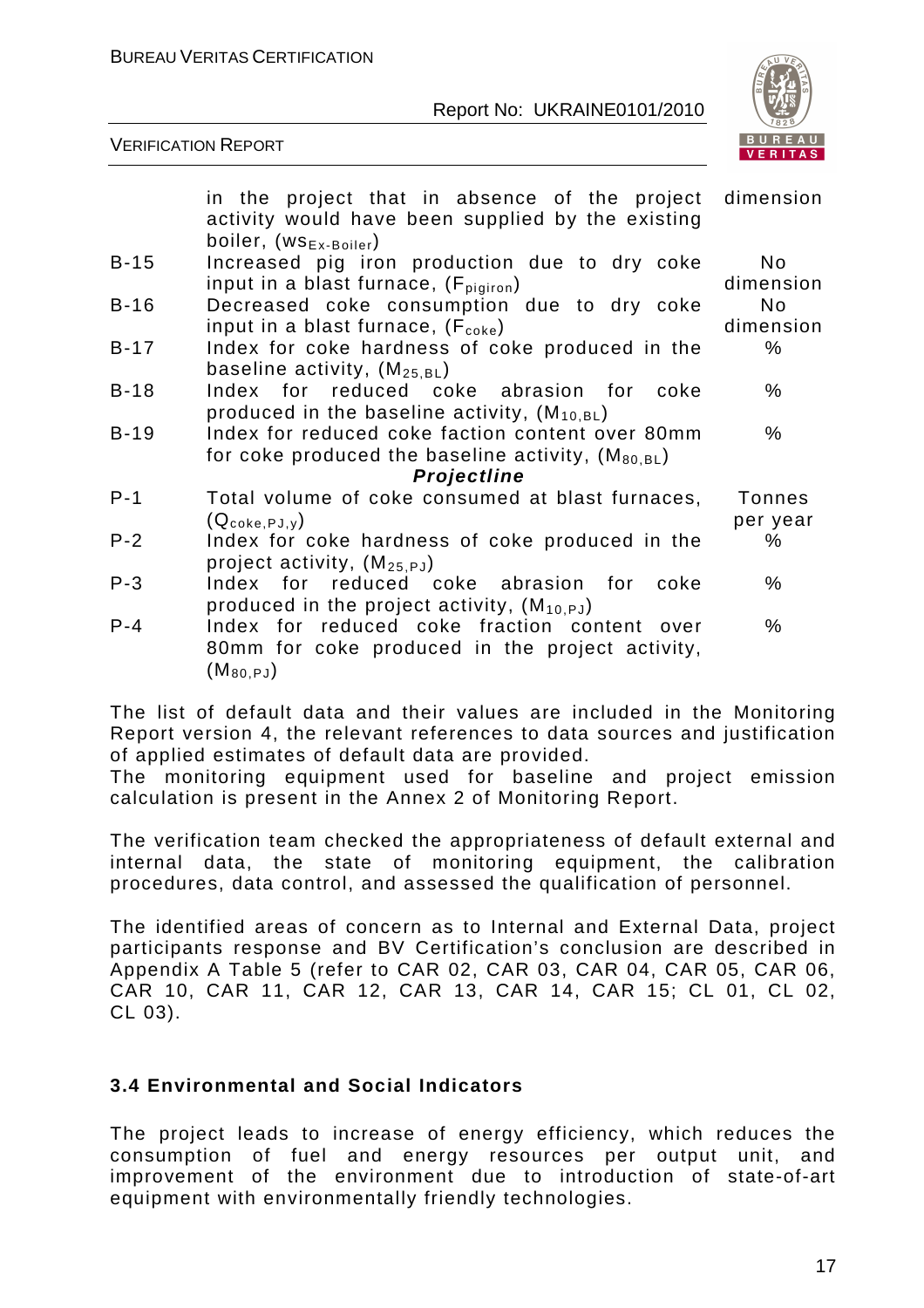

VERIFICATION REPORT

In conventional CWQ technology, the sensible heat of the hot coke from the coke-making process is emitted into the atmosphere in the form of steam during quenching. Also CWQ is a source of dust pollution to the surroundings. Hence, CDQ facility reduces noxious emissions of air pollutants such as nitrogen oxides (NOx), carbon monoxides (CO), sulphur dioxides  $(SO<sub>2</sub>)$ . CDQ technology also leads to a decrease of sewage waters, and therefore of dust, carbon oxides, ammonia, hydrogen sulphide, phenol, cyanic hydrogen emissions which would have been emitted during CWQ facility operation. In addition, the reduction of coke consumption at the blast furnaces contributes to reduction of harmful substances.

The interview with district state administration representative conducted by the verification team during site-visit revealed that the project implementation was positively accepted by the local community as it lead to the improvement of the district's environment.

#### **3.5 Management and Operational System**

In order to ensure a successful operation of a Client project and the credibility and verifiability of the emissions reductions achieved, the project must have a well defined management and operational system.

The Management and Operational System supporting GHG emission monitoring is a part of the company's Quality Management System certified to ДСТУ ISO 9001:2001.

The procedures of receiving data for monitoring and responsibility for its realization at Alchevskkoks are regulated by the normative documents of the plant and by the "Guiding Meteorological Instructions" in accordance with project documentation and monitoring plan. The Guiding Metrological Instructions were developed in accordance with ДСТУ ISO 9001:2001. They secure required level of accuracy by using monitoring equipment and by the possibility to crosscheck the data compliance; the error is calculated and confirmed by device certificates. All monitoring equipment is covered by the detailed verification (calibration) plan and is verified with established periodicity. The verification and calibration process is under strict control.

The monitoring at Alchevskkoks is conducted on monthly basis according to monitoring plan described in the PDD; the operational manager at the plant is in charge of monitoring of GHG emissions and emission reductions and preparation of annual monitoring reports. The Project Developers supervise the implementation of the Monitoring Plan for the project at regular intervals.

The management of Alchevskkoks has organized appropriate staff training to operate the project equipment. Quality assurance and quality control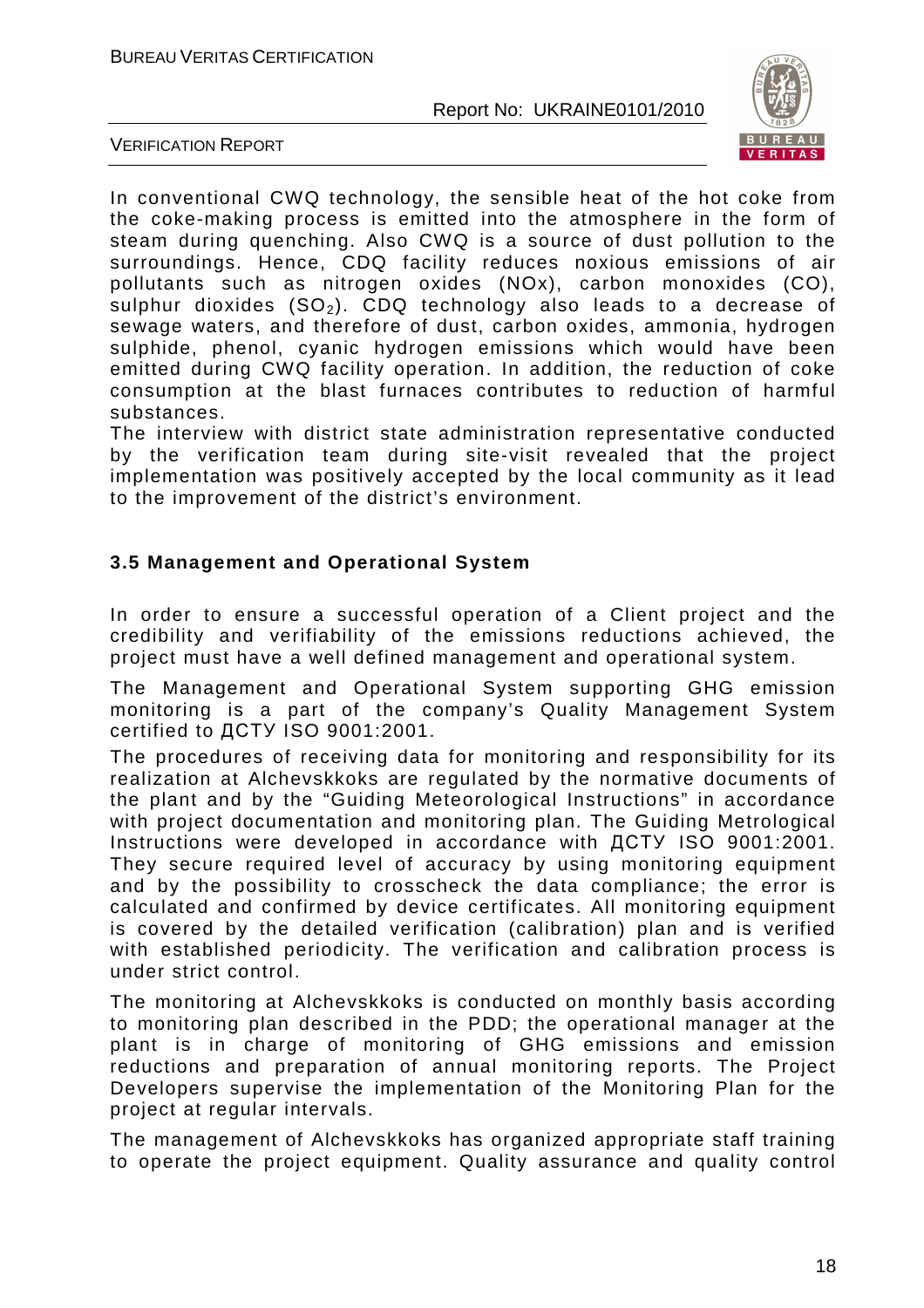

VERIFICATION REPORT

training was conducted as well. Practical training programs will continue on-the-job during project operation.

#### **3.6 Completeness of Monitoring**

The reporting procedures reflect the monitoring plan completely.

All parameters were determined as prescribed. The complete data is stored electronically and documented. The necessary procedures have been defined in internal procedures.

It is confirmed that the monitoring report does comply with the monitoring methodology and PDD with some insignificant deviation which are comprehensively justified in the Monitoring Report version 4. The deviations relate to project implementation delays, deviation in steam transportation method, actual CDQ operation hours and calculation of coke quality indicators.

As a consequence of delay of project stage F implementation caused mainly by financial difficulties (see section 3.2 of this Report), level of baseline emissions from electricity displacement increased.

Together with this deviation occurred regarding steam transportation method to the grid of the plant. In PDD it was envisaged that the total volumes of steam will be transported to the grid of the plant with high pressure of 40 atm, enthalpy = 790 kcal/kg, but actually in 2009 the main portion of steam was transported with low pressure of 6 atm, enthalpy  $=$ 685 kcal/kg. Even though the volumes of transported steam to the grid of the plant were almost the same as in PDD, different steam transportation method (6 atm, enthalpy =  $685$  kcal/kg) caused actual decrease of baseline emissions.

As to CDQ operation hours the value of 8640 hours was identified at the stage of PDD development by taking into account special coefficient of installed capacity for operation hours (was estimated at the level of 1,39%) reflecting any delays of the CDQ facility and of the plant in general that could have occurred, while in fact monitoring data showed the value of 8760 hour for 2009 and for historical operation hours.

Another insignificant deviation, that can be considered as an supplement to the monitoring report, was introduced in order to obtain more accurate calculation results on coke quality indicators taking into account actual coke consumption volumes (in the reporting month). A formula to calculate weighted average for each of the coke quality indicator was included to the monitoring report.

The introduced deviations to the monitoring plan are sufficiently described and justified in the Monitoring Report version 4; they ensure better accuracy of emission calculation results.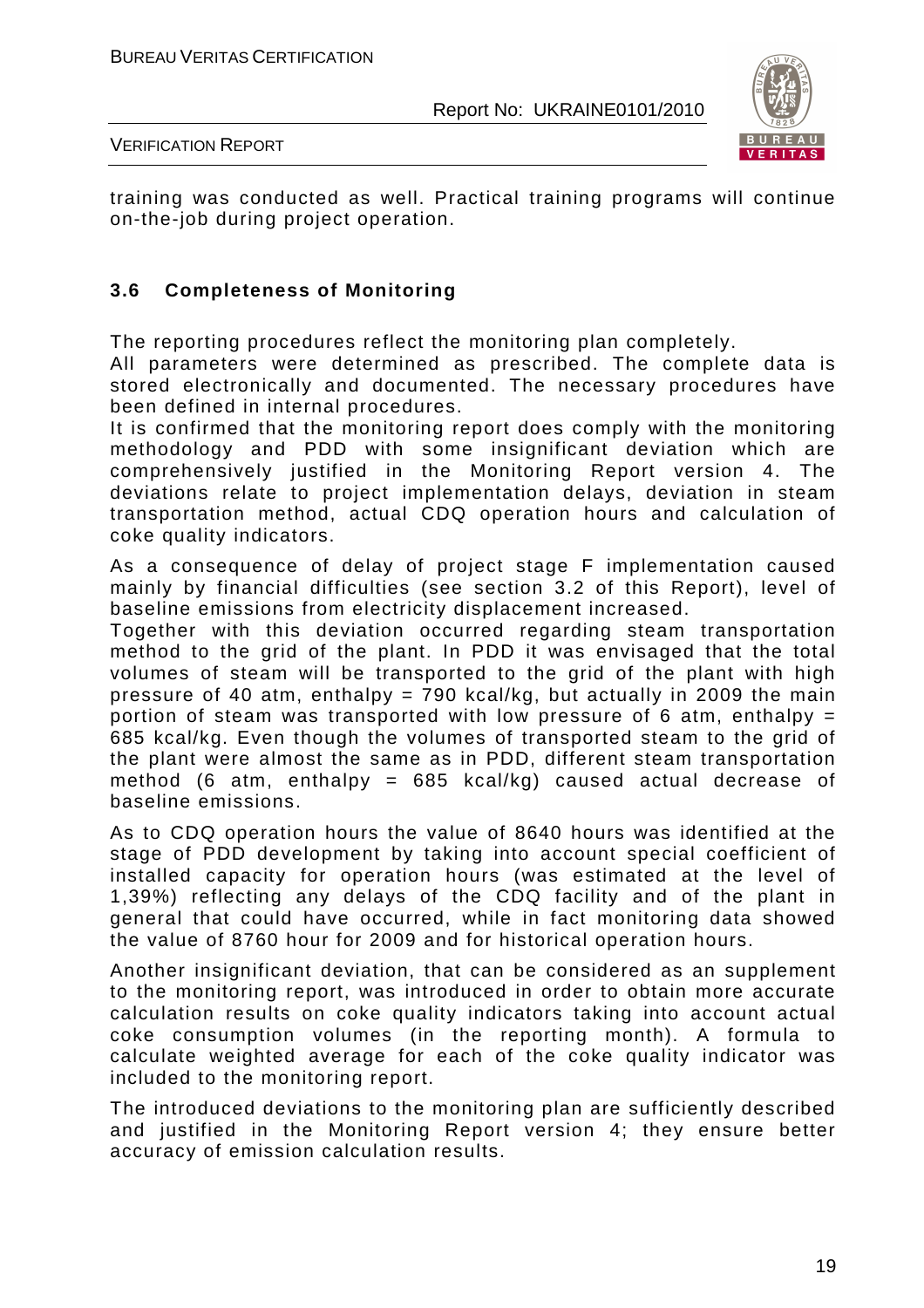

VERIFICATION REPORT

 According to PDD, version 7, emission reductions during 2009 monitoring period were expected to be 208051 tCO<sub>2</sub>e. According to Monitoring Report version 4 emission reductions achieved are 190644 tCO<sub>2</sub>e. The difference in the emission reductions revealed due to delay of project stage F implementation (installation of electricity generator) which increased the level of baseline emissions from electricity displacement. Together with this due to the fact that steam transportation method during 2009 differed from those stipulated in the PDD (the main portion of steam was transported with low pressure of 6 atm, enthalpy  $= 685$  kcal/kg while the PDD envisaged that the total volumes of steam will be transported to the grid of the plant with high pressure of 40 atm, enthalpy =  $790$  kcal/kg) and even though the volumes of transported steam to the grid of the plant were almost the same as in PDD, the amount of actually monitored baseline emissions decreased.

Also the level emission reductions from dry coke consumption at the blast furnaces of AISW was calculated (in PDD) based on estimated volumes of dry coke consumption and coke quality indicators. So when emission reductions from dry coke consumption were calculated (in the monitoring report) in accordance with actual data, a considerable decrease of actual emission reductions from dry coke consumption could be observed. Such mentioned above deviations caused decrease of actual emission reductions in comparison with the level of emission reductions that are stated in the PDD.

The identified areas of concern as Completeness of Monitoring, project participants' response and BV Certification's conclusion are described in Appendix A Table 5 (refer to CAR 01, CAR 07).

#### **3.7 Accuracy of Emission Reduction Calculations**

Possible uncertainties and errors for such type project may arise from two main reasons: measurement and stipulation. Measurement error is due to metering equipment inaccuracies. Stipulation occurs when some values are required to complete calculations, but these values cannot be measured directly. In these cases estimates are used in place of actual measurements, and therefore error may be introduced. The stipulation error itself may be estimated based on the expected accuracy of the stipulated values.

At Alchevskkoks the best available techniques are used in order to minimize uncertainties. Uncertainties are generally low (less than 2%). All monitoring equipment that used for monitoring purposes is in line with national legislative requirements and standards; this ensures that uncertainties are accounted in data collected.

Project consists of the 23 monitoring parameters. Some of the parameters that are used in the calculation of the baseline and project emissions are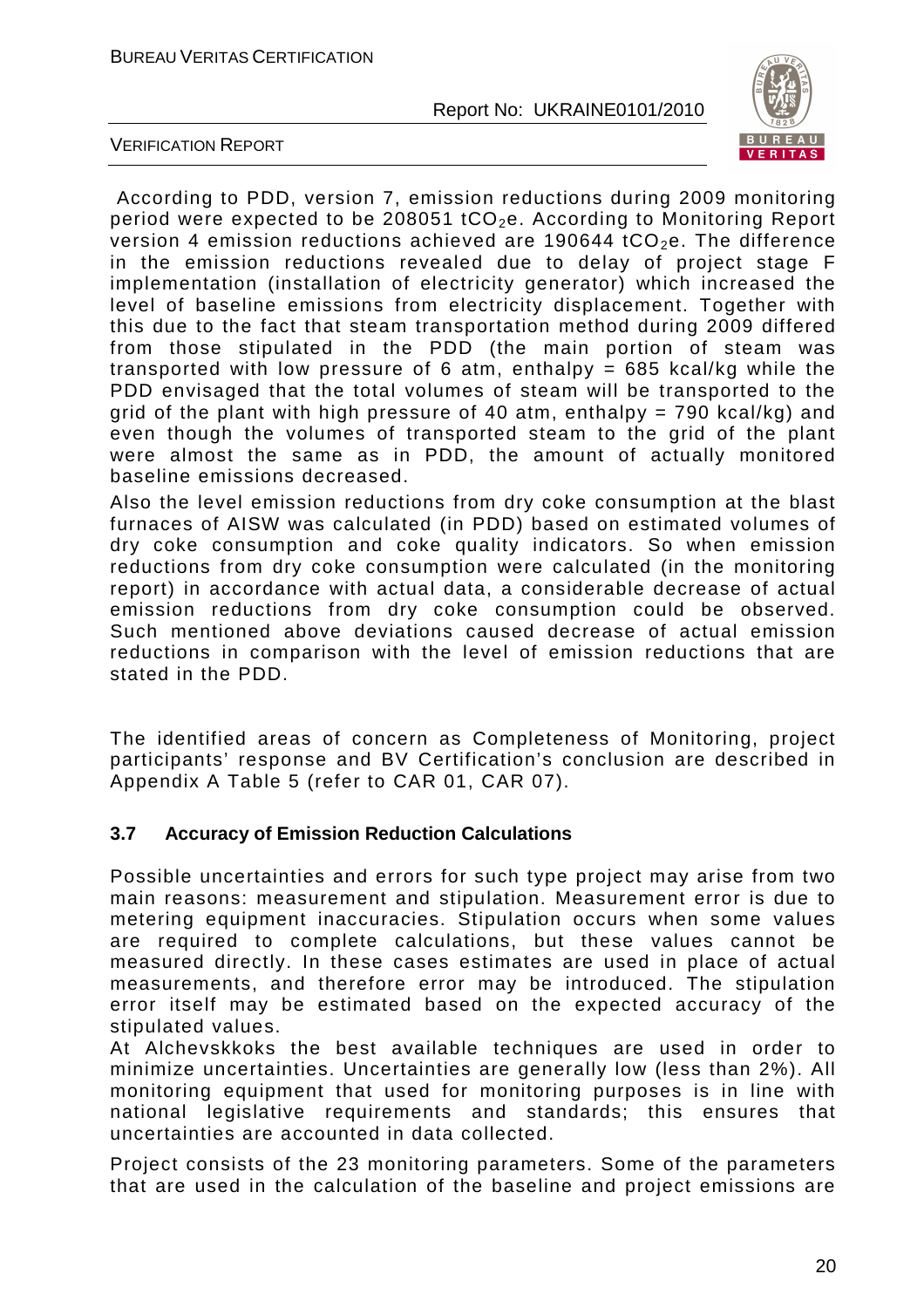

VERIFICATION REPORT

measured directly with the use of special equipment while others are estimated with the use of appropriate coefficients.

The verification team received access to all relevant documentation needed to verify the emission reduction calculation. All used information was traceable and appropriately archived.

The verification team confirms that emission reduction calculations have been performed according to the monitoring plan with some insignificant deviations appropriately justified and to the calculation methodology reported in the final MR in accordance with the PDD. The verification team checked the transfer of monitored data sets to spreadsheets used by PP, correctness of the formulae versus the PDD, programming of formulae and connections, as well as calculations of emission reductions. No inaccuracies in calculations were detected by the verifiers.

The identified areas of concern as Completeness of Monitoring, project participants response and BV Certification's conclusion are described in Appendix A Table 5 (refer to CAR 07, CAR 08, CAR 09; CL 04, CL 05).

#### **3.8 Quality Evidence to Determine Emissions Reductions**

Concerning verification the calculation of emission reductions is based on internal data. The origin of those data was explicitly checked. Further on, entering and processing of those data in the monitoring workbook Excel sheet was checked where predefined algorithms compute the annual value of the emission reductions. All equations and algorithms used in the different workbook sheets were checked. Inspection of calibration and maintenance records for key equipment was performed for all relevant meters.

Necessary procedures have been defined in internal procedures and additional internal documents relevant for the determination of the various parameters on daily basis.

#### **3.9 Management System and Quality Assurance**

The Management and Operational System supporting GHG emission monitoring is a part of the company's Quality Management System certified to ДСТУ ISO 9001:2001.

The procedures of receiving data for monitoring and responsibility for its realization at Alchevskkoks are regulated by the normative documents of Alchevskkoks and by the "Guiding Meteorological Instructions" which are developed in accordance with ДСТУ ISO 9001:2001.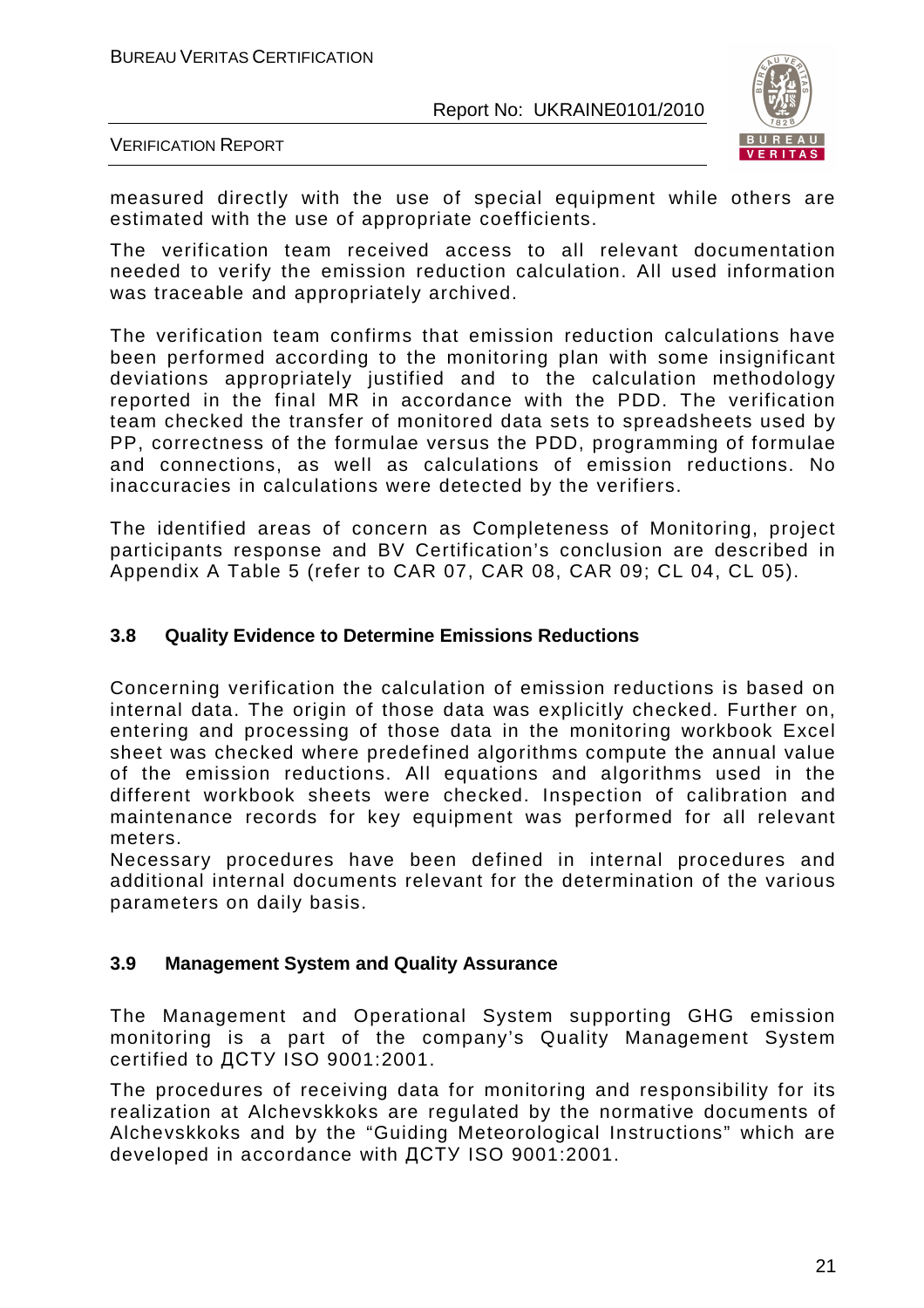

VERIFICATION REPORT

Data are collected and stored in electronic database and in paper format. The data is reported in the monthly report of Alchevskkoks which are compiled into an annual monitoring report for verification process.

The Chief Metrological Specialists of Alchevskkoks is in charge of maintenance of the facility and monitoring equipment as well as of their accuracy. In case of defect, discovered in the monitoring equipment, the actions of the staff are determined in Guiding Metrological Instructions. The measurements are conducted constantly in accordance with national standards.

All measuring equipment is included in the verification schedule and verified with established periodicity. According to the schedule of verification, all devices are in satisfactory condition.

The measurement results are being used by the Chief power-engineering specialist department, by the following services and technical staff of the Plant. They are reflected in the technological instructions of production processes regime and also in the "Guiding Metrological Instructions" revised versions. The monitoring data and calculations are under the competence of the Chief power-engineering specialist assistants in accordance to the interior order of Alchevskkoks.

The documented instructions to operate the facilities are stored at the working places.

Monitoring Report provide sufficient information about the elements of the system related to assigning roles, responsibilities and authorities for implementation and maintenance of monitoring procedures including control of data. The verification team confirms effectiveness of this management system. The personnel responsible for monitoring are trained in an appropriate manner.

| <b>Risk Areas</b>   |                                               |                                     | <b>Conclusions</b>                 |                                                           | <b>Summary of findings and</b><br>comments                                                                                                        |
|---------------------|-----------------------------------------------|-------------------------------------|------------------------------------|-----------------------------------------------------------|---------------------------------------------------------------------------------------------------------------------------------------------------|
|                     |                                               | <b>Baseline</b><br><b>Emissions</b> | <b>Project</b><br><b>Emissions</b> | <b>Calculated</b><br><b>Emission</b><br><b>Reductions</b> |                                                                                                                                                   |
| <b>Completeness</b> | Source<br>coverage/<br>boundary<br>definition |                                     |                                    | ✓                                                         | All relevant sources are covered<br>by the monitoring plan and the<br>boundaries of the project are<br>defined correctly<br>and<br>transparently. |
| <b>Accuracy</b>     | Physical<br>Measurement<br>and Analysis       | ✓                                   |                                    |                                                           | State-of-the-art<br>is<br>technology<br>applied in an appropriate manner.<br>Appropriate backup solutions are<br>provided.                        |

# **4 PROJECT SCORECARD**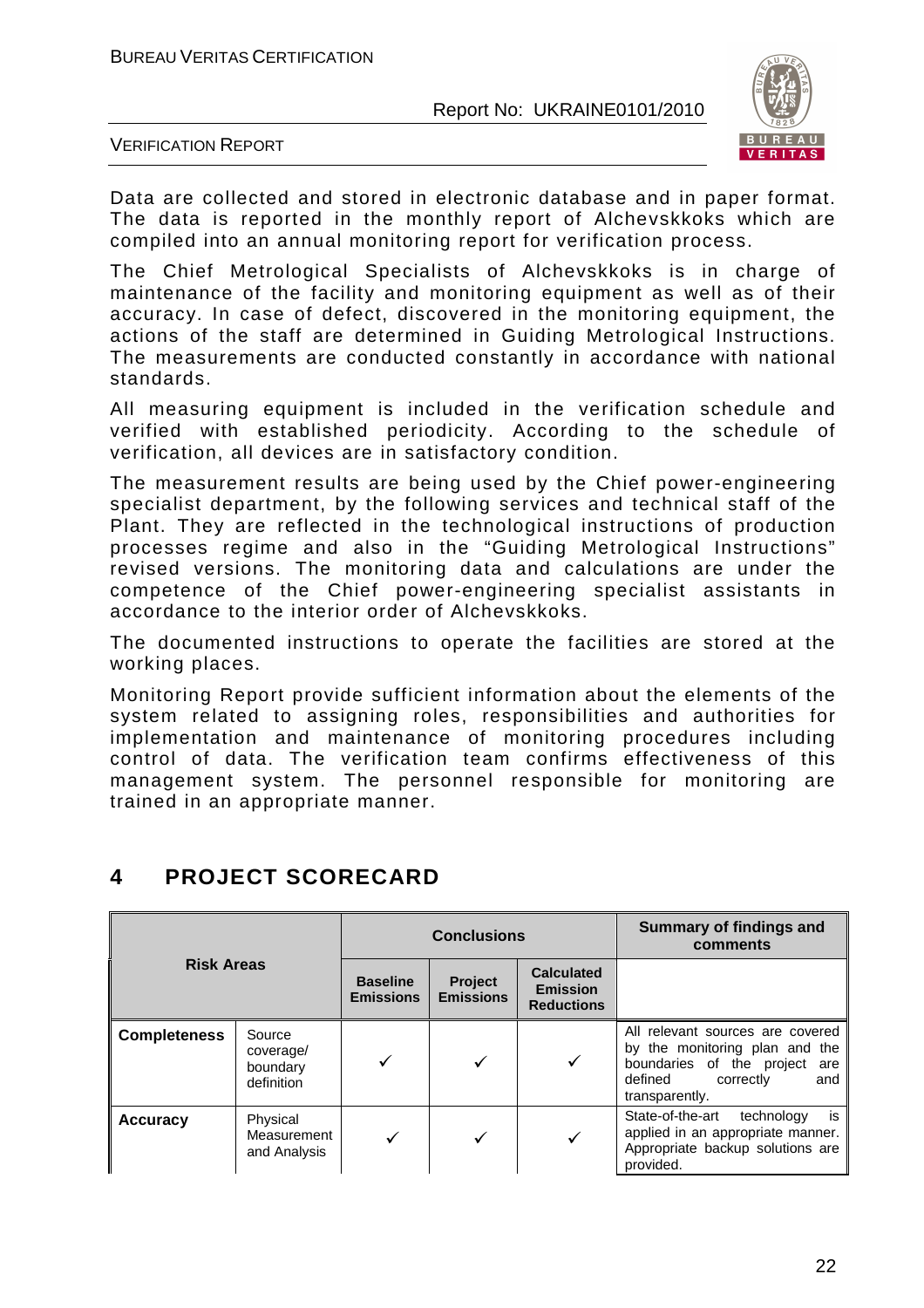

#### VERIFICATION REPORT

| <b>Risk Areas</b>  |                                   |                                     | <b>Conclusions</b>          |                                                           | <b>Summary of findings and</b><br>comments                        |  |
|--------------------|-----------------------------------|-------------------------------------|-----------------------------|-----------------------------------------------------------|-------------------------------------------------------------------|--|
|                    |                                   | <b>Baseline</b><br><b>Emissions</b> | Project<br><b>Emissions</b> | <b>Calculated</b><br><b>Emission</b><br><b>Reductions</b> |                                                                   |  |
|                    | Data<br>calculations              |                                     |                             |                                                           | Emission<br>reductions<br>are<br>calculated correctly             |  |
|                    | Data<br>management<br>& reporting |                                     | ✓                           | ✓                                                         | Data management and reporting<br>were found to be satisfying.     |  |
| <b>Consistency</b> | Changes in<br>the project         |                                     |                             |                                                           | consistent<br><b>Results</b><br>to<br>are<br>underlying raw data. |  |

#### **5 SECOND PERIODIC VERIFICATION STATEMENT**

Bureau Veritas Certification has performed a verification of the JI project "Installation of a new waste heat recovery system in Alchevsk Coke Plant, Ukraine". The verification is based on the currently valid documentation of the United Nations Framework Convention on the Climate Change (UNFCCC).

The management of the OJSC "Alchevsk Coke Plant" is responsible for the preparation of the GHG emissions data and the reported GHG emissions reductions of the project on the basis set out within the project Monitoring and Verification Plan indicated in the final PDD version 7. The development and maintenance of records and reporting procedures in accordance with that plan, including the calculation and determination of GHG emission reductions from the project is the responsibility of the management of the project.

Bureau Veritas Certification verified the Project Monitoring Report version 4 for the reporting period as indicated below. Bureau Veritas Certification confirms that the project is implemented as planned and described in determinated and registered project design documents and revised Monitoring Plan. Installed equipment being essential for generating emission reduction runs reliably and is calibrated appropriately. The monitoring system is in place and the project is generating GHG emission reductions.

Bureau Veritas Certification can confirm that the GHG emission reduction is calculated without material misstatements. Our opinion relates to the project's GHG emissions and resulting GHG emissions reductions reported and related to the valid and registered project baseline and monitoring, and its associated documents. Based on the information we have seen and evaluated we confirm the following statement: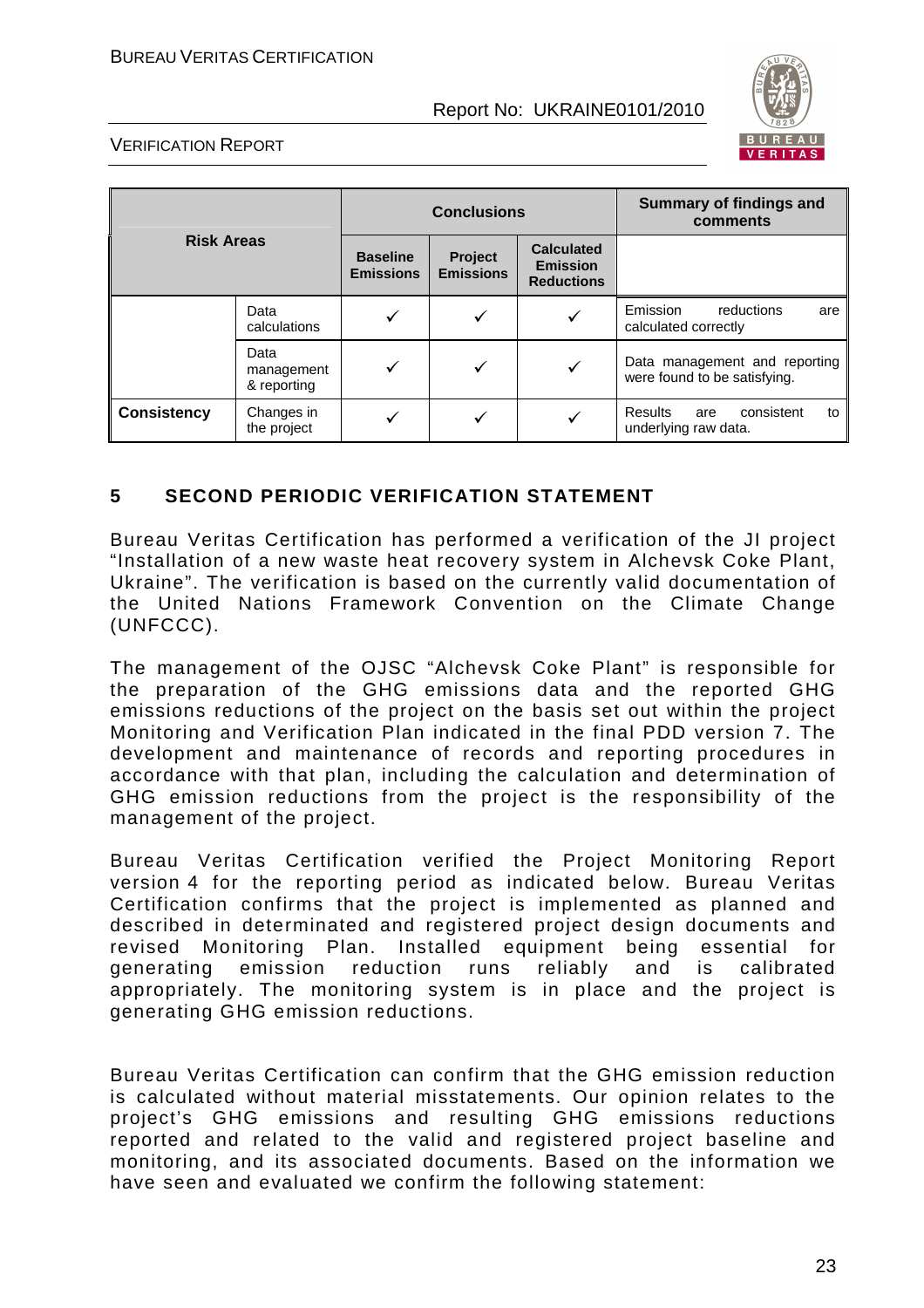

VERIFICATION REPORT

Reporting period: From 01/01/2009 to 31/12/2009 Baseline emissions : 2 351 986 t CO2 equivalents. Project emissions : 2 161 342 t CO2 equivalents. Emission Reductions : 190 644 t CO2 equivalents.

# **6 REFERENCES**

#### **Category 1 Documents:**

Documents provided by Institute for Environment and Energy Conservation that relates directly to the GHG components of the project.

- /1/ Project Design Document, version 07 dated 22/12/2009
- /2/ Monitoring Report version 01 dated 28/01/2010
- /3/ Monitoring Report version 02 dated 26/02/2010
- /4/ Monitoring Report version 03 dated 01/03/2010
- /5/ Monitoring Report version 04 dated 10/03/2010
- /6/ Determination Report by Bureau Veritas Certification Holding SAS No UKRAINE/0035/2009 of 22/12/2009
- /7/ Verification Report by Bureau Veritas Certification Holding SAS for initial and first periodic (2008) verification No UKRAINE/0054/2009 of 15/03/2010
- /8/ Letter of Approval of National Environmental Investment Agency of Ukraine No 1588/23/7 of 29/12/2009
- /9/ Approval of a JI project and authorization of participation under the Kyoto Protocol by the Government of Japan dated 07/09/2009

#### **Category 2 Documents:**

Background documents related to the design and/or methodologies employed in the design or other reference documents.

 $/10/$  Documents checked during the verification onsite are presented in Annex C

#### **Persons interviewed:**

List of persons interviewed during the verification or persons that contributed with other information that are not included in the documents listed above.

- /1/ Andriy Shenshyn, Member of Alchevsk City Council
- /2/ Artur Danylov, Chief engineer of Alchevsk Coke Plant
- /3/ Dmytro Zelentsovskiy, Head of coke shop #3 of Alchevsk Coke Plant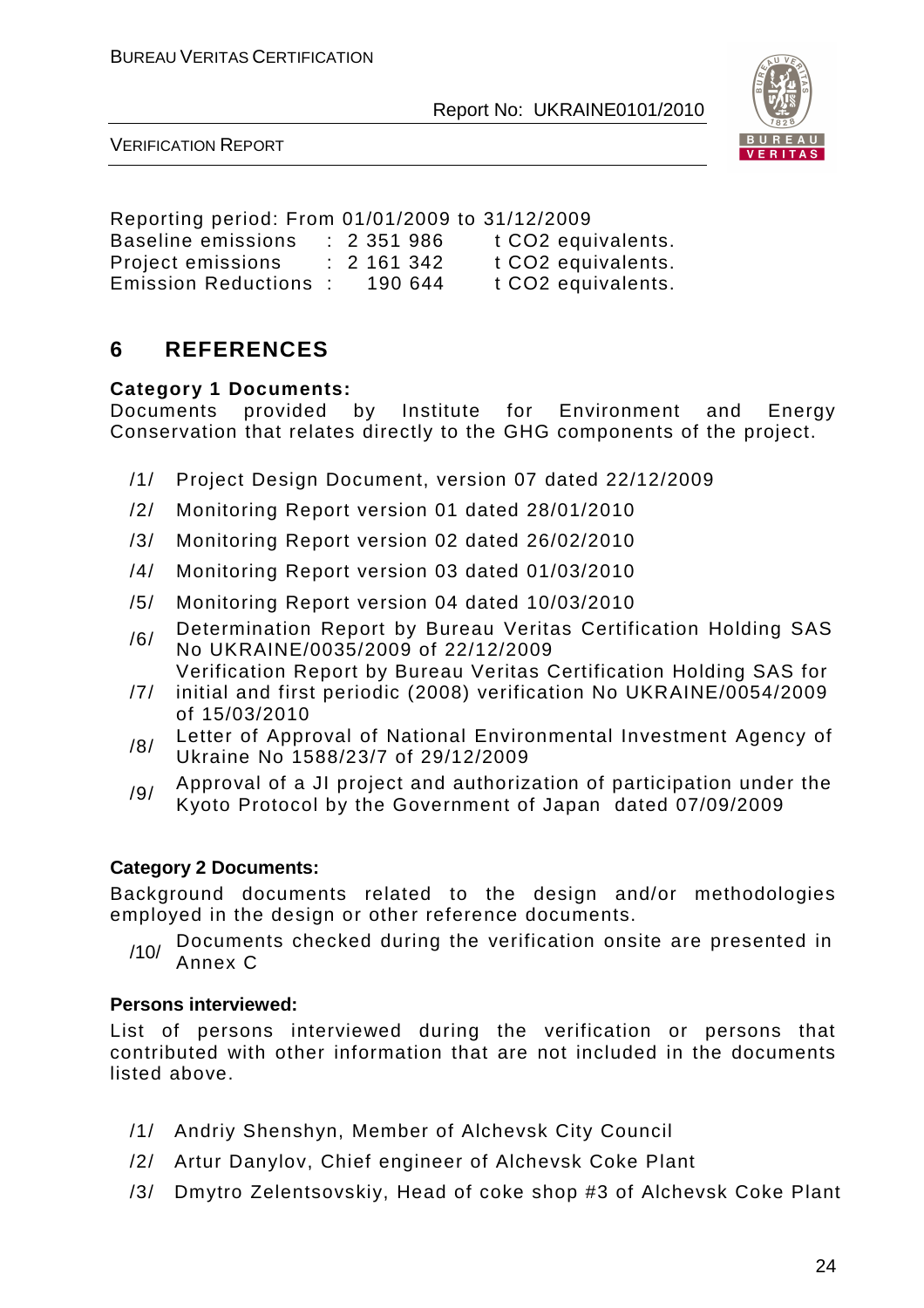

VERIFICATION REPORT

- /4/ Fedir Vatulin, Head of control measurement device shop of Alchevsk Coke Plant
- /5/ Iryna Skoryk, Control supervisor of Quality control department of Alchevsk Coke Plant
- /6/ Ivan Skoryh, Chief power engineer of Alchevsk Coke Plant
- /7/ Kyrylo Evtushenko, Processing engineer of production and technical department of Alchevsk Coke Plant
- <sub>/8</sub>/ Myhaylo Solovyov, Head of production and technical department of Alchevsk Coke Plant
- /9/ Olena Shabunina, Operator of control desk of Alchevsk Coke Plant
- /10/ Sergiy Falchenko, Deputy chief power engineer for electric equipment of Alchevsk Coke Plant
- /11/ Valeriy Pyankov, Head of Quality control department of Alchevsk Coke Plant
- /12/ Viktor Zhuchenko, Head of environment protection department of Alchevsk Coke Plant
- /13/ Volodymyr Boychuk, Head of energy-saving bureau of Alchevsk Coke Plant
- /14/ Svitlana Matus, Environmental project manager of Sumitomo **Corporation**
- /15/ Shamil Khakimzyanov Consultant of "Institute for Environment and Energy Conservation "

 $000 -$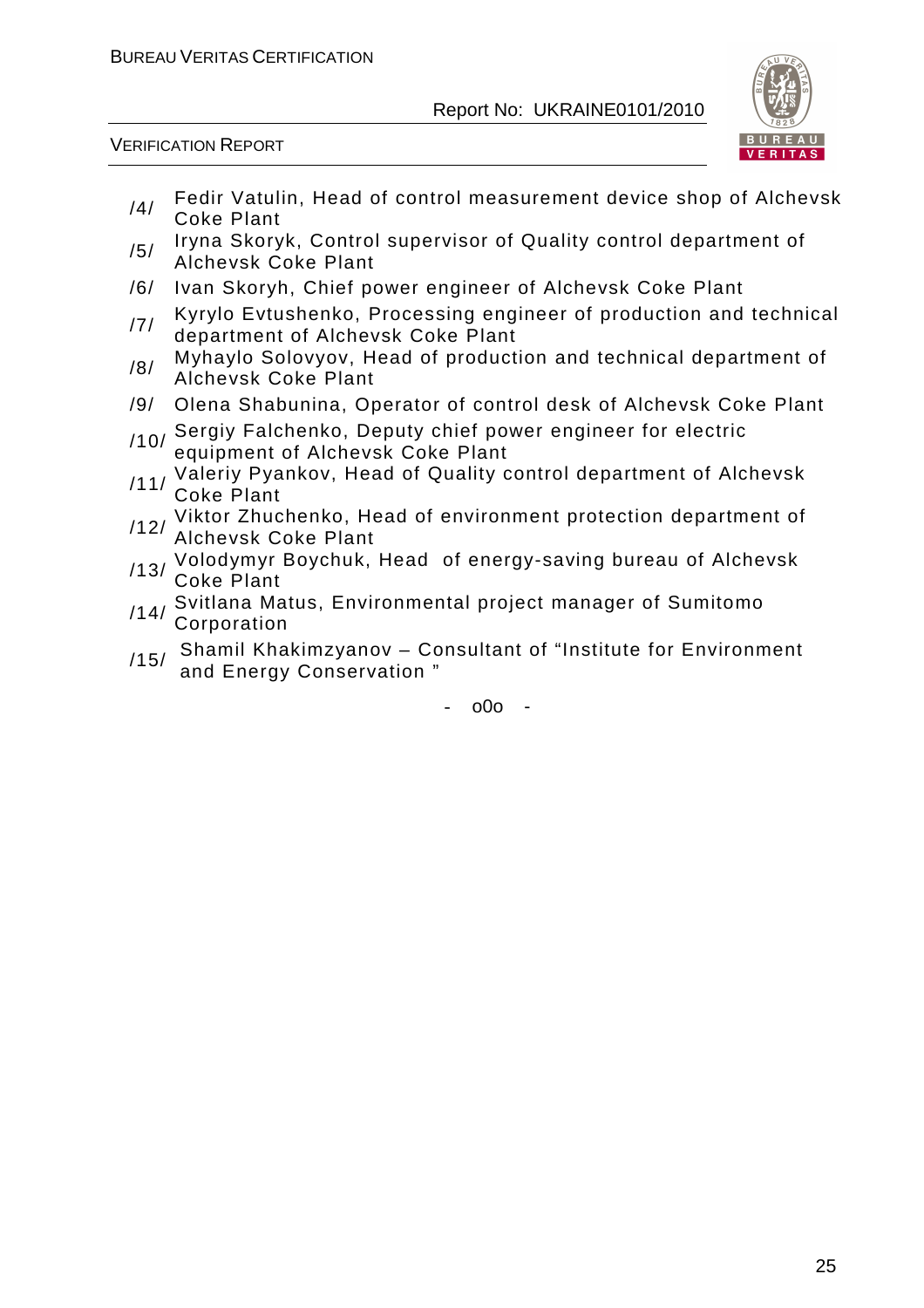

### VERIFICATION REPORT

# APPENDIX A: COMPANY JI PROJECT VERIFICATION PROTOCOL

#### **Initial Verification Protocol Table 1**

| <b>Objective</b>            | <b>Reference</b> | <b>Comments</b>                                                                                                                                                                                                                                                                                                                                                                                                                                                                                                                                                                                                                                                                                                                                                                                                     | <b>Conclusion</b><br>(CARs/FARs) |
|-----------------------------|------------------|---------------------------------------------------------------------------------------------------------------------------------------------------------------------------------------------------------------------------------------------------------------------------------------------------------------------------------------------------------------------------------------------------------------------------------------------------------------------------------------------------------------------------------------------------------------------------------------------------------------------------------------------------------------------------------------------------------------------------------------------------------------------------------------------------------------------|----------------------------------|
| <b>1. Opening Session</b>   |                  |                                                                                                                                                                                                                                                                                                                                                                                                                                                                                                                                                                                                                                                                                                                                                                                                                     |                                  |
| 1.1. Introduction to audits | 10               | The intention and the target of the audit were illustrated to the<br>participants of the audit. Participants at the audit were the following<br>persons:<br>Verification team:<br>- Ms. Nadiia Kaiiun – Team Leader, Lead Verifier, Bureau Veritas<br>Ukraine,<br>- Mr. Oleg Skoblyk – Team Member, Verifier, Bureau Veritas Ukraine,<br>- Ms. Victoria Legka – Team Member, Verifier, Bureau Veritas<br>Ukraine;<br>Interviewed persons:<br>Andriy Shenshyn – Member of Alchevsk City Council,<br>Artur Danylov – Chief engineer of Alchevsk Coke Plant,<br>Dmytro Zelentsovskiy – Head of coke shop #3 of Alchevsk Coke Plant<br>Fedir Vatulin – Head of control measurement device shop of Alchevsk<br>Coke Plant,<br>Iryna Skoryk – Control supervisor of Quality control department of<br>Alchevsk Coke Plant, | <b>OK</b>                        |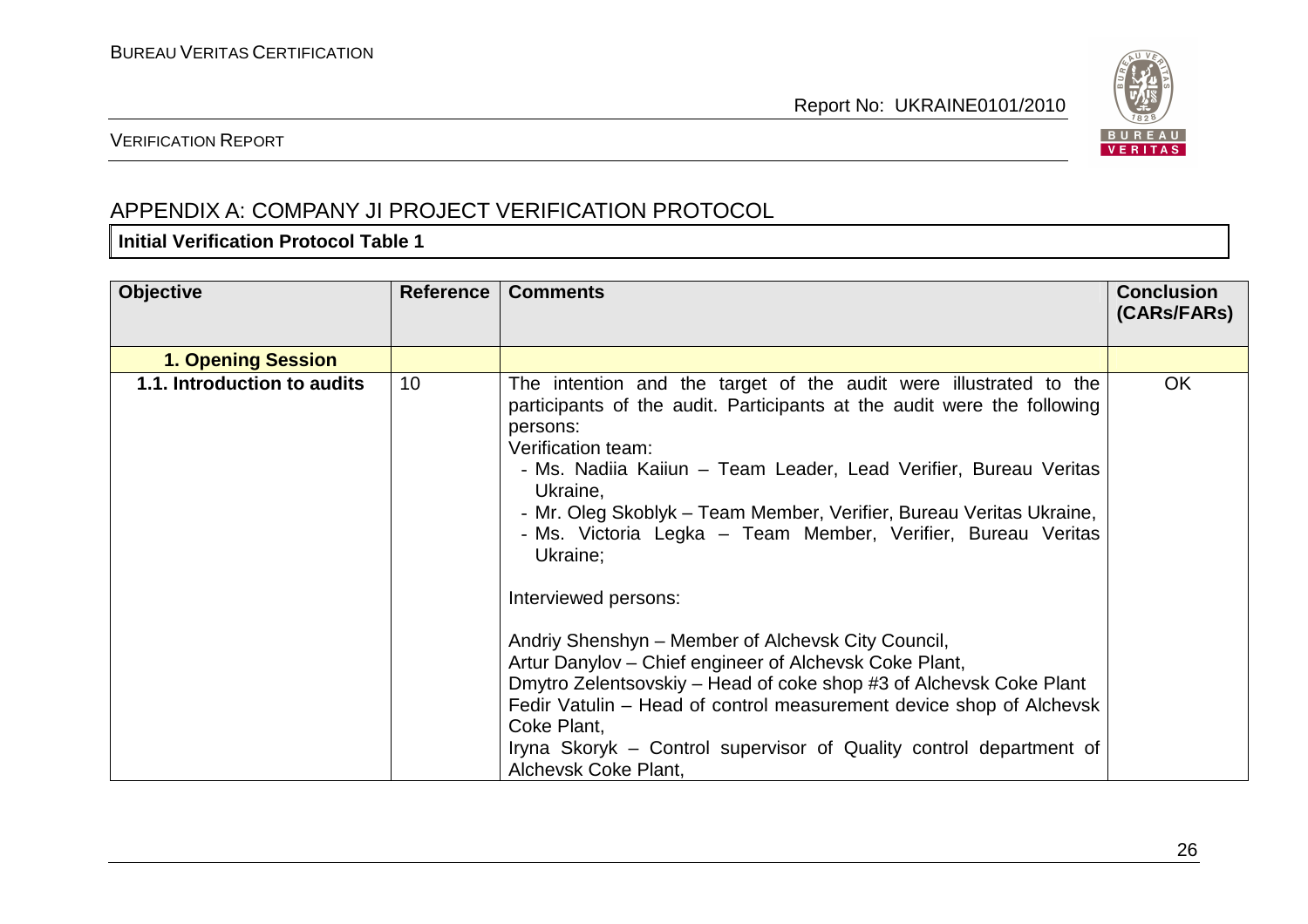

| <b>VERIFICATION REPORT</b>                                                         |                  |                                                                                                                                                                                                                                                                                                                                                                                                                                                                                                                                                                                                                                                                                                                                                                                                                                                                                                  | BUREAU<br><b>VERITAS</b>         |
|------------------------------------------------------------------------------------|------------------|--------------------------------------------------------------------------------------------------------------------------------------------------------------------------------------------------------------------------------------------------------------------------------------------------------------------------------------------------------------------------------------------------------------------------------------------------------------------------------------------------------------------------------------------------------------------------------------------------------------------------------------------------------------------------------------------------------------------------------------------------------------------------------------------------------------------------------------------------------------------------------------------------|----------------------------------|
| <b>Objective</b>                                                                   | <b>Reference</b> | <b>Comments</b>                                                                                                                                                                                                                                                                                                                                                                                                                                                                                                                                                                                                                                                                                                                                                                                                                                                                                  | <b>Conclusion</b><br>(CARs/FARs) |
|                                                                                    |                  | Ivan Skoryh – Chief power engineer of Alchevsk Coke Plant,<br>Kyrylo Yevtushenko - Processing engineer of production and technical<br>department of Alchevsk Coke Plant,<br>Myhaylo Solovyov - Head of production and technical department of<br>Alchevsk Coke Plant,<br>Olena Shabunina – Operator of control desk of Alchevsk Coke Plant,<br>Sergiy Falchenko – Deputy chief power engineer for electric equipment<br>of Alchevsk Coke Plant,<br>Valeriy Pyankov – Head of Quality control department of Alchevsk<br>Coke Plant,<br>Viktor Zhuchenko – Head of environment protection department of<br>Alchevsk Coke Plant,<br>Volodymyr Boychuk – Head of energy-saving bureau of Alchevsk Coke<br>Plant,<br>Svitlana Matus – Environmental project manager of Sumitomo<br>Corporation,<br>Shamil Khakimzyanov – Consultant of "Institute for Environment and<br><b>Energy Conservation</b> " |                                  |
| 1.2. Clarification of access to<br>data archives, records, plans,<br>drawings etc. | 10 <sup>°</sup>  | The verification team got open access to all required plans,<br>data, records, drawings and to all relevant facilities.                                                                                                                                                                                                                                                                                                                                                                                                                                                                                                                                                                                                                                                                                                                                                                          | <b>OK</b>                        |
| 1.3. Contractors for<br>equipment and installation<br>works                        | 1, 10            | Project has been implemented as defined in the PDD<br>version 7 with some delays; the implementation is<br>evidenced by statements of work completion (see list of<br>verified documents).                                                                                                                                                                                                                                                                                                                                                                                                                                                                                                                                                                                                                                                                                                       | OK                               |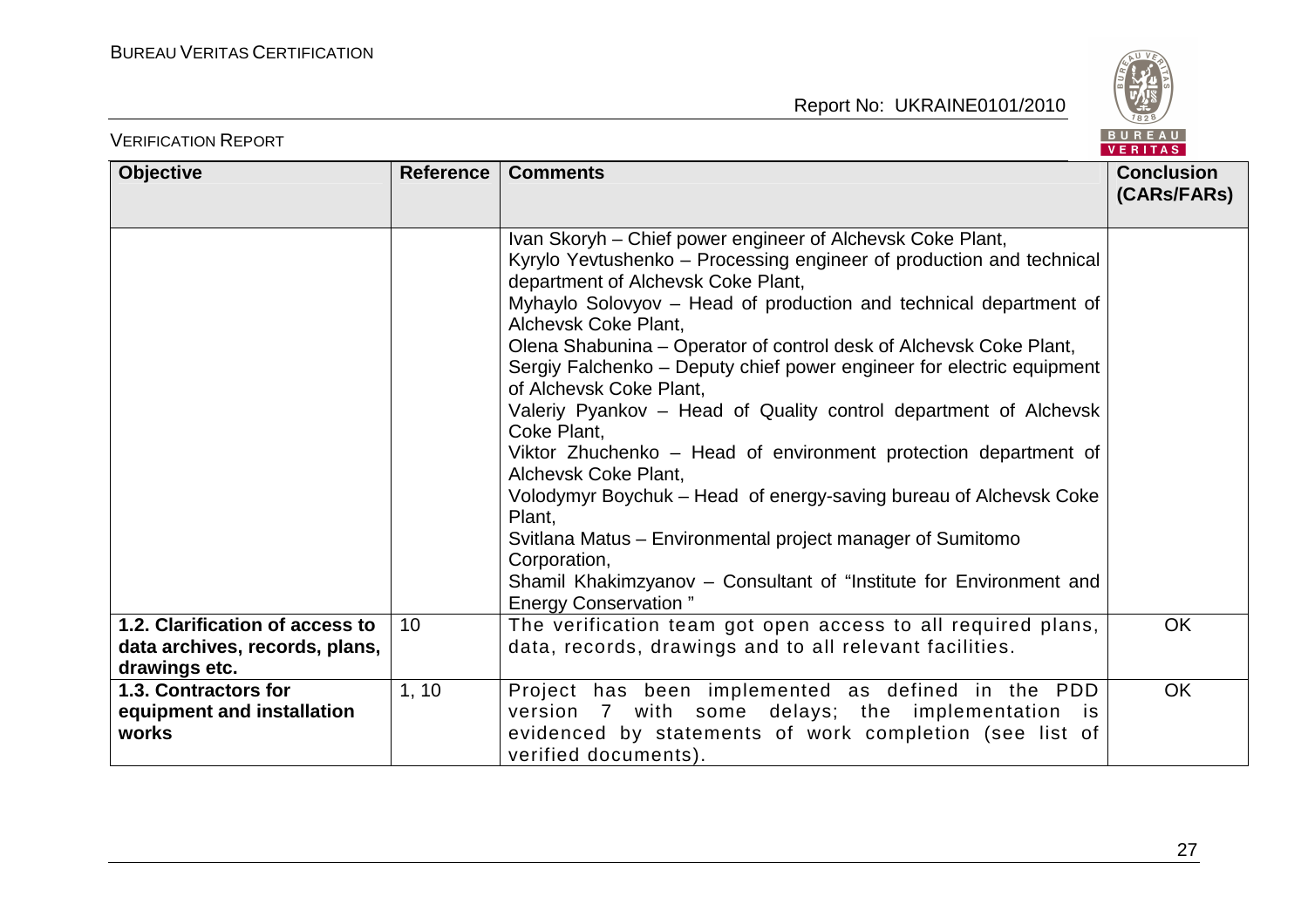

| <b>VERIFICATION REPORT</b>                          |                  |                                                                                                                                                                                                                                                                                                                                                                                                                                                                                                                                                                                                                                                                                        | BUREAU<br><b>VERITAS</b>               |
|-----------------------------------------------------|------------------|----------------------------------------------------------------------------------------------------------------------------------------------------------------------------------------------------------------------------------------------------------------------------------------------------------------------------------------------------------------------------------------------------------------------------------------------------------------------------------------------------------------------------------------------------------------------------------------------------------------------------------------------------------------------------------------|----------------------------------------|
| <b>Objective</b>                                    | <b>Reference</b> | <b>Comments</b>                                                                                                                                                                                                                                                                                                                                                                                                                                                                                                                                                                                                                                                                        | <b>Conclusion</b><br>(CARs/FARs)       |
| 1.4. Actual status of<br>installation works         | 2, 10            | By the end of September 2009 only the first stage of the<br>project (installation of Coke Dry Quenching (CDQ) facility)<br>was operational. Installation of steam generator firing COG<br>and BFG (Stage 2) and installation of 9,13 MWe captive<br>electricity generator (stage F) are expected to be completed<br>during first half-year of 2010.                                                                                                                                                                                                                                                                                                                                    | <b>OK</b>                              |
| 2. Open issues indicated in<br>determination report |                  |                                                                                                                                                                                                                                                                                                                                                                                                                                                                                                                                                                                                                                                                                        |                                        |
| 2.1. Missing steps to final<br>approval             | 6, 8, 9          | Based on the determination report the verification team<br>identified no missing steps. The project has been approved<br>by both NFPs. The Letters of Approval were presented to<br>the verification team.                                                                                                                                                                                                                                                                                                                                                                                                                                                                             | <b>OK</b>                              |
| 3. Implementation of the<br>project                 |                  |                                                                                                                                                                                                                                                                                                                                                                                                                                                                                                                                                                                                                                                                                        |                                        |
| 3.1. Physical components                            | 1, 2, 10         | The first stage of the project (installation of Coke Dry<br>Quenching (CDQ) facility) was implemented as planned and<br>by the end of September 2009 Coke Dry Quenching Facility<br>was operational only. Stage 2 (installation of steam<br>generator) and stage F (installation of electricity generator)<br>which were expected to be completed in September and in<br>December 2009 respectively have not been implemented<br>yet. The delay in project implementation plan was caused by<br>consequences of global economic crisis and by other factors<br>such as construction delay. Thereby, because the project<br>was not fully implemented it caused change in configuration | <b>CAR 01</b><br>The CAR is<br>closed. |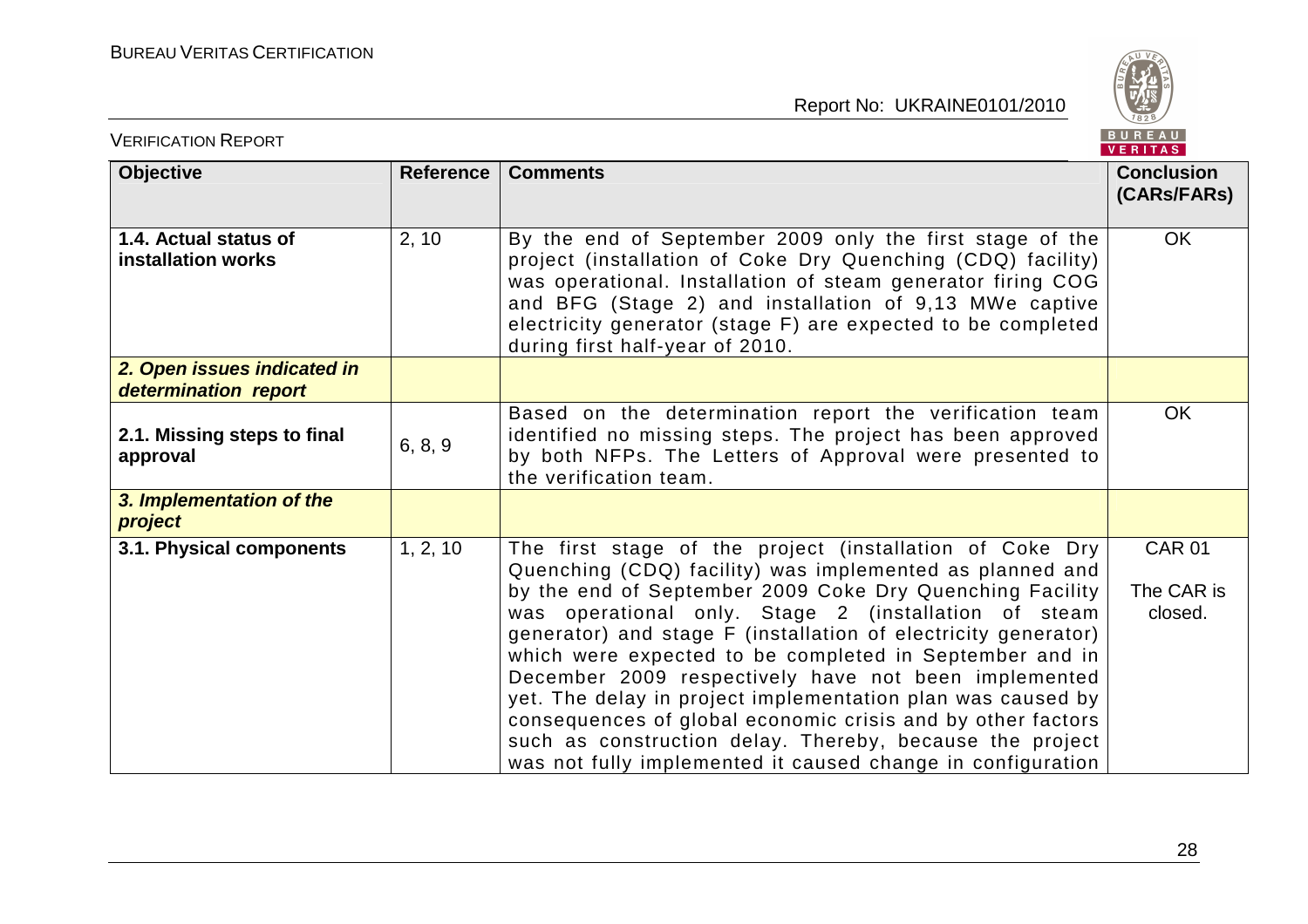

| <b>VERIFICATION REPORT</b>              |                  |                                                                                                                                                                                                                     | BUREAU<br><b>VERITAS</b>         |
|-----------------------------------------|------------------|---------------------------------------------------------------------------------------------------------------------------------------------------------------------------------------------------------------------|----------------------------------|
| Objective                               | <b>Reference</b> | <b>Comments</b>                                                                                                                                                                                                     | <b>Conclusion</b><br>(CARs/FARs) |
|                                         |                  | of the baseline and projectline.                                                                                                                                                                                    |                                  |
|                                         |                  | <b>Corrective Action Request 01</b>                                                                                                                                                                                 |                                  |
|                                         |                  | Please supplement the Monitoring Report with more detailed<br>information on deviations from monitoring plan, their<br>description and sufficient justification of all changes<br>occurred.                         |                                  |
| 3.2. Project boundaries                 | 1, 2, 10         | Yes, the project boundaries are as defined in the PDD<br>version 7.                                                                                                                                                 | <b>OK</b>                        |
| 3.3. Monitoring and metering<br>systems | 2, 5, 10         | The monitoring at Alchevskkoks is conducted on monthly<br>basis according to monitoring plan described in the PDD.                                                                                                  | <b>CAR 02</b><br><b>CAR 03</b>   |
|                                         |                  | The procedures of receiving data for monitoring and<br>responsibility for its realization at Alchevskkoks are                                                                                                       | <b>CAR 04</b>                    |
|                                         |                  | regulated by the normative documents of the plant and by<br>the "Guiding Meteorological Instructions" developed in                                                                                                  | <b>CL 01</b>                     |
|                                         |                  | accordance with <b>ACTY ISO 9001:2001</b> . All measuring<br>equipment is included in the verification schedule and<br>verified with established periodicity; monitoring equipment<br>is in satisfactory condition. | All issues are<br>closed.        |
|                                         |                  | The operational manager at each plant is in charge for<br>monitoring of all project indicators.<br><b>Corrective Action Request 02</b>                                                                              |                                  |
|                                         |                  | The data in the Monitoring Report regarding type of<br>measuring equipment used for monitoring of the amount of                                                                                                     |                                  |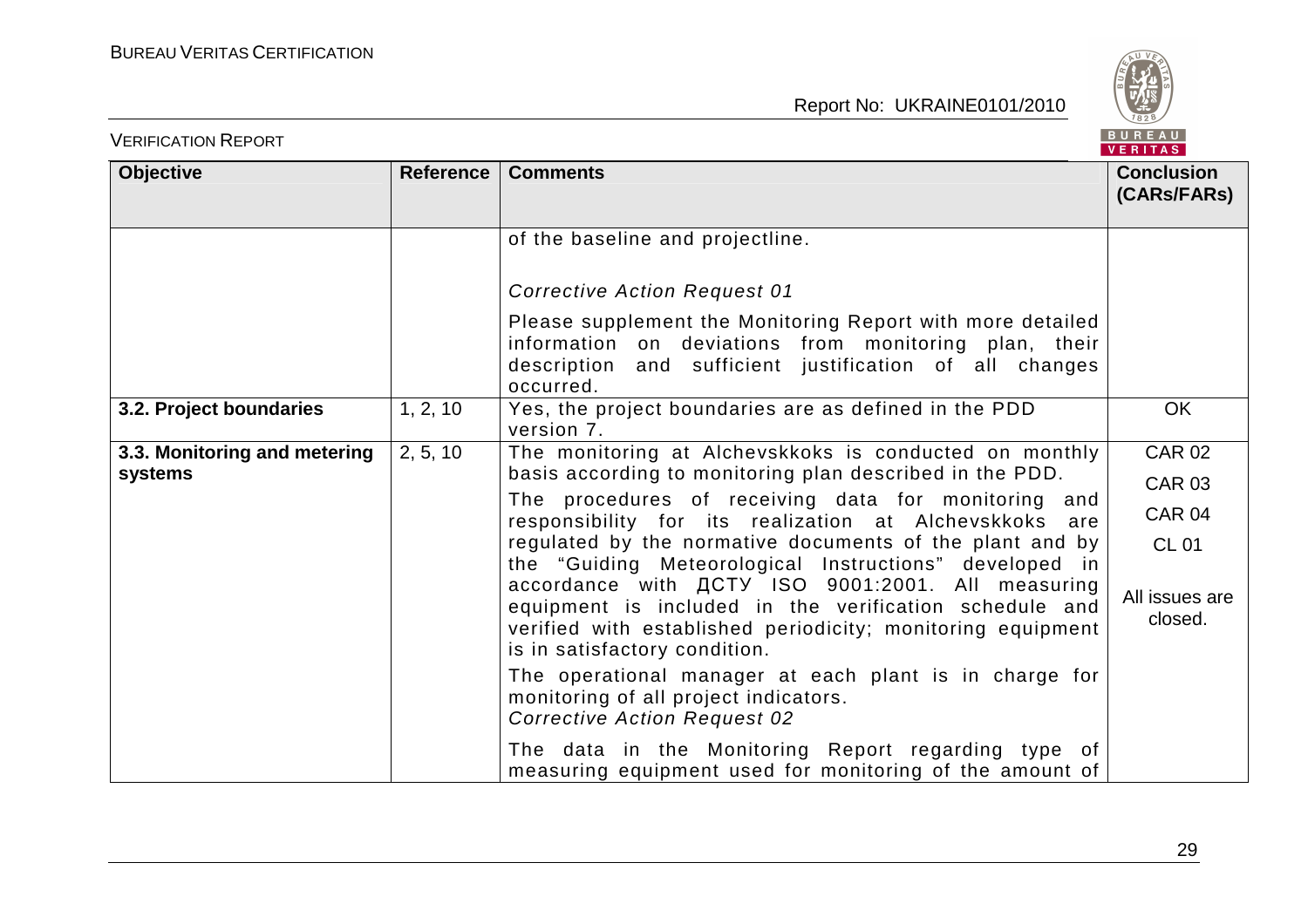

| <b>VERIFICATION REPORT</b> |                  |                                                                                                                                                                                                                                                                                                               | <b>BUREAU</b><br><b>VERITAS</b>  |
|----------------------------|------------------|---------------------------------------------------------------------------------------------------------------------------------------------------------------------------------------------------------------------------------------------------------------------------------------------------------------|----------------------------------|
| <b>Objective</b>           | <b>Reference</b> | <b>Comments</b>                                                                                                                                                                                                                                                                                               | <b>Conclusion</b><br>(CARs/FARs) |
|                            |                  | steam generated in CDQ boilers (parameter B-9, SG <sub>PJ.CDQ</sub> )<br>do not comply with the PDD ver.07. Please explain how the<br>parameter is measured.                                                                                                                                                  |                                  |
|                            |                  | <b>Corrective Action Request 03</b>                                                                                                                                                                                                                                                                           |                                  |
|                            |                  | The measuring equipment for monitoring of enthalpy of<br>steam generated in CDQ boiler in project activity (the<br>parameter B-10, H <sub>steam,CDQ</sub> ) indicated in the Monitoring<br>Report does not include all relevant data sources as per<br>PDD which are needed for definition of enthalpy value. |                                  |
|                            |                  | <b>Corrective Action Request 04</b>                                                                                                                                                                                                                                                                           |                                  |
|                            |                  | The type of scales for measuring parameters $M_{10}$ , $M_{25}$ and<br>M <sub>80</sub> indicated in the Monitoring Report does not correspond<br>to the type of scales actually used on-site.                                                                                                                 |                                  |
|                            |                  | <b>Clarification Request 01</b>                                                                                                                                                                                                                                                                               |                                  |
|                            |                  | The measuring equipment for monitoring of parameters P-2,<br>B-17, P-3, B-18, P-4, B-19 (coke specification indices) in<br>the Monitoring Report does not comply with the information<br>on monitoring stated in the PDD. Please explain.                                                                     |                                  |
| 3.4. Data uncertainty      | 2, 5             | At Alchevskkoks the best available techniques are used in<br>order to minimize uncertainties. Uncertainties are generally<br>low (less than 2%). All monitoring equipment that used for                                                                                                                       | OK                               |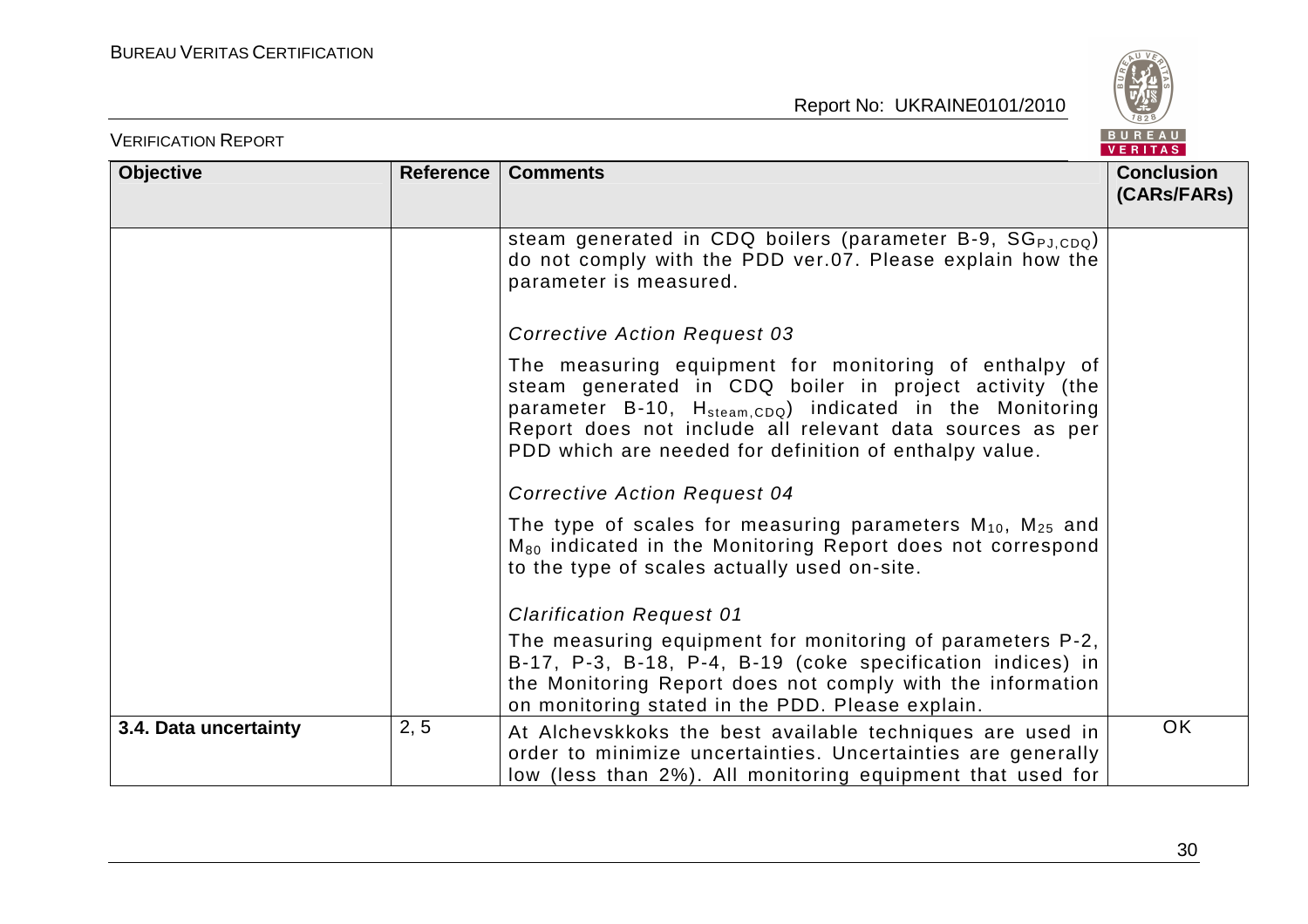

| <b>VERIFICATION REPORT</b>                |                  |                                                                                                                                                                                                                                                                                                                         | BUREAU<br><b>VERITAS</b>                   |
|-------------------------------------------|------------------|-------------------------------------------------------------------------------------------------------------------------------------------------------------------------------------------------------------------------------------------------------------------------------------------------------------------------|--------------------------------------------|
| <b>Objective</b>                          | <b>Reference</b> | <b>Comments</b>                                                                                                                                                                                                                                                                                                         | <b>Conclusion</b><br>(CARs/FARs)           |
|                                           |                  | monitoring purposes is in line with national legislative<br>requirements and standards; this ensures that uncertainties<br>are accounted in data collected.                                                                                                                                                             |                                            |
| 3.5. Calibration and quality<br>assurance | 2, 5, 10         | All monitoring equipment is covered by the detailed<br>verification (calibration) plan. The verification<br>and<br>calibration process is under strict control. All measuring<br>equipment is included in the verification schedule and<br>verified with established periodicity. According to the                      | <b>CAR 05</b><br><b>CAR 06</b><br>CARs are |
|                                           |                  | schedule of verification, all devices are in satisfactory<br>condition.                                                                                                                                                                                                                                                 | closed.                                    |
|                                           |                  | <b>Corrective Action Request 05</b><br>The information regarding calibration of power meters<br>measuring electricity generation and consumption<br>(parameters B-2 and B-3) are not provided in the table in<br>Annex 2 of the Monitoring report. Please also submit<br>calibration records of the relevant equipment. |                                            |
|                                           |                  | <b>Corrective Action Request 06</b><br>Please provide passports and calibration certificates for<br>scales 2315VV-50E/2SD and 2361VV-80E/1D for weighing<br>coke.                                                                                                                                                       |                                            |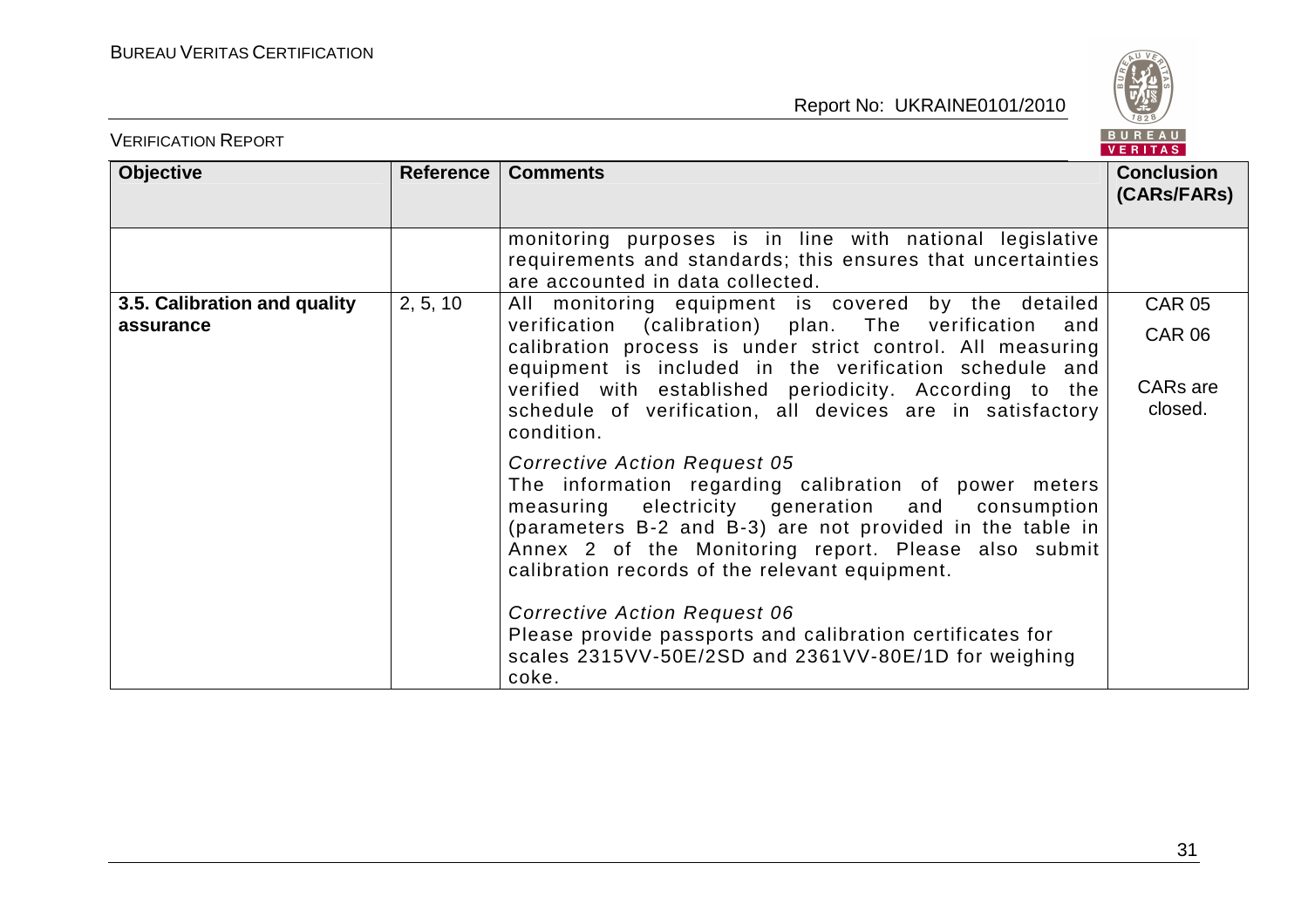

| <b>VERIFICATION REPORT</b>                           |                  |                                                                                                                                                                                                                                                                                                                                      | BUREAU<br>VERITAS                |
|------------------------------------------------------|------------------|--------------------------------------------------------------------------------------------------------------------------------------------------------------------------------------------------------------------------------------------------------------------------------------------------------------------------------------|----------------------------------|
| <b>Objective</b>                                     | <b>Reference</b> | <b>Comments</b>                                                                                                                                                                                                                                                                                                                      | <b>Conclusion</b><br>(CARs/FARs) |
| 3.6. Data acquisition and data<br>processing systems | 2, 5, 10         | Data are collected and stored in electronic database as well<br>as in paper format. The data is reported in the monthly<br>report of Alchevskkoks which are compiled into an annual                                                                                                                                                  | <b>CAR 07</b><br><b>CAR 08</b>   |
|                                                      |                  | monitoring report for verification process. The measurement<br>results are being used by the Chief power-engineering                                                                                                                                                                                                                 | <b>CAR 09</b>                    |
|                                                      |                  | specialist department, by the following services and<br>technical staff of the Plant. They are reflected in the                                                                                                                                                                                                                      | <b>CL 02</b>                     |
|                                                      |                  | technological instructions of production processes regime<br>and also in the "Guiding Metrological Instructions" revised                                                                                                                                                                                                             | <b>CL 03</b>                     |
|                                                      |                  | versions. The monitoring data and parameters are archived<br>at Unit for Control of Measuring Devices and Equipment                                                                                                                                                                                                                  | <b>CL 04</b>                     |
|                                                      |                  | (CMDE) and Unit of Chief Energy Specialist (CESU) and<br>Facility's Departments after verified by the responsible<br>dispatcher.                                                                                                                                                                                                     | All issues are<br>closed.        |
|                                                      |                  | <b>Corrective Action Request 07</b>                                                                                                                                                                                                                                                                                                  |                                  |
|                                                      |                  | As calculation of weighted annual average values for<br>parameters $M_{10,PJ}$ , $M_{25,PJ}$ , $M_{80,PJ}$ , $M_{10,BL}$ , $M_{25,BL}$ , $M_{80,BL}$ was not<br>described in the PDD, it is considered as supplement to the<br>determined Monitoring Plan and explicit explanation must be<br>provided in respect of this deviation. |                                  |
|                                                      |                  | <b>Corrective Action Request 08</b>                                                                                                                                                                                                                                                                                                  |                                  |
|                                                      |                  | Formula for calculation of total baseline emissions and<br>formula for calculating baseline emissions from coke<br>processed by CWQ in blast furnace stated in the Monitoring                                                                                                                                                        |                                  |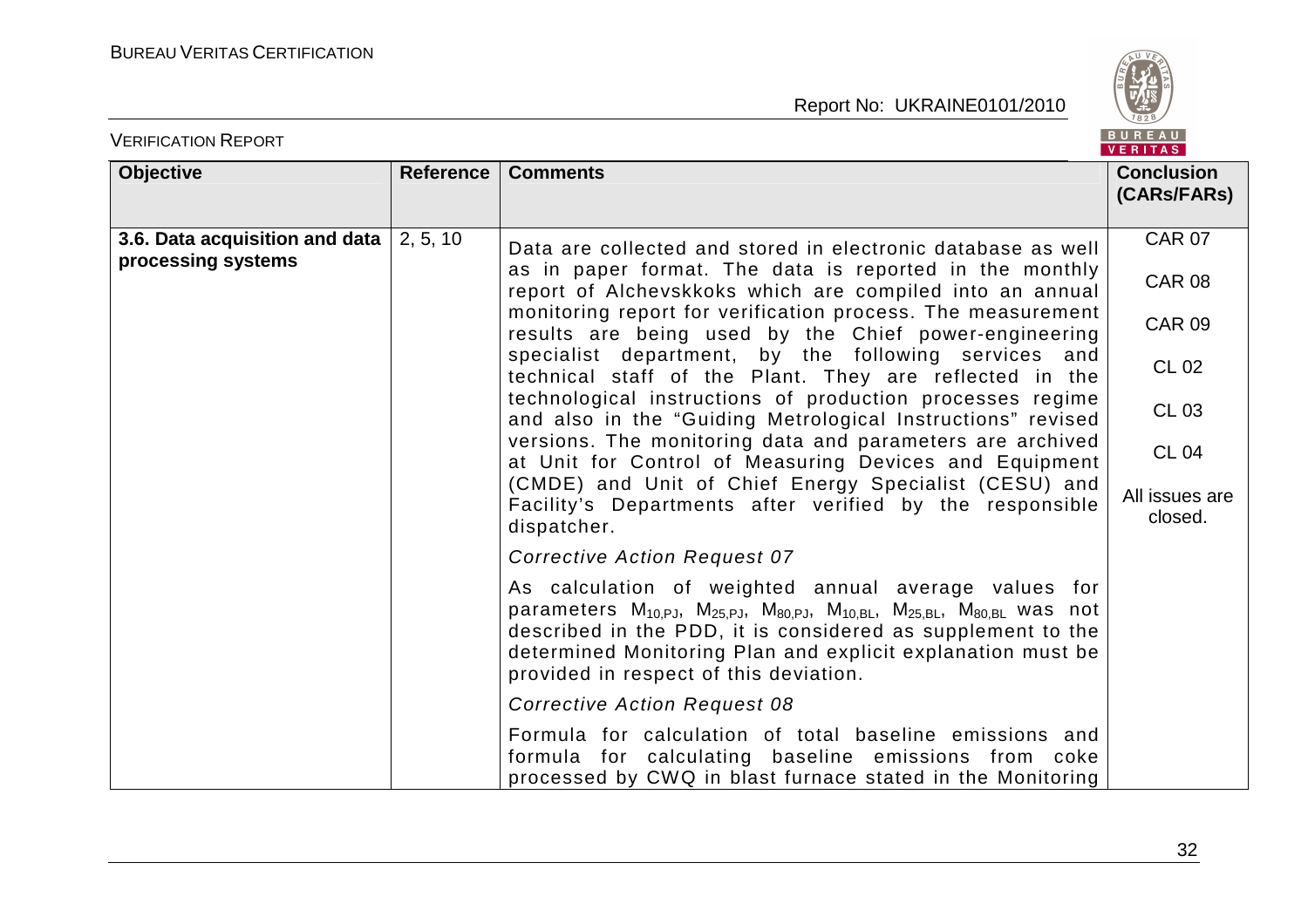

| <b>VERIFICATION REPORT</b> |                |                                                                                                                                                                               | <b>BUREAU</b><br>VERITAS         |
|----------------------------|----------------|-------------------------------------------------------------------------------------------------------------------------------------------------------------------------------|----------------------------------|
| <b>Objective</b>           |                | Reference   Comments                                                                                                                                                          | <b>Conclusion</b><br>(CARs/FARs) |
|                            |                | Report are inconsistent with PDD ver.07 of 22/12/2009.<br>Please correct.                                                                                                     |                                  |
|                            |                | <b>Corrective Action Request 09</b>                                                                                                                                           |                                  |
|                            |                | amount of baseline emission from electricity<br>The<br>displacement is not indicated in the table of subsection 2,<br>Annex 1. Please amend the table.                        |                                  |
|                            |                | <b>Clarification Request 02</b>                                                                                                                                               |                                  |
|                            |                | Please specify how the CDQ operation hours are accounted<br>and monitored.                                                                                                    |                                  |
|                            |                | <b>Clarification Request 03</b>                                                                                                                                               |                                  |
|                            |                | Please explain how the value of parameter $Q_{OE, BL}$ was<br>received.                                                                                                       |                                  |
|                            |                | <b>Clarification Request 04</b>                                                                                                                                               |                                  |
|                            |                | Please provide a justification of difference between<br>expected and actually received amounts of emission<br>reductions.                                                     |                                  |
| 3.7. Reporting procedures  | $\overline{2}$ | The procedures of receiving data for monitoring<br>and<br>responsibility for its realization at Alchevskkoks are<br>regulated by the normative documents and by the "Guiding" | <b>OK</b>                        |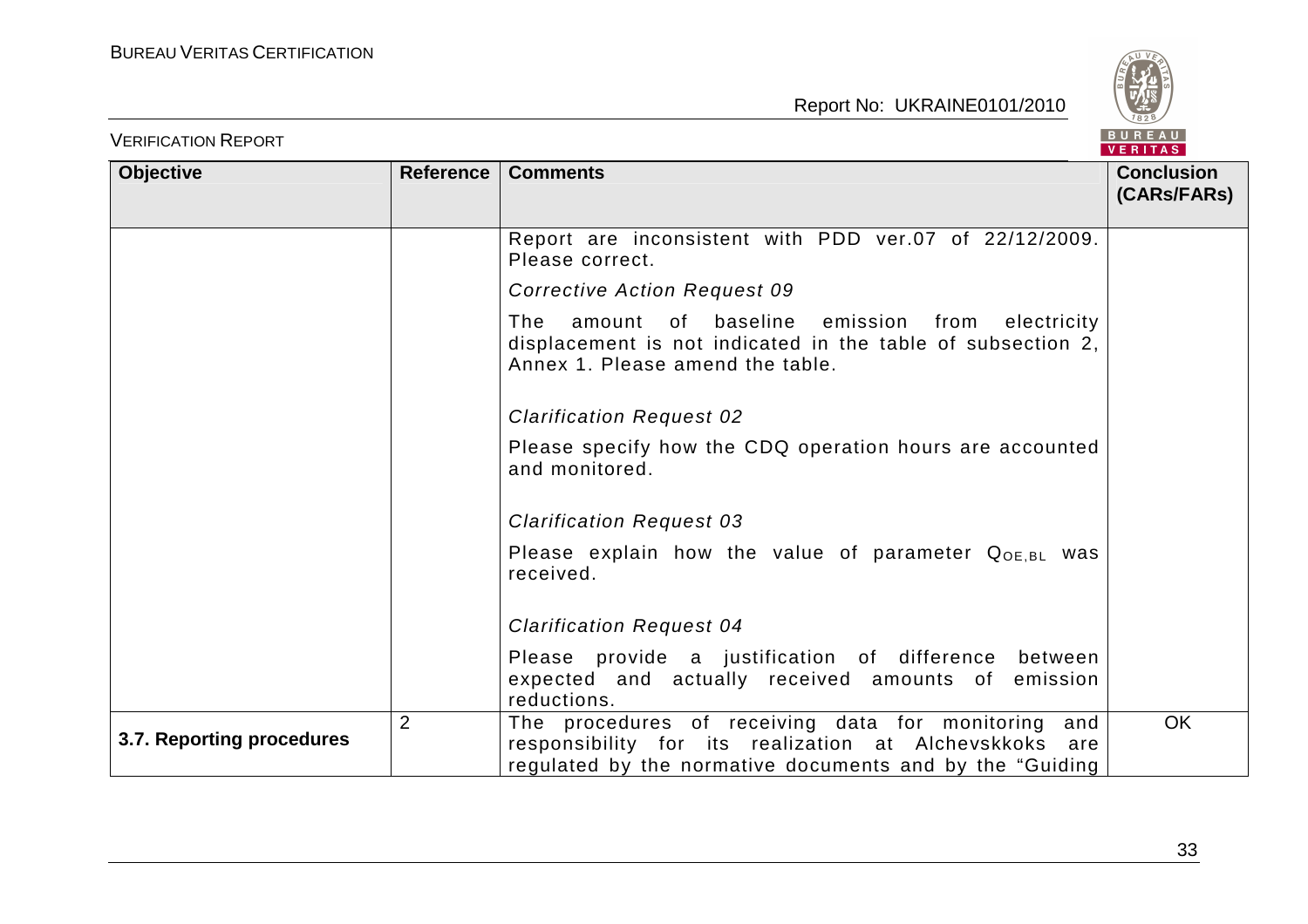

| <b>VERIFICATION REPORT</b>          |                  |                                                                                                                                                                                                                                                                                                                                                                       | BUREAU<br><b>VERITAS</b>         |
|-------------------------------------|------------------|-----------------------------------------------------------------------------------------------------------------------------------------------------------------------------------------------------------------------------------------------------------------------------------------------------------------------------------------------------------------------|----------------------------------|
| <b>Objective</b>                    | <b>Reference</b> | <b>Comments</b>                                                                                                                                                                                                                                                                                                                                                       | <b>Conclusion</b><br>(CARs/FARs) |
|                                     |                  | Meteorological Instructions". The data is reported in the<br>monthly report of Alchevskkoks which are compiled into an<br>annual monitoring report for verification process.                                                                                                                                                                                          |                                  |
|                                     |                  | The monitoring data and calculations are under the<br>competence of the Chief power-engineering specialist<br>assistants in accordance to the interior orders of<br>Alchevskkoks.                                                                                                                                                                                     |                                  |
| <b>3.8. Documented instructions</b> | 2, 10            | Data processing and archiving (including software used) of<br>the Monitoring Report version 4 provides with the necessary<br>information relating the procedures for the monitoring,<br>measurements and reporting. These were verified onsite<br>and found satisfactory. The documented instructions to<br>operate the facilities are stored at the working places.  | <b>OK</b>                        |
| 3.9. Qualification and training     | 2, 10            | The<br>management of Alchevskkoks<br>has<br>organized<br>appropriate staff training to operate the project equipment.<br>Information considering qualification and training is not<br>provided in the Monitoring Report version 4 however the list<br>of employees training was provided onsite. During<br>interviews onsite training was checked and found adequate. | <b>OK</b>                        |
| 3.10. Responsibilities              | 2, 10            | The Chief Metrological Specialist of Alchevskkoks is in<br>charge for maintenance of the facilities and monitoring<br>equipment (as well as for its accuracy). The measurement<br>results are being used by the Chief power-engineering<br>specialist department, by the following services and<br>technical staff of both Plants. They are reflected in the          | <b>OK</b>                        |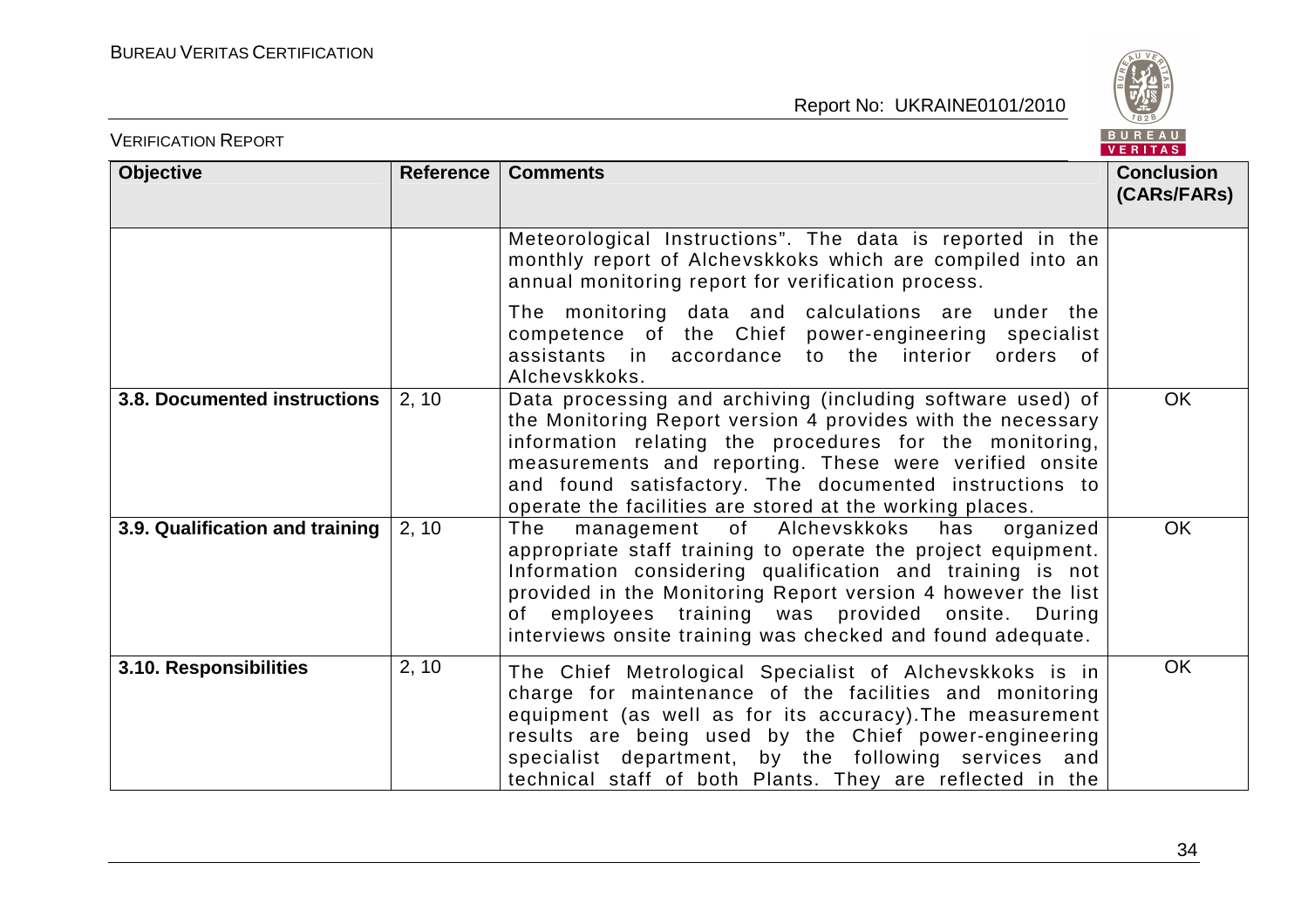

| <b>VERIFICATION REPORT</b>                |                  |                                                                                                                                                                                                                                                                         | BUREAU<br><b>VERITAS</b>                        |
|-------------------------------------------|------------------|-------------------------------------------------------------------------------------------------------------------------------------------------------------------------------------------------------------------------------------------------------------------------|-------------------------------------------------|
| <b>Objective</b>                          | <b>Reference</b> | <b>Comments</b>                                                                                                                                                                                                                                                         | <b>Conclusion</b><br>(CARs/FARs)                |
|                                           |                  | technological instructions of production processes regime<br>and also in the "Guiding Metrological Instructions" revised<br>versions.<br>The monitoring data and calculations are under the                                                                             |                                                 |
|                                           |                  | competence of the Chief power-engineering specialist<br>assistants in accordance to the interior order of the Plant.                                                                                                                                                    |                                                 |
| 3.11. Troubleshooting<br>procedures       | $\overline{2}$   | In case of defect, discovered in the monitoring equipment,<br>the actions of the staff are determined in Guiding<br>Metrological Instructions. The measurements are conducted<br>constantly in accordance with national standards.                                      | <b>OK</b>                                       |
| 4. Internal Data                          |                  |                                                                                                                                                                                                                                                                         |                                                 |
| 4.1. Type and sources of<br>internal data | 1, 2, 5          | The internal parameters are obtained according to the<br>monitoring plan in the PDD. Monitoring report version 4,<br>Annex 1, contains internal parameters that are monitored.<br>Annex 2 of the Monitoring Report indicated all sources of<br>monitored internal data. | <b>CAR 10</b><br><b>CAR 11</b><br><b>CAR 12</b> |
|                                           |                  | <b>Corrective Action Request 10</b>                                                                                                                                                                                                                                     | All issues are                                  |
|                                           |                  | No information is provided on the variable $ws_{Ex\text{-Boiler}}$<br>included in the formula for calculating CO <sub>2</sub> emission factor<br>for the element process supplying heat EFheat, CDQ in the<br>Monitoring Report Please correct.                         | closed                                          |
|                                           |                  | <b>Corrective Action Request 11</b>                                                                                                                                                                                                                                     |                                                 |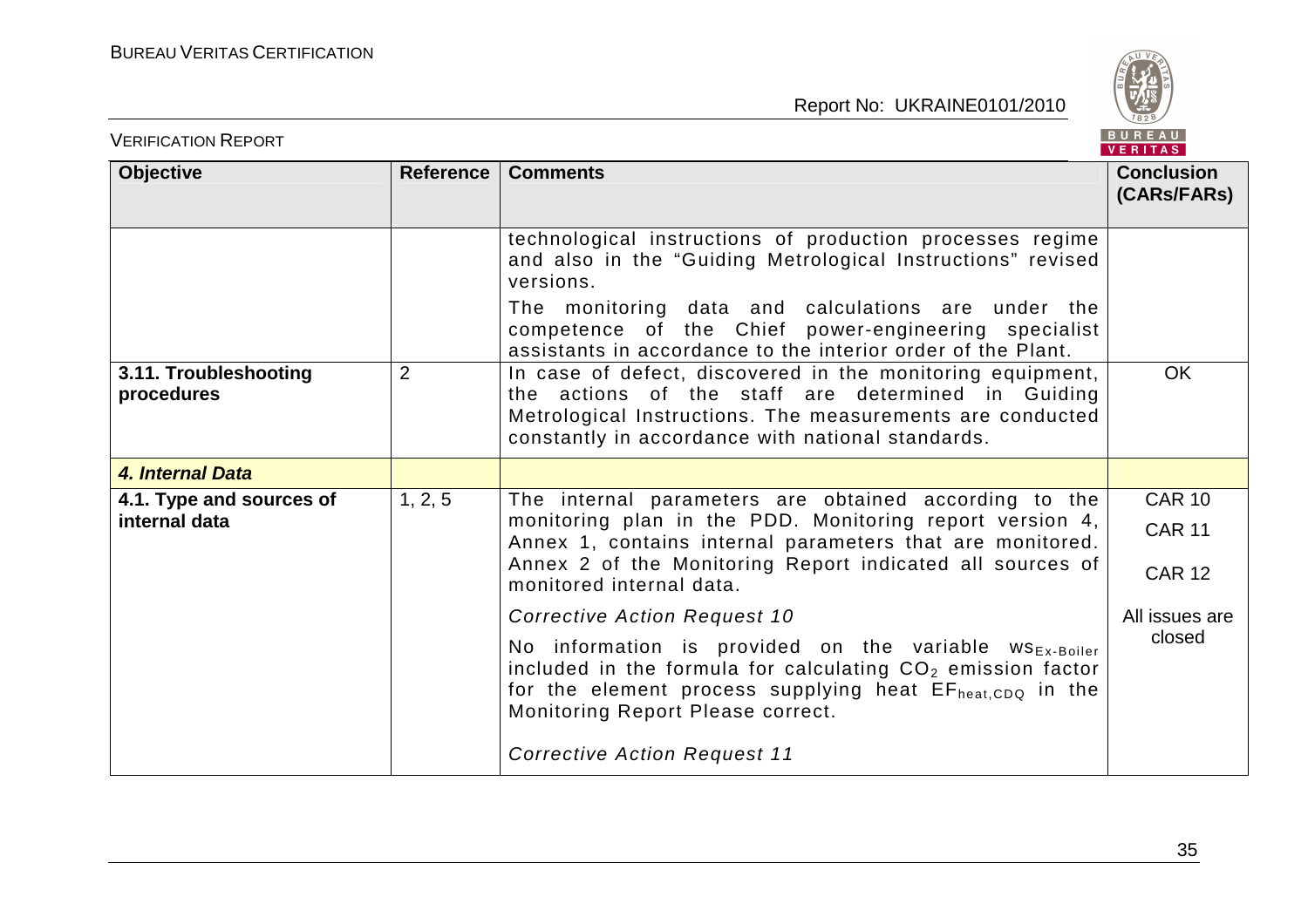

| <b>VERIFICATION REPORT</b> |                  |                                                                                                                                                                                                                                                                                                                                                                                                                                                                                                                                                  | BUREAU<br><b>VERITAS</b>         |
|----------------------------|------------------|--------------------------------------------------------------------------------------------------------------------------------------------------------------------------------------------------------------------------------------------------------------------------------------------------------------------------------------------------------------------------------------------------------------------------------------------------------------------------------------------------------------------------------------------------|----------------------------------|
| <b>Objective</b>           | <b>Reference</b> | <b>Comments</b>                                                                                                                                                                                                                                                                                                                                                                                                                                                                                                                                  | <b>Conclusion</b><br>(CARs/FARs) |
|                            |                  | Units of parameters B-15 and B-16 indicated in the sub-<br>section 3 table of the Annex 1 of the Monitoring report are<br>incorrect. Please also identify units for dry coke<br>consumption in the same sub-section.<br><b>Corrective Action Request 12</b>                                                                                                                                                                                                                                                                                      |                                  |
|                            |                  | Please provide explicit explanation on two different steam<br>transportation pressure values (steam enthalpies) including<br>indication of time period for which each of the pressure<br>value was measured, cause of such difference and<br>justification of resulted calculations of baseline emissions<br>for thermal energy.                                                                                                                                                                                                                 |                                  |
| 4.2. Data collection       | $\overline{2}$   | The data and parameters monitored are measured,<br>collected, and recorded at the designated frequency<br>described in the monitoring plan. Data are collected and<br>stored in electronic database as well as in paper format.<br>The data is reported in the monthly report of Alchevskkoks<br>which are compiled into an annual monitoring report for<br>verification process. The measurement results are being<br>used by the Chief power-engineering specialist department,<br>by the following services and technical staff of the Plant. | <b>OK</b>                        |
| 4.3. Quality assurance     | $\overline{2}$   | The Management and Operational System supporting GHG<br>emission monitoring is a part of the company's Quality<br>Management System certified to ДСТУ ISO 9001:2001.<br>Section 9 of the Monitoring report specifies procedure for                                                                                                                                                                                                                                                                                                               | <b>OK</b>                        |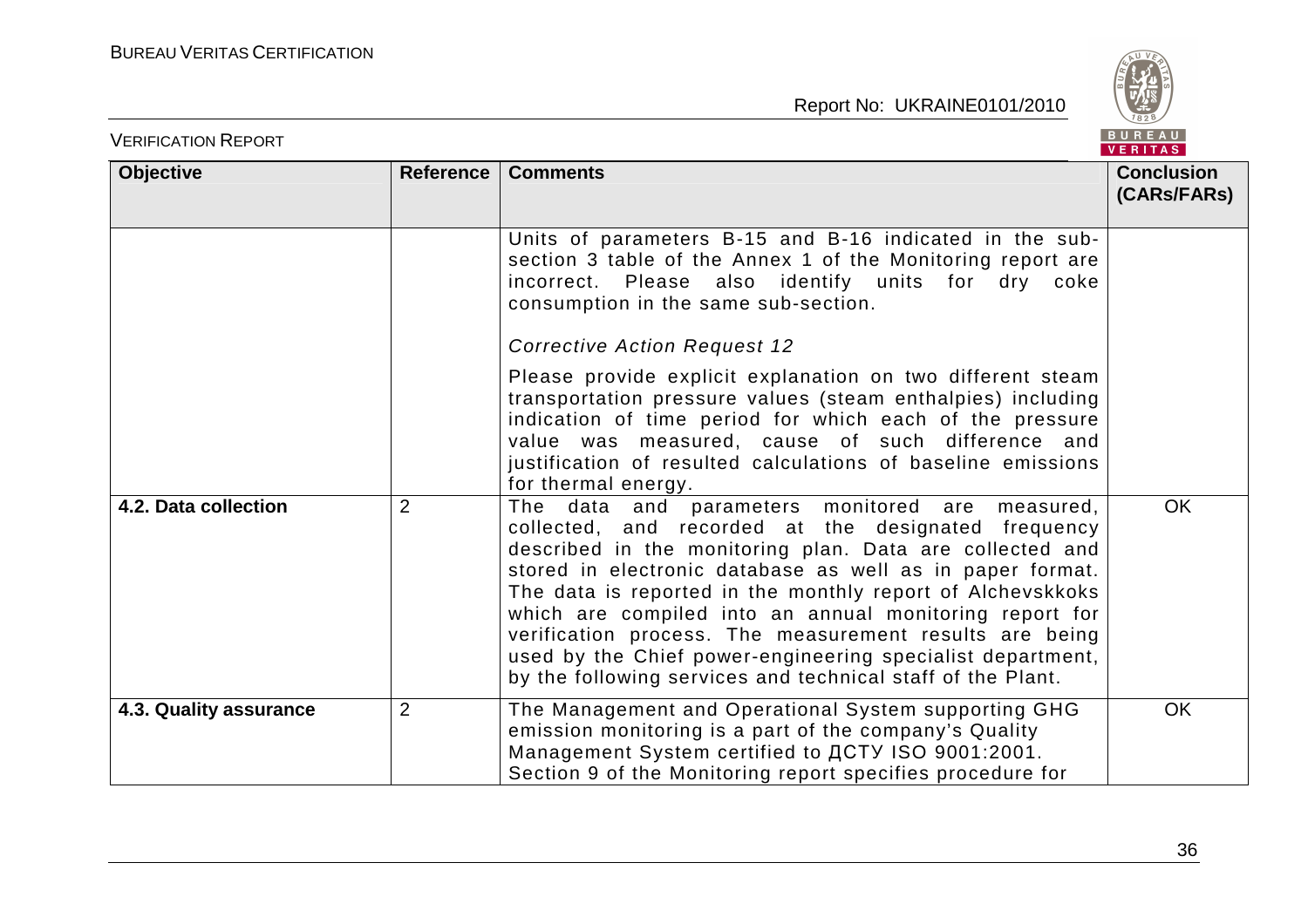

| <b>VERIFICATION REPORT</b>                |                                                                                                                                                                                                                                                                                                                                                  |                                                                                                                                                                                                                                    | BUREAU<br>VERITAS                |
|-------------------------------------------|--------------------------------------------------------------------------------------------------------------------------------------------------------------------------------------------------------------------------------------------------------------------------------------------------------------------------------------------------|------------------------------------------------------------------------------------------------------------------------------------------------------------------------------------------------------------------------------------|----------------------------------|
| <b>Objective</b>                          | Reference                                                                                                                                                                                                                                                                                                                                        | <b>Comments</b>                                                                                                                                                                                                                    | <b>Conclusion</b><br>(CARs/FARs) |
|                                           |                                                                                                                                                                                                                                                                                                                                                  | data collection and processing, and also reflects monitoring,<br>metering and reporting procedures. This information was<br>verified during the visit to Alchevskkoks and is found<br>satisfactory.                                |                                  |
| 4.4. Significance and<br>reporting risks  | 2, 5                                                                                                                                                                                                                                                                                                                                             | In case of defect, discovered in the monitoring equipment,<br>the actions of the staff are determined in Guiding<br>Metrological Instructions. The measurements are conducted<br>constantly in accordance with national standards. | <b>OK</b>                        |
| <b>5. External Data</b>                   |                                                                                                                                                                                                                                                                                                                                                  |                                                                                                                                                                                                                                    |                                  |
| 5.1. Type and sources of<br>external data | 2, 5                                                                                                                                                                                                                                                                                                                                             | The external data are obtained according to the monitoring<br>plan in the PDD. Annex 1 of the Monitoring Report version 4<br>contains external data used.                                                                          | <b>CAR 13</b><br><b>CAR 14</b>   |
|                                           |                                                                                                                                                                                                                                                                                                                                                  | <b>Corrective Action Request 13</b>                                                                                                                                                                                                | All issues are                   |
|                                           | Please provide data sources for all default values (factors,<br>constants) stated in the Monitoring Report including such<br>parameters as CO <sub>2</sub> emission factor per unit of energy of<br>natural gas(EF <sub>CO2,NG</sub> ), emission factor for electricity source<br>$(EF_{elec,gr})$ , emission factor for ton coke to ton $CO2$ . | closed.                                                                                                                                                                                                                            |                                  |
|                                           |                                                                                                                                                                                                                                                                                                                                                  | <b>Corrective Action Request 14</b>                                                                                                                                                                                                |                                  |
|                                           |                                                                                                                                                                                                                                                                                                                                                  | In sub-section 1 of the Annex 1 of the Monitoring Report the<br>value 4,187 J/cal stand for conversion of calories into<br>Joules, but not kcal into TJ. Please correct.                                                           |                                  |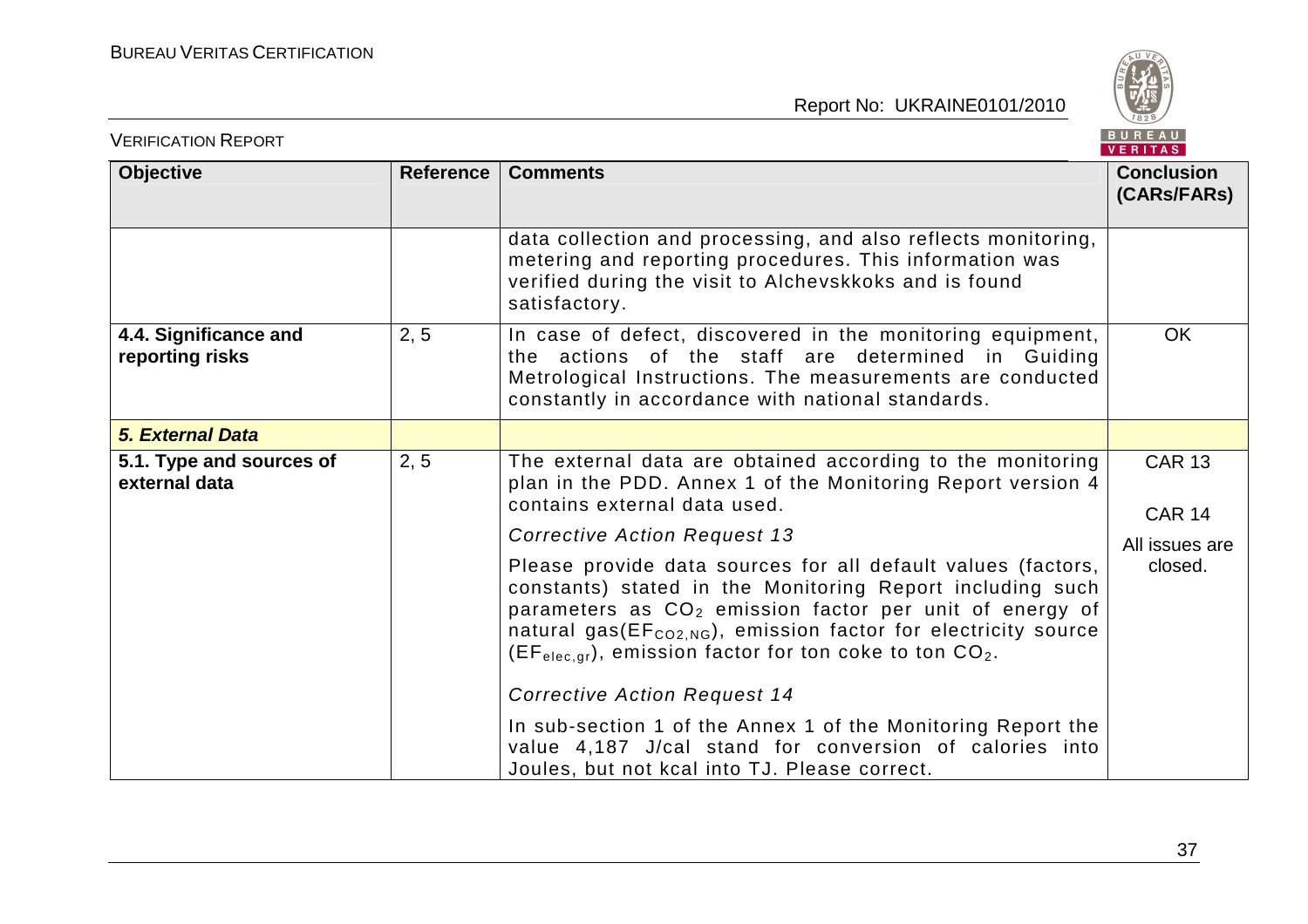

| <b>VERIFICATION REPORT</b>                              |                  |                                                                                                                                                                                                                                                                                                                                                                                                                                                                                                                                   | BUREAU<br><b>VERITAS</b>         |
|---------------------------------------------------------|------------------|-----------------------------------------------------------------------------------------------------------------------------------------------------------------------------------------------------------------------------------------------------------------------------------------------------------------------------------------------------------------------------------------------------------------------------------------------------------------------------------------------------------------------------------|----------------------------------|
| <b>Objective</b>                                        | <b>Reference</b> | <b>Comments</b>                                                                                                                                                                                                                                                                                                                                                                                                                                                                                                                   | <b>Conclusion</b><br>(CARs/FARs) |
| 5.2. Access to external data                            | 1, 2             | The external data are obtained according to the monitoring<br>plan in the PDD. Annex 1 of the Monitoring Report version 4<br>contains external data used. The documents that confirmed<br>the external data were provided for the verification team.                                                                                                                                                                                                                                                                              | <b>OK</b>                        |
| 5.3. Quality assurance                                  | $\overline{2}$   | The Management and Operational System supporting GHG<br>emission monitoring is a part of the company's Quality<br>Management System certified to ДСТУ ISO 9001:2001.<br>Section 9 of the Monitoring report specifies procedure for<br>collection<br>and processing including<br>data<br>external<br>parameters. This information was verified during the visit to<br>Alchevskkoks and was found satisfactory.                                                                                                                     | <b>OK</b>                        |
| 5.4. Data uncertainty                                   | $\overline{2}$   | See section 3.4 of this table.                                                                                                                                                                                                                                                                                                                                                                                                                                                                                                    | <b>OK</b>                        |
| 5.5. Emergency procedures                               | $\overline{2}$   | See section 3.11 of this table.                                                                                                                                                                                                                                                                                                                                                                                                                                                                                                   | <b>OK</b>                        |
| <b>6. Environmental and Social</b><br><b>Indicators</b> |                  |                                                                                                                                                                                                                                                                                                                                                                                                                                                                                                                                   |                                  |
| 6.1. Implementation of<br>measures                      | 2, 10            | The project leads to increase of energy efficiency, due to<br>reduction of fuel consumption, and improvement of the<br>environment due to introduction of state-of-art equipment<br>with environmentally friendly technologies.<br>Measures related to the first stage of the project<br>(installation of Coke Dry Quenching facility)<br>were<br>implemented. Raw data on environmental performance are<br>collected and stored at Alchevsk Coke Plant. All required<br>forms concerning environmental impacts are filled in and | <b>OK</b>                        |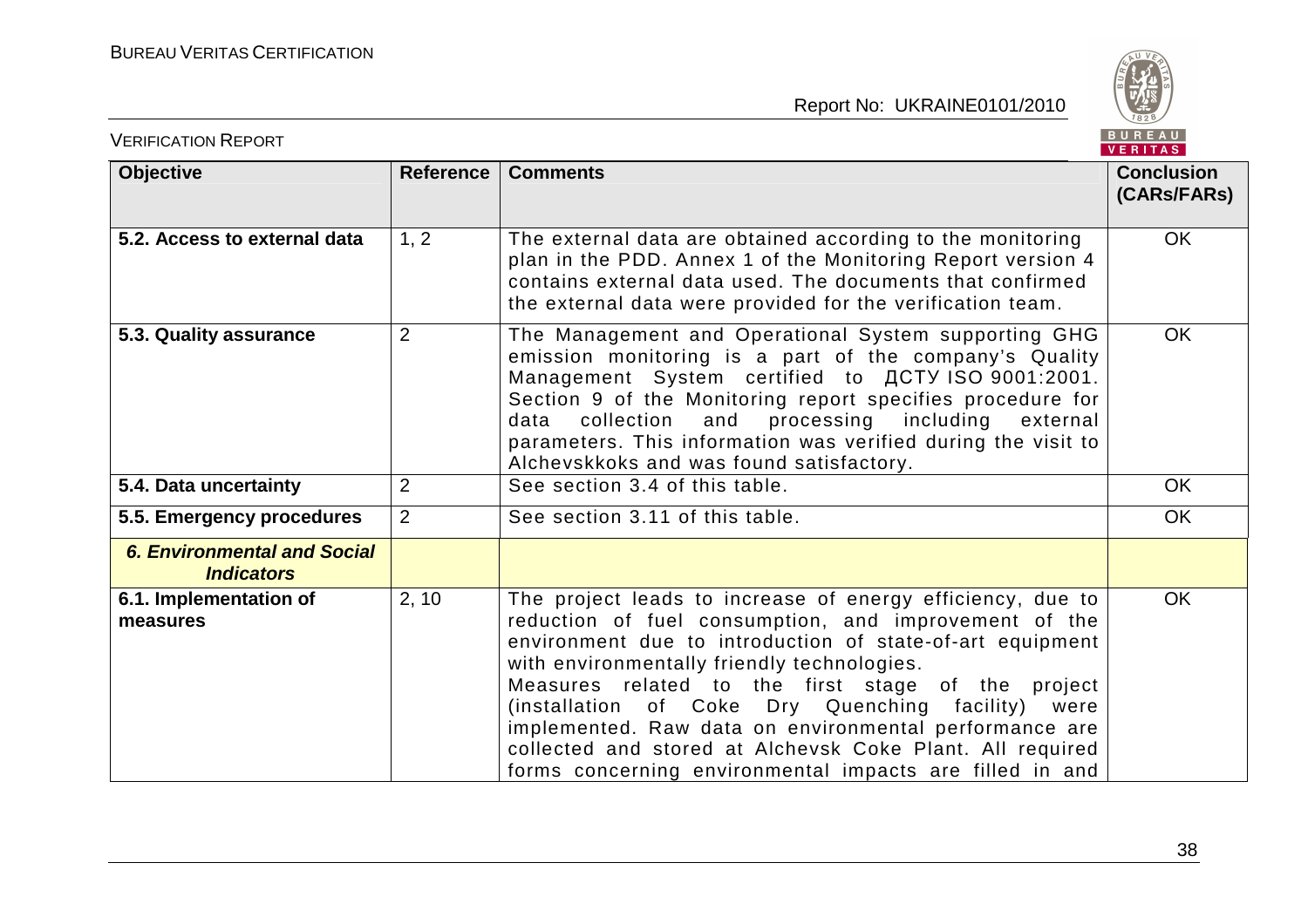

| <b>VERIFICATION REPORT</b>                     |                  |                                                                                                                                                                                                                                                                 | BUREAU<br>VERITAS                |
|------------------------------------------------|------------------|-----------------------------------------------------------------------------------------------------------------------------------------------------------------------------------------------------------------------------------------------------------------|----------------------------------|
| <b>Objective</b>                               | <b>Reference</b> | <b>Comments</b>                                                                                                                                                                                                                                                 | <b>Conclusion</b><br>(CARs/FARs) |
|                                                |                  | sent to the local environmental protection authority of<br>Alchevsk.                                                                                                                                                                                            |                                  |
| 6.2. Monitoring equipment                      | 2, 10            | Monitoring equipment is in<br>place, functional<br>and<br>appropriately calibrated.<br>Supporting<br>evidences<br>were<br>checked onsite.                                                                                                                       | <b>OK</b>                        |
| 6.3. Quality assurance<br>procedures           | 2, 10            | Quality assurance regarding environmental performance is<br>covered by the company's Quality, Environment, Health and<br>Safety Management System in accordance with ISO<br>9001:2001, ISO 14001:2004 и OHSAS<br>18001:2007<br>respectively.                    | <b>OK</b>                        |
| 6.4. External data                             | 2, 10            | The relevant documents on environmental external data<br>were provided for the verification team. The information was<br>found satisfactory.                                                                                                                    | <b>OK</b>                        |
| 7. Management and<br><b>Operational System</b> |                  |                                                                                                                                                                                                                                                                 |                                  |
| 7.1. Documentation                             | 1, 2, 10         | The company complies with all legal and statutory<br>requirements of the Ukraine and the same were made<br>available to the verification team. Alchevsk Coke Plant has<br>all the necessary permissions and licenses, issued by the<br>Legal State Authorities. | <b>OK</b>                        |
| 7.2. Qualification and training                | 2, 10            | See chapter 3.9 of this protocol.                                                                                                                                                                                                                               | <b>OK</b>                        |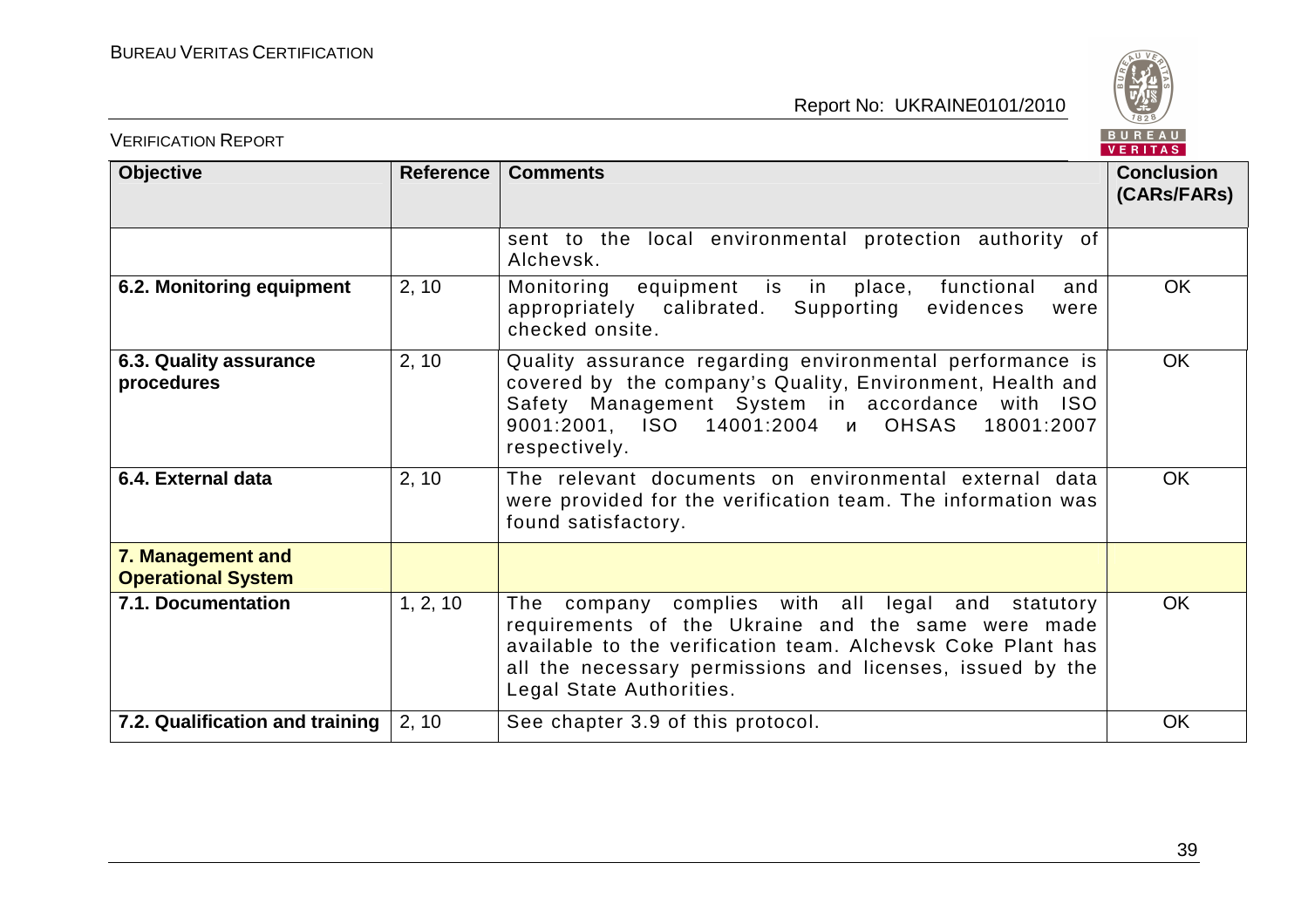

| <b>VERIFICATION REPORT</b>             |                  |                                                                                                                                                                                                                                                                                                                                                                                                | BUREAU<br>VERITAS                                          |
|----------------------------------------|------------------|------------------------------------------------------------------------------------------------------------------------------------------------------------------------------------------------------------------------------------------------------------------------------------------------------------------------------------------------------------------------------------------------|------------------------------------------------------------|
| <b>Objective</b>                       | <b>Reference</b> | <b>Comments</b>                                                                                                                                                                                                                                                                                                                                                                                | <b>Conclusion</b><br>(CARs/FARs)                           |
| 7.3. Allocation of<br>responsibilities | 2, 10            | The responsibilities and authorities are described for each<br>individual in job descriptions as required statutorily.<br>Persons working at sites are aware of their responsibilities,<br>and relative records are maintained. The documented<br>instructions to operate the facilities are stored at the<br>working places.                                                                  | <b>OK</b>                                                  |
| 7.4. Emergency procedures              | 2                | In case of defect, discovered in the monitoring equipment,<br>the actions of the staff are determined in Guiding<br>Metrological Instructions. The measurements are conducted<br>constantly in accordance with national standards.                                                                                                                                                             | <b>OK</b>                                                  |
| 7.5. Data archiving                    | $\overline{2}$   | All data during the crediting period will be stored until two<br>years after the end of the crediting period both in paper and<br>electronic format. Responsible personnel are defined.                                                                                                                                                                                                        | <b>OK</b>                                                  |
| 7.6. Monitoring report                 | 2, 5             | Data information is laid down in the Monitoring report<br>version 4.<br><b>Corrective Action Request 15</b><br>Please fill in all missing information in the Annex 2 table, if<br>not applicable please state so.<br><b>Clarification Request 05</b><br>Please number all formulas stated in the Monitoring Report<br>in order to ensure traceability and explicitness of the<br>calculations. | <b>CAR 15</b><br><b>CL 05</b><br>All issues are<br>closed. |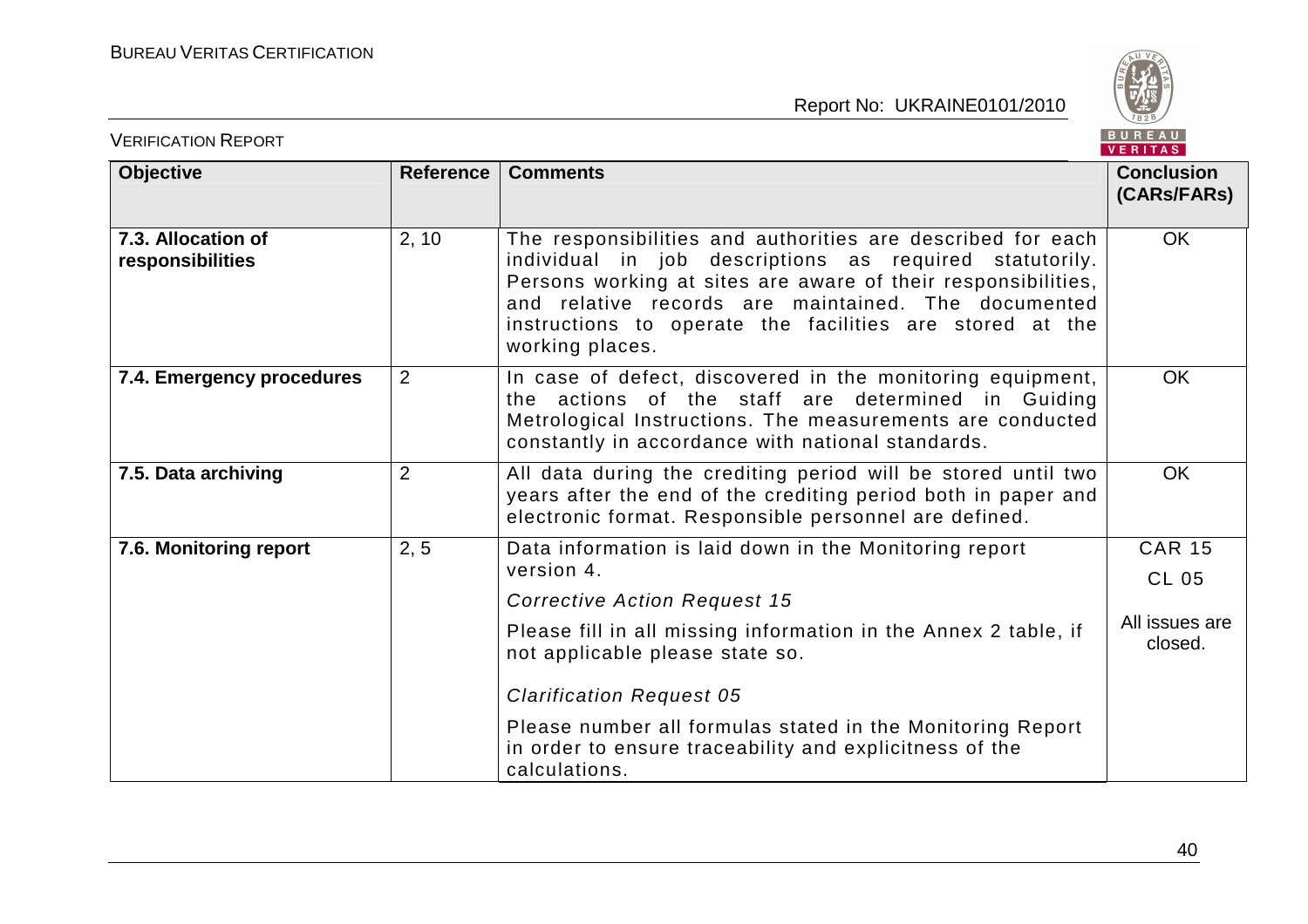

| <b>VERIFICATION REPORT</b>                    |                |                                                                                                                                                                                                                                                                                                                          | B U K E A U  <br>VERITAS         |
|-----------------------------------------------|----------------|--------------------------------------------------------------------------------------------------------------------------------------------------------------------------------------------------------------------------------------------------------------------------------------------------------------------------|----------------------------------|
| <b>Objective</b>                              | Reference      | <b>Comments</b>                                                                                                                                                                                                                                                                                                          | <b>Conclusion</b><br>(CARs/FARs) |
| 7.7. Internal audits and<br>management review | $\overline{2}$ | The data is cross checked as well as internal audits and<br>corrective actions are taken. Internal audits<br>and<br>management review are performed as integral part of<br>existing Quality, Environment, Health and Safety<br>Management System in accordance with ISO 9001:2000,<br>ISO 14001:2004 и OHSAS 18001:2007. | OK                               |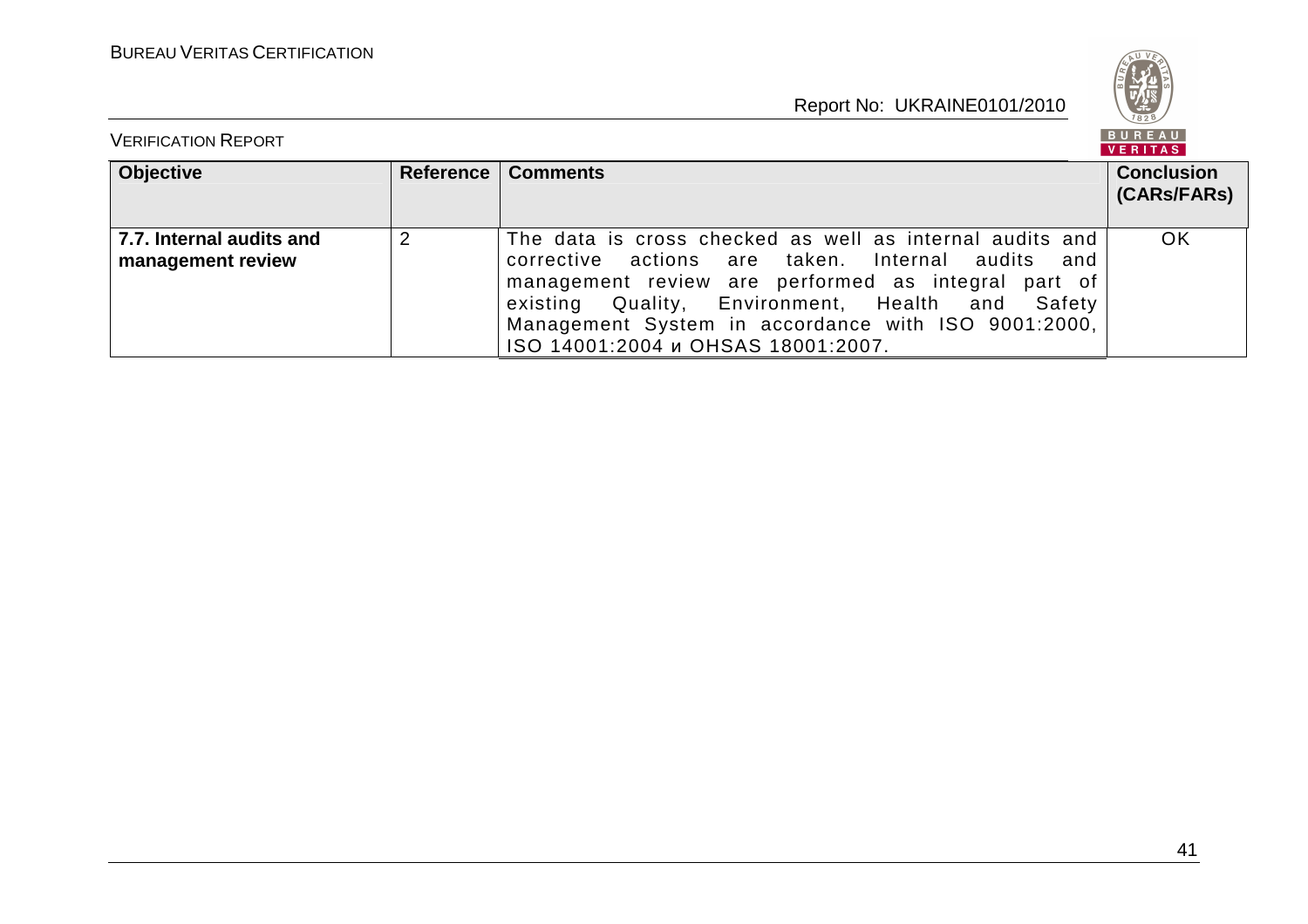

# VERIFICATION REPORT

**Periodic Verification Checklist Protocol Table 2: Data Management System/Controls** 

| <b>Identification of potential</b><br>reporting risk                         | Identification,<br>assessment<br>and testing of<br>management<br>controls | Areas of residual risks                                                                                                                                                                                                                                                                                                                                                                                                                                                                                                                                                                                         |
|------------------------------------------------------------------------------|---------------------------------------------------------------------------|-----------------------------------------------------------------------------------------------------------------------------------------------------------------------------------------------------------------------------------------------------------------------------------------------------------------------------------------------------------------------------------------------------------------------------------------------------------------------------------------------------------------------------------------------------------------------------------------------------------------|
| 1. Defined organizational<br>structure, responsibilities<br>and competencies |                                                                           |                                                                                                                                                                                                                                                                                                                                                                                                                                                                                                                                                                                                                 |
| 1.1. Position and roles                                                      | Full                                                                      | Position and role of each person in the GHG data management<br>process is clearly defined and implemented from raw data generation<br>to submission of the final data. Internal orders of assignment are<br>available. The operational manager of the Alchevsk Coke Plant is in<br>charge for monitoring of all project indicators.                                                                                                                                                                                                                                                                             |
| 1.2. Responsibilities                                                        | Full                                                                      | Specific monitoring and reporting tasks and responsibilities are<br>included in job descriptions and work instructions for employees. The<br>Chief Metrological Specialist of Alchevskkoks is in charge for<br>maintenance of the facilities and monitoring equipment (as well as for<br>its accuracy). The measurement results are being used by the Chief<br>power-engineering specialist department, by the following services<br>and technical staff of both Plants. The monitoring data and<br>calculations are under the competence of the Chief power-engineering<br>specialist assistants of the Plant. |
| 1.3. Competencies needed                                                     | Full                                                                      | The competencies, responsibilities and authorities are described for<br>each individual in job descriptions as required statutorily. Training<br>needs were identified in advance and training was delivered that was                                                                                                                                                                                                                                                                                                                                                                                           |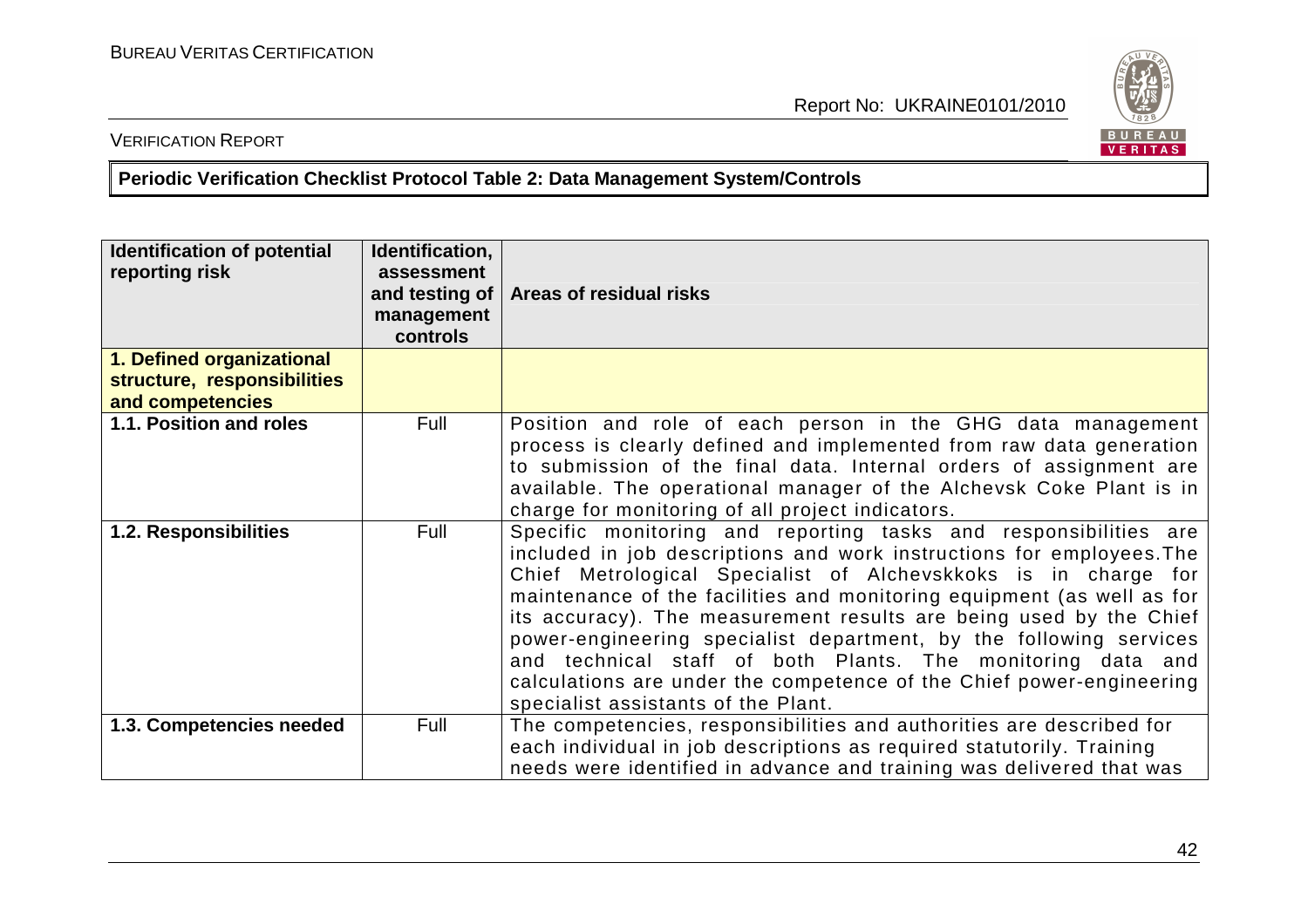

| <b>VERIFICATION REPORT</b>                           |                                                                               | BUREAU<br><b>VERITAS</b>                                                                                                                                                                                                                                                                                                                                                                                                                                                                                                                                                                                                                                                                                                                                                                                                                                                                                                                                              |
|------------------------------------------------------|-------------------------------------------------------------------------------|-----------------------------------------------------------------------------------------------------------------------------------------------------------------------------------------------------------------------------------------------------------------------------------------------------------------------------------------------------------------------------------------------------------------------------------------------------------------------------------------------------------------------------------------------------------------------------------------------------------------------------------------------------------------------------------------------------------------------------------------------------------------------------------------------------------------------------------------------------------------------------------------------------------------------------------------------------------------------|
| <b>Identification of potential</b><br>reporting risk | Identification,<br>assessment<br>and testing of $ $<br>management<br>controls | Areas of residual risks                                                                                                                                                                                                                                                                                                                                                                                                                                                                                                                                                                                                                                                                                                                                                                                                                                                                                                                                               |
|                                                      |                                                                               | checked onsite.                                                                                                                                                                                                                                                                                                                                                                                                                                                                                                                                                                                                                                                                                                                                                                                                                                                                                                                                                       |
| 2. Conformance with<br>monitoring plan               |                                                                               |                                                                                                                                                                                                                                                                                                                                                                                                                                                                                                                                                                                                                                                                                                                                                                                                                                                                                                                                                                       |
| 2.1. Reporting procedures                            | Full                                                                          | Reporting procedures used reflects the monitoring methodology<br>content. There were not deviations of reporting procedures from the<br>monitoring plan in the PDD.                                                                                                                                                                                                                                                                                                                                                                                                                                                                                                                                                                                                                                                                                                                                                                                                   |
| 2.2. Necessary Changes                               | Full                                                                          | The reporting procedures reflect the monitoring plan completely.<br>All parameters were determined as prescribed.<br>It is confirmed that the monitoring report does comply with the<br>monitoring methodology and PDD with some insignificant deviation.<br>The deviations relate to project implementation delays, deviation in<br>steam transportation method, actual CDQ operation hours and<br>calculation of coke quality indicators. Project implementation delay,<br>deviation in steam transportation method in 2009, and<br>some<br>fluctuation in dry coke consumption calculation in comparison with<br>PDD caused decrease of actual emission reduction level compared to<br>those stated in PDD (see section 3.6 and 3.7 of this Report).<br>The incorporated deviations are not significant and ensure better<br>accuracy of emission calculation results; detailed justifications of all<br>changes are presented in the Monitoring report version 4. |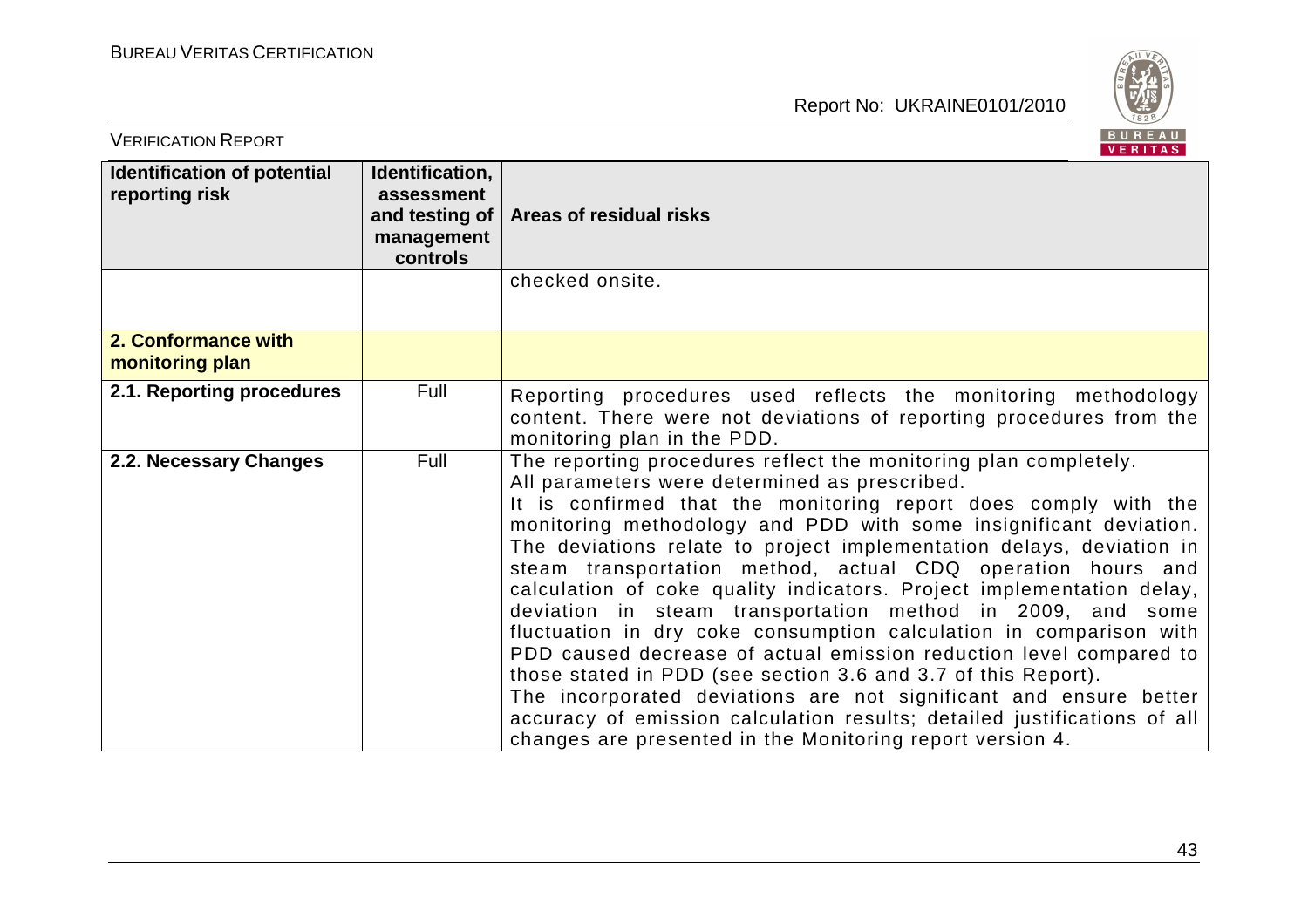

| <b>VERIFICATION REPORT</b>                                        |                                                                           | BUREAU<br><b>VERITAS</b>                                                                                                                                                                                                                                                                                                                                                                                                                                             |
|-------------------------------------------------------------------|---------------------------------------------------------------------------|----------------------------------------------------------------------------------------------------------------------------------------------------------------------------------------------------------------------------------------------------------------------------------------------------------------------------------------------------------------------------------------------------------------------------------------------------------------------|
| Identification of potential<br>reporting risk                     | Identification,<br>assessment<br>and testing of<br>management<br>controls | Areas of residual risks                                                                                                                                                                                                                                                                                                                                                                                                                                              |
| 3. Application of GHG<br>determination methods                    |                                                                           |                                                                                                                                                                                                                                                                                                                                                                                                                                                                      |
| 3.1. Methods used                                                 | Full                                                                      | The reporting procedures reflect the monitoring plan content. The<br>calculation of the emission reduction is correct.                                                                                                                                                                                                                                                                                                                                               |
| 3.2. Information/process<br>flow                                  | Full                                                                      | Data are collected and stored in electronic database as well as in<br>paper format. The data is reported in the monthly report of<br>Alchevskkoks which are compiled into an annual monitoring report for<br>verification process. The measurement results are being used by the<br>Chief power-engineering specialist department, by the following<br>services and technical staff of the Plant. All records are finally stored<br>in Commercial Unit of the Plant. |
| 3.3. Data transfer                                                | Full                                                                      | Data transfer between or within different areas of responsibilities is<br>highlighted in the internal procedures. Manual transfer occurred as<br>well. The complete data is stored electronically and also the part of<br>Management information system which is controlled by accounts.                                                                                                                                                                             |
| 3.4. Data trails                                                  | Full                                                                      | The necessary procedures have been defined in internal procedures<br>and additional internal documents relevant for the determination of the<br>all the parameters listed in the monitoring plan. Requirements for<br>documented data trials are implemented in general as defined in PDD<br>Section D.3 as well as in internal procedures.                                                                                                                          |
| 4. Identification and<br>maintenance of key<br>process parameters |                                                                           |                                                                                                                                                                                                                                                                                                                                                                                                                                                                      |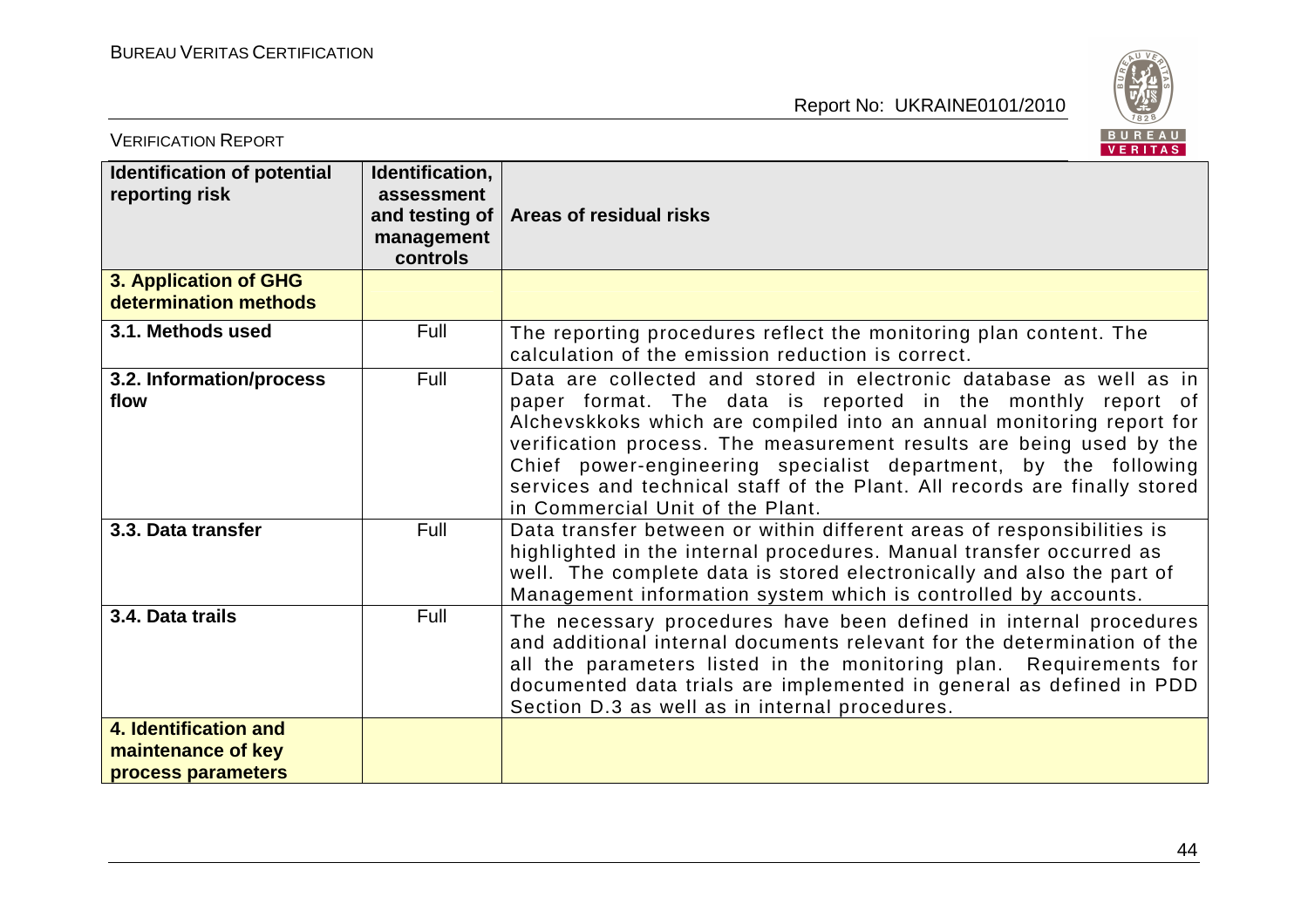

| <b>VERIFICATION REPORT</b>                           |                                                                           | BUREAU<br>VERITAS                                                                                                                                                                                                                                                                                                                                                                                         |
|------------------------------------------------------|---------------------------------------------------------------------------|-----------------------------------------------------------------------------------------------------------------------------------------------------------------------------------------------------------------------------------------------------------------------------------------------------------------------------------------------------------------------------------------------------------|
| <b>Identification of potential</b><br>reporting risk | Identification,<br>assessment<br>and testing of<br>management<br>controls | Areas of residual risks                                                                                                                                                                                                                                                                                                                                                                                   |
| 4.1. Identification of key<br>parameters             | Full                                                                      | The critical parameters for the determination of GHG emissions are<br>the parameters listed in section D of the approved PDD version 7.                                                                                                                                                                                                                                                                   |
| 4.2.<br><b>Calibration/maintenance</b>               | Full                                                                      | The Plant maintains the calibration plan for each of the equipment.<br>The audit team verified the status for all the equipment at the sites<br>sampled for the audit and found them to be in conformity with<br>calibration and verification requirements.                                                                                                                                               |
| <b>5. GHG Calculations</b>                           |                                                                           |                                                                                                                                                                                                                                                                                                                                                                                                           |
| 5.1. Use of estimates and<br>default data            | Full                                                                      | The estimates and default data used are indicated in Annex 1 of the<br>Monitoring Report together with their values. These are periodically<br>evaluated to ensure their ongoing appropriateness and accuracy. For<br>$2nd$ monitoring period (2009) some of the estimated values were<br>changed as to those stated in the monitoring plan which was<br>sufficiently justified in the Monitoring report. |
| 5.2. Guidance on checks<br>and reviews               | Full                                                                      | The data is cross checked as well as internal audits and corrective<br>actions are taken as defined in Instructions. Responsibilities for JI<br>monitoring are indicated in section D.3 of the PDD version 7. The<br>Project Developers supervise the implementation of the Monitoring<br>Plan for the project at regular intervals.                                                                      |
| 5.3. Internal validation and<br>verification         | Full                                                                      | Monitoring procedure for JI Project includes the responsibility and<br>frequency for carrying out internal audits. Internal audits did not<br>reveal any non-conformances. The audit team did verify all the<br>parameters listed in monitoring report.                                                                                                                                                   |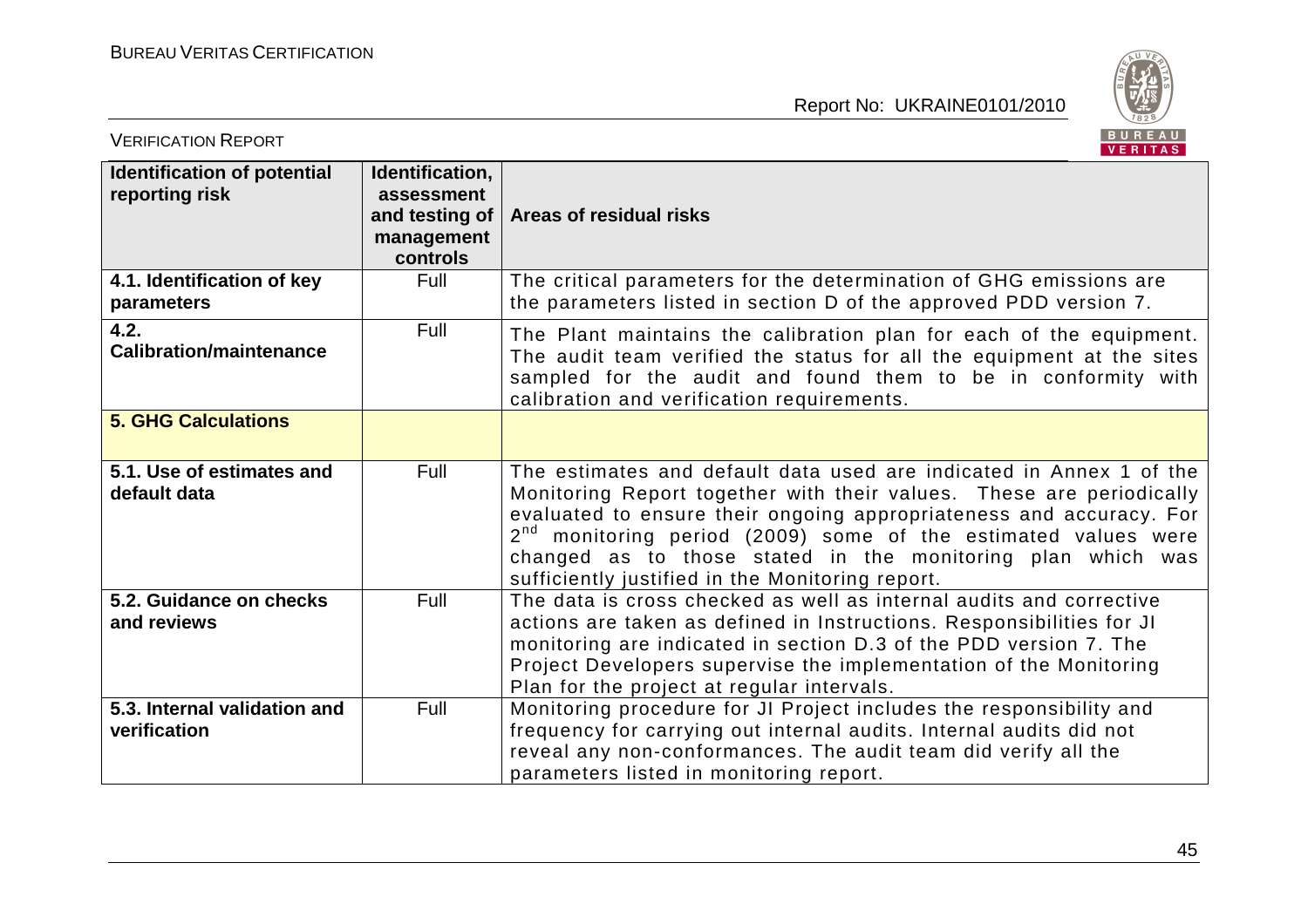

| <b>VERIFICATION REPORT</b>                    |                               | BUREAU<br>VERITAS                                                                               |
|-----------------------------------------------|-------------------------------|-------------------------------------------------------------------------------------------------|
| Identification of potential<br>reporting risk | Identification,<br>assessment |                                                                                                 |
|                                               | management<br>controls        | and testing of   Areas of residual risks                                                        |
| 5.4. Data protection                          | Full                          | The necessary procedures relating to Information technology are in                              |
| measures                                      |                               | place to provide necessary data security, and also prevent the<br>unauthorized use of the same. |
| 5.5. IT systems                               | Full                          | Data is collected in electronic database.                                                       |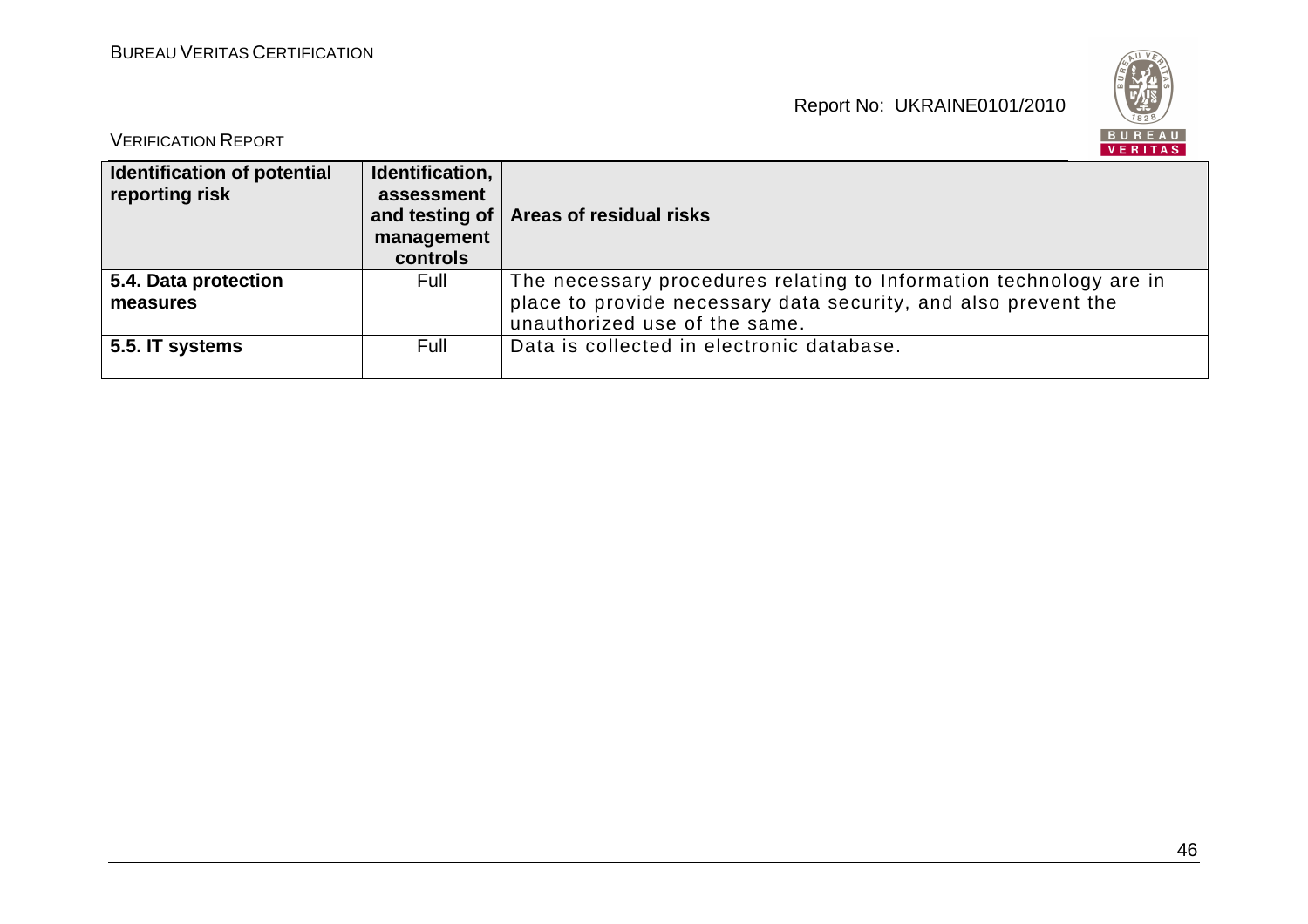

VERIFICATION REPORT

**Periodic Verification Protocol Table 3: GHG calculation procedures and management control testing** 

| Identification of potential reporting<br>risk                                                                                                                                                                                                                                                                                                                                   | Identification, assessment and testing<br>of management controls                                                                                                                                                                                                                                                                       | Areas of residual risks                                                                                                                                                                                                                                                           |
|---------------------------------------------------------------------------------------------------------------------------------------------------------------------------------------------------------------------------------------------------------------------------------------------------------------------------------------------------------------------------------|----------------------------------------------------------------------------------------------------------------------------------------------------------------------------------------------------------------------------------------------------------------------------------------------------------------------------------------|-----------------------------------------------------------------------------------------------------------------------------------------------------------------------------------------------------------------------------------------------------------------------------------|
| Potential reporting risks based on an<br>assessment of the emission estimation<br>procedures can be expected in the<br>following fields of action:<br>$\triangleright$ the calculation methods,<br>raw data collection and sources of<br>supporting documentation,<br>$\triangleright$ reports/databases/information<br>systems from<br>which<br>data<br><b>IS</b><br>obtained. | Regarding the potential reporting risks<br>identified in the left column the following<br>mitigation measures have been observed<br>during the document review and during<br>site visit:<br>Key source data for this parameter are:<br>• meter reading.<br>Invoices and record for Fuels for<br>$\bullet$<br>consumption and purchase. | The issue remaining is the way the data<br>obtained is used to calculate the emission<br>reduction in a conservative manner<br>according to the approach prescribed in<br>the PDD version 7 as well as the way<br>data obtained is used to calculate the<br>emissions reductions. |
| Key source data applicable to the project<br>assessed are hereby:<br>metering records,<br>➤<br>process monitors,<br>➤                                                                                                                                                                                                                                                           | The metering equipments are installed<br>appropriately in the enclosure panels and<br>same are of reputed make.<br>Calculation methods:                                                                                                                                                                                                |                                                                                                                                                                                                                                                                                   |
| $\triangleright$ operational<br>logs<br>(metering)<br>records),<br>laboratory/analytical<br>data<br>(for<br>➤<br>energy content of fuels),                                                                                                                                                                                                                                      | The reporting procedures<br>reflect<br>the<br>monitoring plan<br>content<br>the<br>and<br>calculation of the emission reduction is<br>correct.                                                                                                                                                                                         |                                                                                                                                                                                                                                                                                   |
| $\triangleright$ accounting records,<br>Appropriate calibration and maintenance                                                                                                                                                                                                                                                                                                 |                                                                                                                                                                                                                                                                                                                                        |                                                                                                                                                                                                                                                                                   |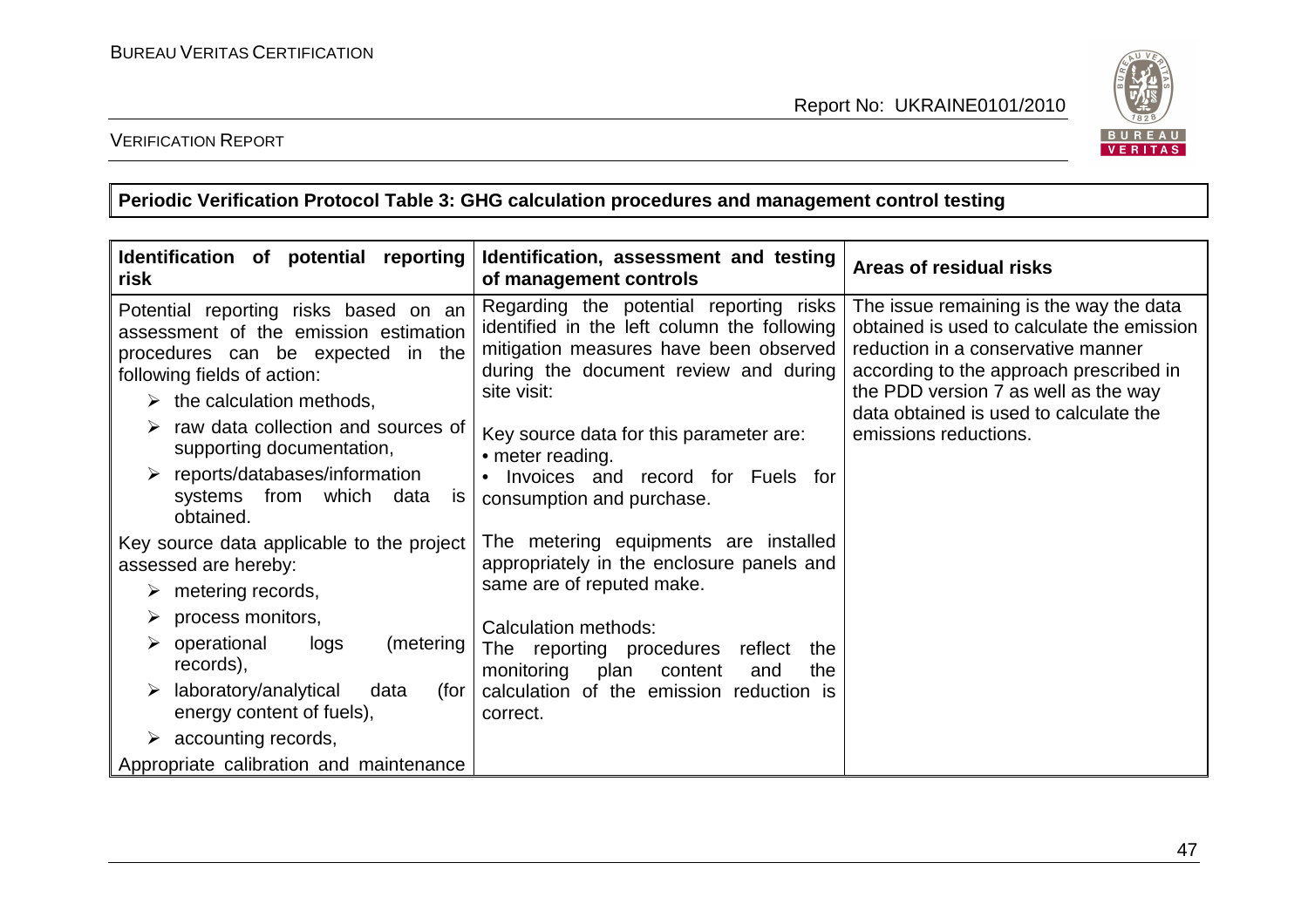VERIFICATION REPORT

Report No: UKRAINE0101/2010



| Identification of potential reporting<br>risk                                                                                                                                                                             | Identification, assessment and testing<br>of management controls | Areas of residual risks |
|---------------------------------------------------------------------------------------------------------------------------------------------------------------------------------------------------------------------------|------------------------------------------------------------------|-------------------------|
| of equipment resulting in high accuracy of<br>data supplied should be in place.                                                                                                                                           |                                                                  |                         |
| It is hereby needed to focus on those<br>that<br>impact<br>risks<br>the<br>accuracy,<br>completeness and consistency of the<br>reported data. Risks are weakness in the<br>GHG calculation systems and<br>may<br>include: |                                                                  |                         |
| $\triangleright$ manual transfer of data/manual<br>calculations,                                                                                                                                                          |                                                                  |                         |
| $\triangleright$ position<br>the<br>metering<br>of<br>equipment,                                                                                                                                                          |                                                                  |                         |
| $\triangleright$ unclear origins of data,                                                                                                                                                                                 |                                                                  |                         |
| accuracy due to technological<br>limitations,                                                                                                                                                                             |                                                                  |                         |
| lack of appropriate data protection<br>➤<br>measures (for example, protected<br>calculation cells in spreadsheets<br>and/or password restrictions).                                                                       |                                                                  |                         |

48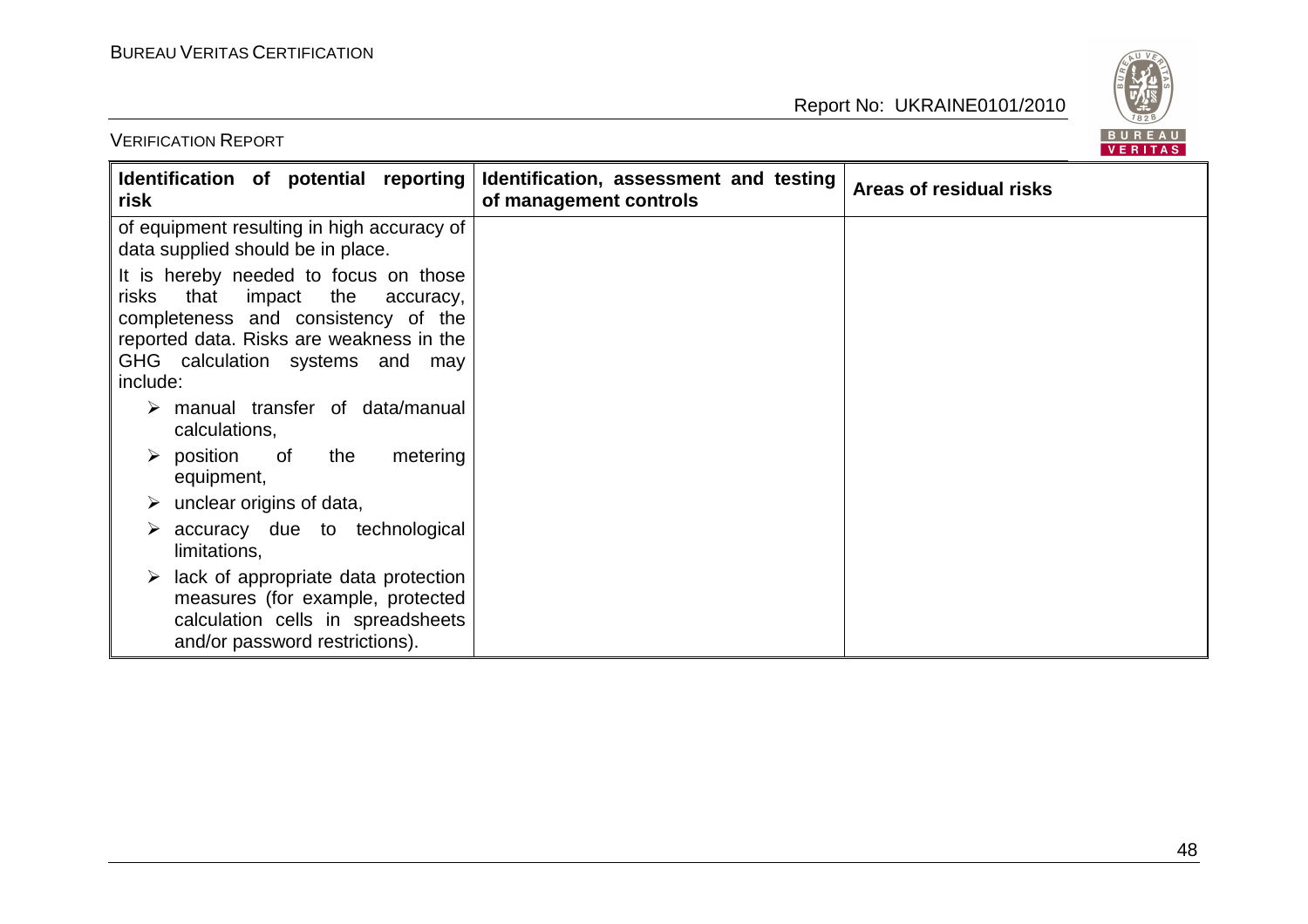

#### VERIFICATION REPORT

**Periodic Verification Protocol Table 4: Detailed audit testing of residual risk areas and random testing** 

| Areas of residual<br>risks                                                                                                                                                                                         | <b>Additional</b><br>verification<br>testing performed                                                                                                                                                                                                                                                   | <b>Conclusions</b><br><b>Requiring</b><br><b>Areas</b><br>Improvement<br>and<br>(including Forward Action Requests)                                                                                                                                                                                   |
|--------------------------------------------------------------------------------------------------------------------------------------------------------------------------------------------------------------------|----------------------------------------------------------------------------------------------------------------------------------------------------------------------------------------------------------------------------------------------------------------------------------------------------------|-------------------------------------------------------------------------------------------------------------------------------------------------------------------------------------------------------------------------------------------------------------------------------------------------------|
| The<br>issue<br>remaining is the<br>data<br>the<br>way<br>obtained is used to<br>calculate<br>the  <br>emission reduction<br>in a conservative<br>manner according<br>to the approach<br>prescribed in the<br>PDD. | <b>There</b><br>been<br>has<br>a<br>complete check of data<br>transferred<br>from<br>daily<br>consumption<br>and<br>generation readings to<br>the calculation tool. There<br>was no error in such<br>transfer.<br>The<br>correct<br>installation<br>the<br>of<br>metering equipment can<br>be confirmed. | Having investigated the residual risks, the audit team comes to the following<br>conclusion:<br>Immediate action is not needed with respect to the current emission reduction<br>calculation. Those corrections have been considered during the verification<br>process, so no residual risk is open. |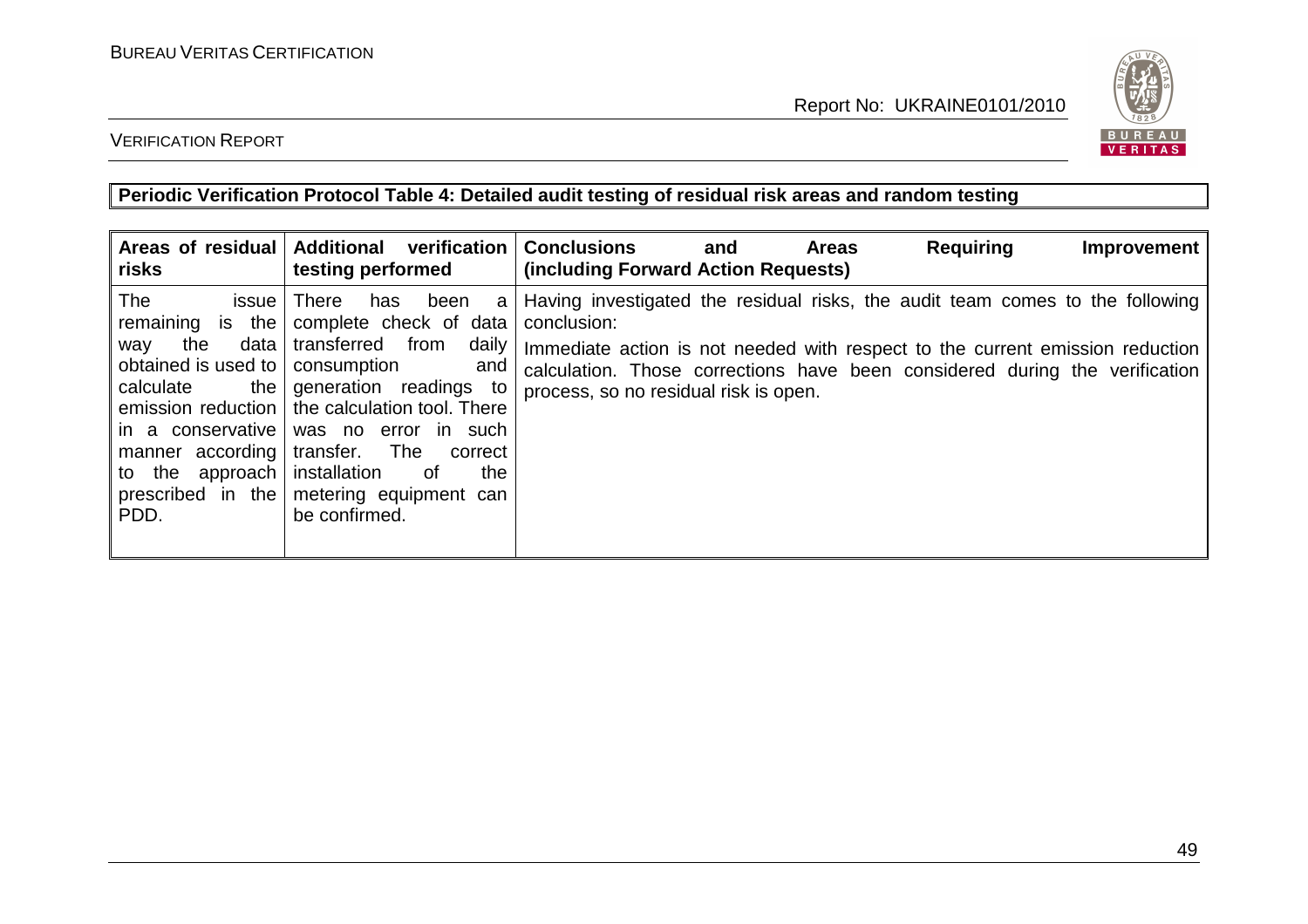

VERIFICATION REPORT

**Verification Protocol Table 5: Resolution of Corrective Action and Clarification Requests** 

| <b>Report clarifications and</b><br>corrective<br>action<br>requests                                                                                                                                                                                | Ref. to<br>checklist<br>question<br>in tables<br>2/3 | Summary of project owner response                                                                                                                                                                                                                                                                                                                                                                                                                                                                                                                                                                                                                                                                                                                                                                                                                                                                                                                      | <b>Verification conclusion</b>                                                                                                                                               |
|-----------------------------------------------------------------------------------------------------------------------------------------------------------------------------------------------------------------------------------------------------|------------------------------------------------------|--------------------------------------------------------------------------------------------------------------------------------------------------------------------------------------------------------------------------------------------------------------------------------------------------------------------------------------------------------------------------------------------------------------------------------------------------------------------------------------------------------------------------------------------------------------------------------------------------------------------------------------------------------------------------------------------------------------------------------------------------------------------------------------------------------------------------------------------------------------------------------------------------------------------------------------------------------|------------------------------------------------------------------------------------------------------------------------------------------------------------------------------|
| CAR<br>01.<br>Please<br>supplement<br>the<br>Monitoring Report with<br>detailed<br>more<br>information<br>on<br>deviations<br>from<br>monitoring plan, their<br>description<br>and<br>sufficient justification<br>of<br>all<br>changes<br>occurred. | 3.1                                                  | Delay of stage F completion caused some<br>insignificant deviations in comparison with<br>monitoring plan in PDD. Basically, delay of<br>stage F increased the level of baseline<br>emissions from electricity displacement.<br>Together with this deviation occurred regarding<br>steam transportation method to the grid of the<br>plant. In PDD it was envisaged that the total<br>volumes of steam will be transported to the grid<br>of the plant with high pressure of 40 atm,<br>enthalpy = $790$ kcal/kg, but actually in 2009 the<br>main portion of steam was transported with low<br>pressure of 6 atm, enthalpy = $685$ kcal/kg. Even<br>though the volumes of transported steam to the<br>grid of the plant were almost the same as in<br>PDD, different steam transportation method (6<br>atm, enthalpy = $685$ kcal/kg) caused actual<br>decrease of baseline emissions. Also taking<br>into account that the level emission reductions | Deviations are<br>sufficiently described<br>and justified.<br>The CAR is closed<br>based on the due<br>amendments made to<br>1st version of the<br><b>Monitoring Report.</b> |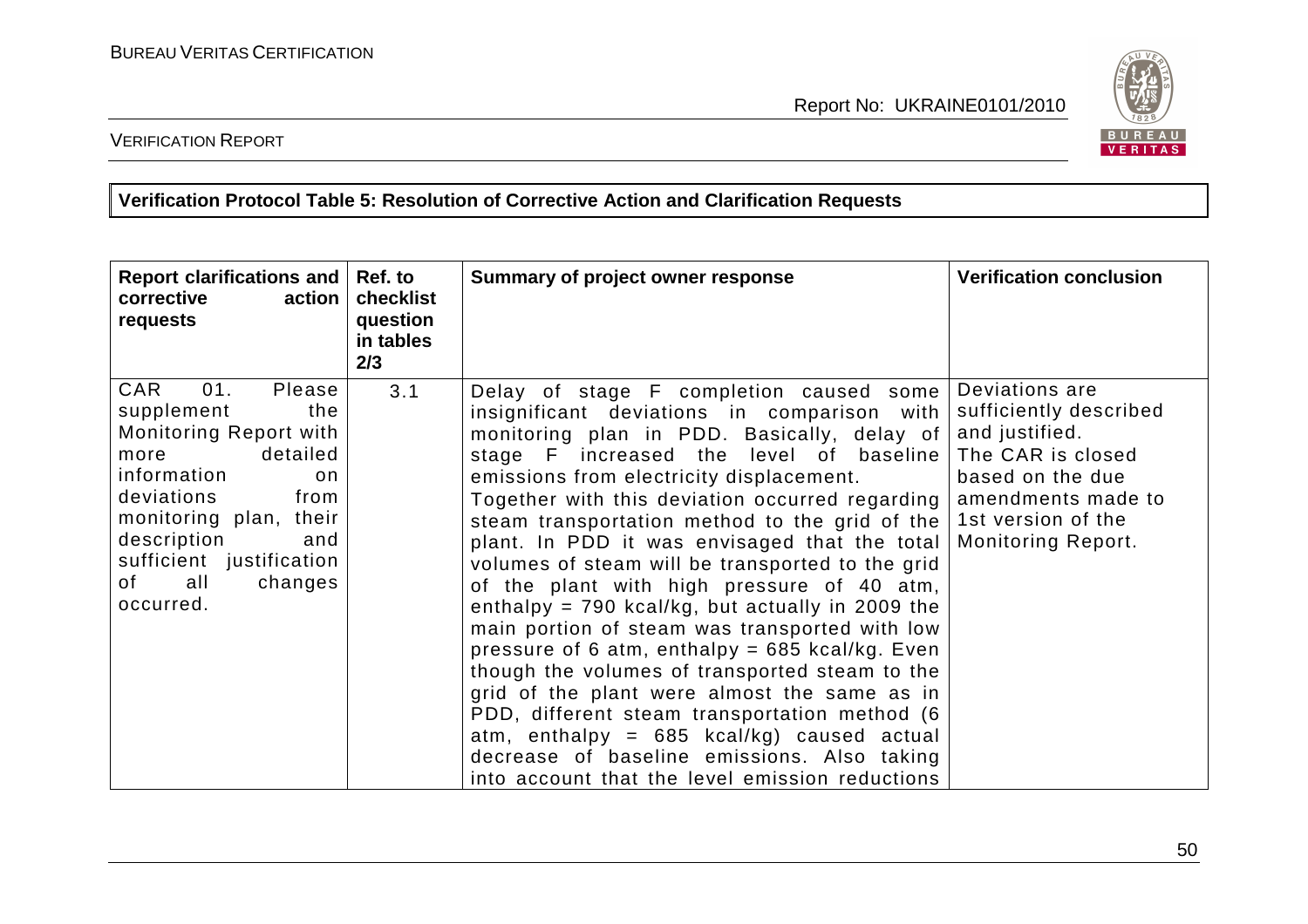

| <b>VERIFICATION REPORT</b>                                    |                                                      |                                                                                                                                                                                                                                                                                                                                                                                                                                                                                                                                                                                                                                                                                                                                                                                                                                                                                                                                                                                                | BUREAU<br><b>VERITAS</b>       |
|---------------------------------------------------------------|------------------------------------------------------|------------------------------------------------------------------------------------------------------------------------------------------------------------------------------------------------------------------------------------------------------------------------------------------------------------------------------------------------------------------------------------------------------------------------------------------------------------------------------------------------------------------------------------------------------------------------------------------------------------------------------------------------------------------------------------------------------------------------------------------------------------------------------------------------------------------------------------------------------------------------------------------------------------------------------------------------------------------------------------------------|--------------------------------|
| Report clarifications and<br>corrective<br>action<br>requests | Ref. to<br>checklist<br>question<br>in tables<br>2/3 | Summary of project owner response                                                                                                                                                                                                                                                                                                                                                                                                                                                                                                                                                                                                                                                                                                                                                                                                                                                                                                                                                              | <b>Verification conclusion</b> |
|                                                               |                                                      | dry coke consumption at the<br>blast<br>from<br>furnaces of AISW (in PDD) was calculated<br>based on estimated volume of dry coke<br>consumption and coke quality indicators, some<br>fluctuations occurred when emission reductions<br>from dry coke consumption were calculated in<br>accordance with actual data in the monitoring<br>report.<br>Also discrepancy occurred regarding CDQ<br>operation hours and historical operation hours.<br>The value of 8640 hours was identified at the<br>stage of PDD development by taking into<br>account special coefficient of installed capacity<br>for operation hours (was estimated at the level<br>of 1,39%). So basically the actual value of 8760<br>hours was divided by 1,0139 to show (in PDD)<br>that theoretically some insignificant delays of<br>the CDQ facility and of the plant in general,<br>could occur.<br>This explanation is now included in the<br>monitoring report.<br>In addition to that because it is more accurate |                                |
|                                                               |                                                      | when the coke quality indicators are calculated                                                                                                                                                                                                                                                                                                                                                                                                                                                                                                                                                                                                                                                                                                                                                                                                                                                                                                                                                |                                |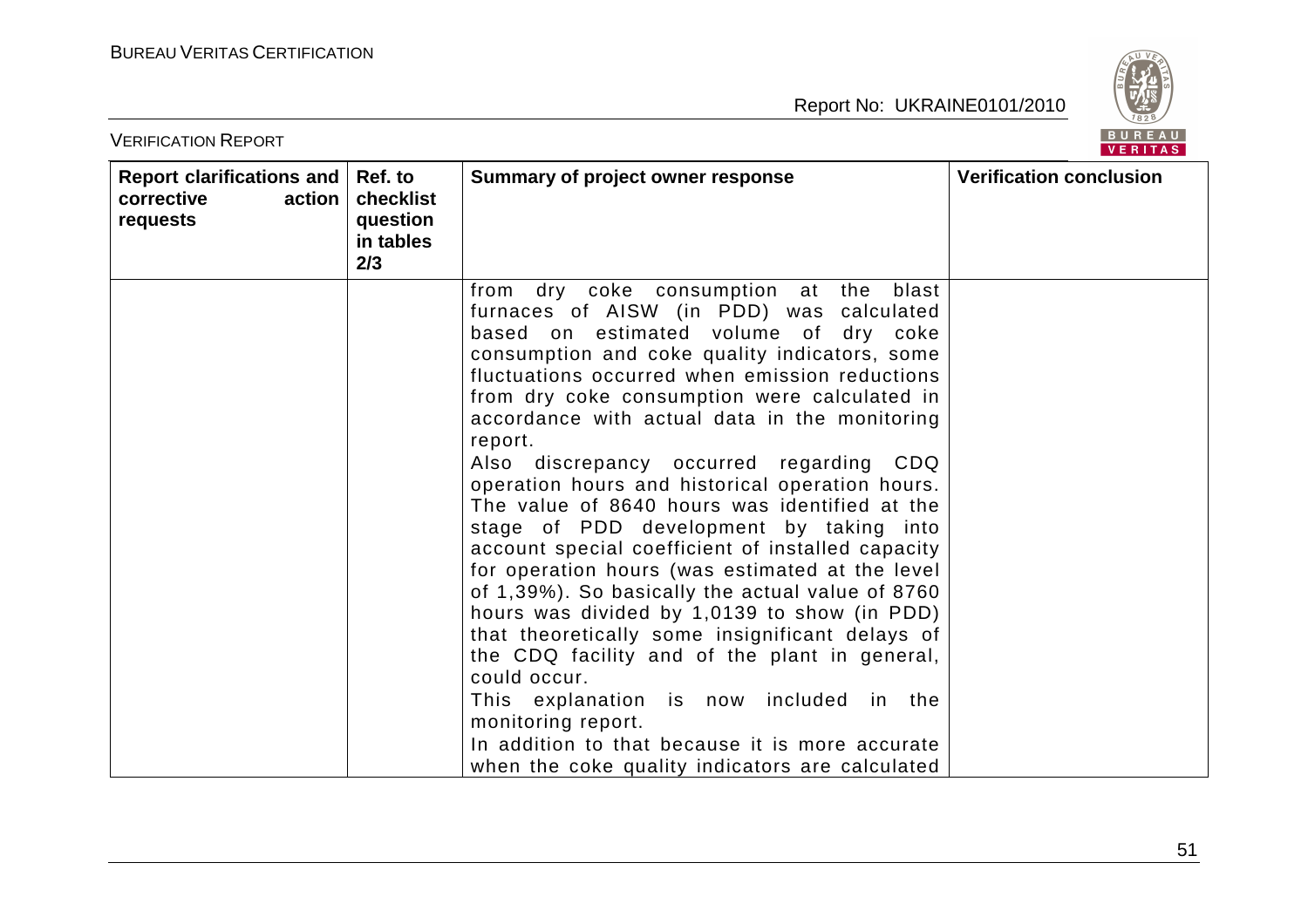

| <b>VERIFICATION REPORT</b>                                                                                                                                                                                                                                                                                                     |                                                      |                                                                                                                                                                                                                                                                                                                                           | BUREAU<br><b>VERITAS</b>                                                                                                                               |
|--------------------------------------------------------------------------------------------------------------------------------------------------------------------------------------------------------------------------------------------------------------------------------------------------------------------------------|------------------------------------------------------|-------------------------------------------------------------------------------------------------------------------------------------------------------------------------------------------------------------------------------------------------------------------------------------------------------------------------------------------|--------------------------------------------------------------------------------------------------------------------------------------------------------|
| Report clarifications and<br>corrective<br>action<br>requests                                                                                                                                                                                                                                                                  | Ref. to<br>checklist<br>question<br>in tables<br>2/3 | Summary of project owner response                                                                                                                                                                                                                                                                                                         | <b>Verification conclusion</b>                                                                                                                         |
|                                                                                                                                                                                                                                                                                                                                |                                                      | based on actual coke consumption volumes (in<br>the reporting month), the special formula to<br>calculate weighted average for each of the coke<br>quality indicator is now included to<br>the<br>monitoring report. This can be considered as an<br>additional insignificant deviation in comparison<br>with the monitoring plan in PDD. |                                                                                                                                                        |
| CAR 02. The data in<br>the Monitoring Report<br>regarding<br>type<br>0f<br>measuring equipment<br>used for monitoring of<br>the amount of steam<br>CDQ<br>generated<br>in l<br>boilers (parameter B-<br>9, S <sub>GPJ,CDQ</sub> ) do not<br>comply with the PDD<br>ver.07. Please explain<br>how the parameter is<br>measured. | 3.3                                                  | Some mistakes were made while the table in<br>Annex 2 was developed. Information regarding<br>monitoring equipment that is used to receive<br>data on volumes of steam generation at CDQ<br>boilers (parameter B-9, SG <sub>PJ.CDQ</sub> )<br>is now<br>modified.                                                                         | <b>CAR</b><br>The<br>is<br>closed<br>due<br>based<br>the<br>on<br>amendments<br>made<br>to<br>1st<br>of<br>version<br>the<br><b>Monitoring Report.</b> |
| <b>CAR</b><br>03.<br>The<br>measuring equipment                                                                                                                                                                                                                                                                                | 3.3                                                  | Some mistakes were made while the table in<br>Annex 2 was developed. Information regarding                                                                                                                                                                                                                                                | CAR<br>The<br>closed<br>is<br>due<br>based<br>the<br>on                                                                                                |
| for<br>monitoring<br>οf                                                                                                                                                                                                                                                                                                        |                                                      | monitoring equipment that is used to identify                                                                                                                                                                                                                                                                                             | amendments<br>made<br>to                                                                                                                               |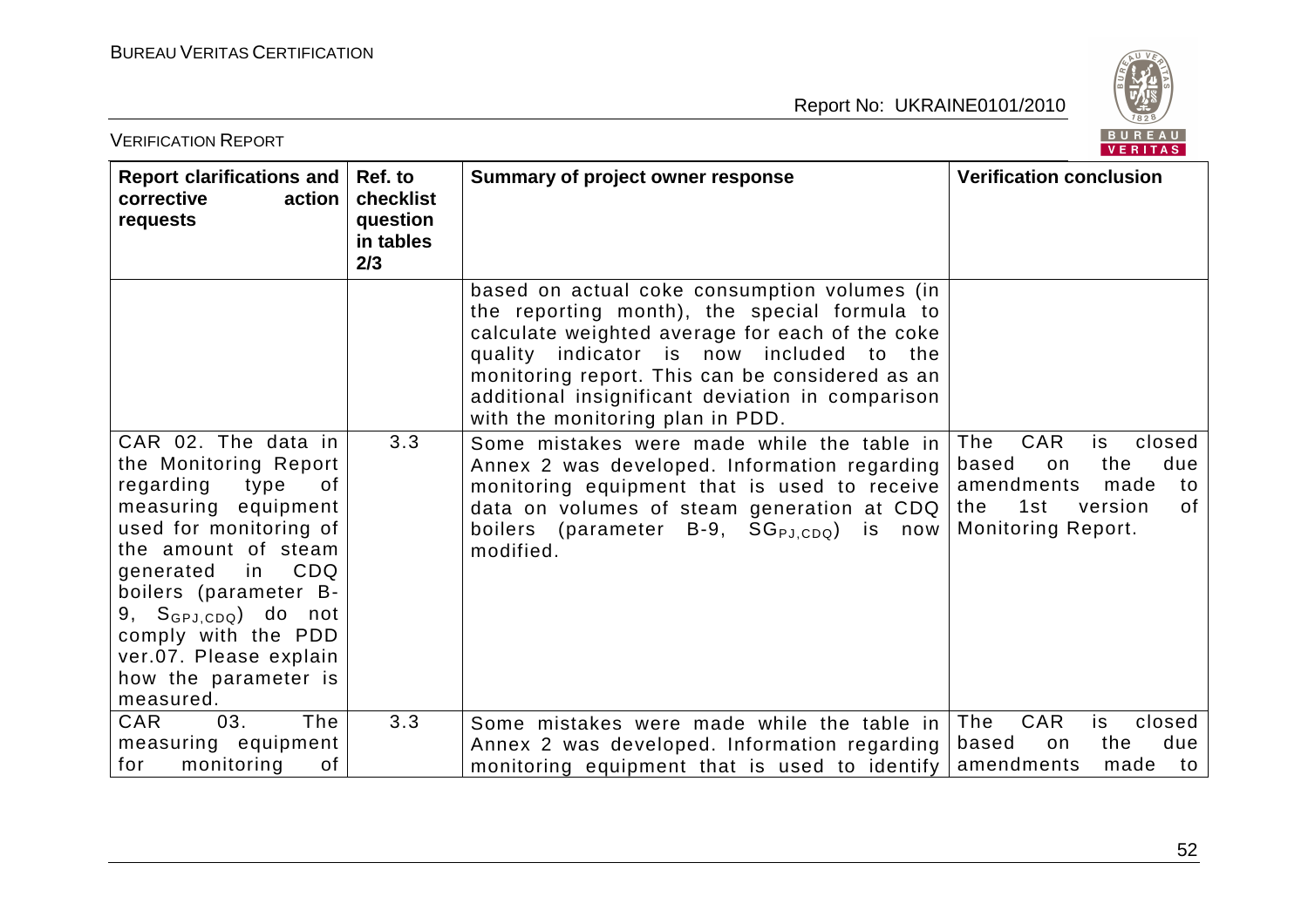

| <b>VERIFICATION REPORT</b>                                                                                                                                                                                                                                                                                             |                                                      |                                                                                                                                                                                                                  | BUREAU<br>VERITAS                                                                                                                              |
|------------------------------------------------------------------------------------------------------------------------------------------------------------------------------------------------------------------------------------------------------------------------------------------------------------------------|------------------------------------------------------|------------------------------------------------------------------------------------------------------------------------------------------------------------------------------------------------------------------|------------------------------------------------------------------------------------------------------------------------------------------------|
| <b>Report clarifications and</b><br>corrective<br>action<br>requests                                                                                                                                                                                                                                                   | Ref. to<br>checklist<br>question<br>in tables<br>2/3 | <b>Summary of project owner response</b>                                                                                                                                                                         | <b>Verification conclusion</b>                                                                                                                 |
| of<br>enthalpy<br>steam<br>CDQ<br>generated<br>in<br>boiler<br>in<br>project<br>activity (the parameter<br>$B-10,$<br>$H_{\text{steam,CDQ}}$<br>indicated<br>the<br>in<br>Monitoring<br>Report<br>does not include all<br>relevant data sources<br>as per PDD which are<br>needed for definition<br>of enthalpy value. |                                                      | enthalpy value of steam that is generated in the<br>CDQ boilers (parameter B-10, $H_{\text{steam,CDQ}}$ ) is now<br>modified.                                                                                    | 1st<br>0f<br>version<br><b>Monitoring Report.</b>                                                                                              |
| CAR 04. The type of<br>for<br>scales<br>measuring<br>parameters $M_{10}$ , $M_{25}$ and<br>indicated<br>in<br>$M_{80}$<br>the<br>Monitoring Report does<br>not correspond to the type<br>of scales actually used on-<br>site.                                                                                          | 3.3                                                  | The mistake was made in serial number of<br>monitoring equipment (scales) while it was<br>translated to English. Wrong serial number RR-<br>200 SH-13M is now changed to correct serial<br>number RP-200 SH-13M. | <b>CAR</b><br>The<br>is<br>closed<br>due<br>based<br>the<br>on<br>corrections made to the<br>1st<br>version<br>of<br><b>Monitoring Report.</b> |
| CAR 05. The information<br>regarding calibration of<br>power meters measuring                                                                                                                                                                                                                                          | 3.5                                                  | The information concerning first calibration is<br>provided in passports for power meters. The<br>of<br>SA-3U-1670M<br>periodicity<br>meter<br>power                                                             | CAR<br>closed<br>The<br>is<br>due<br>based<br>on<br>the<br>amendments<br>made<br>to                                                            |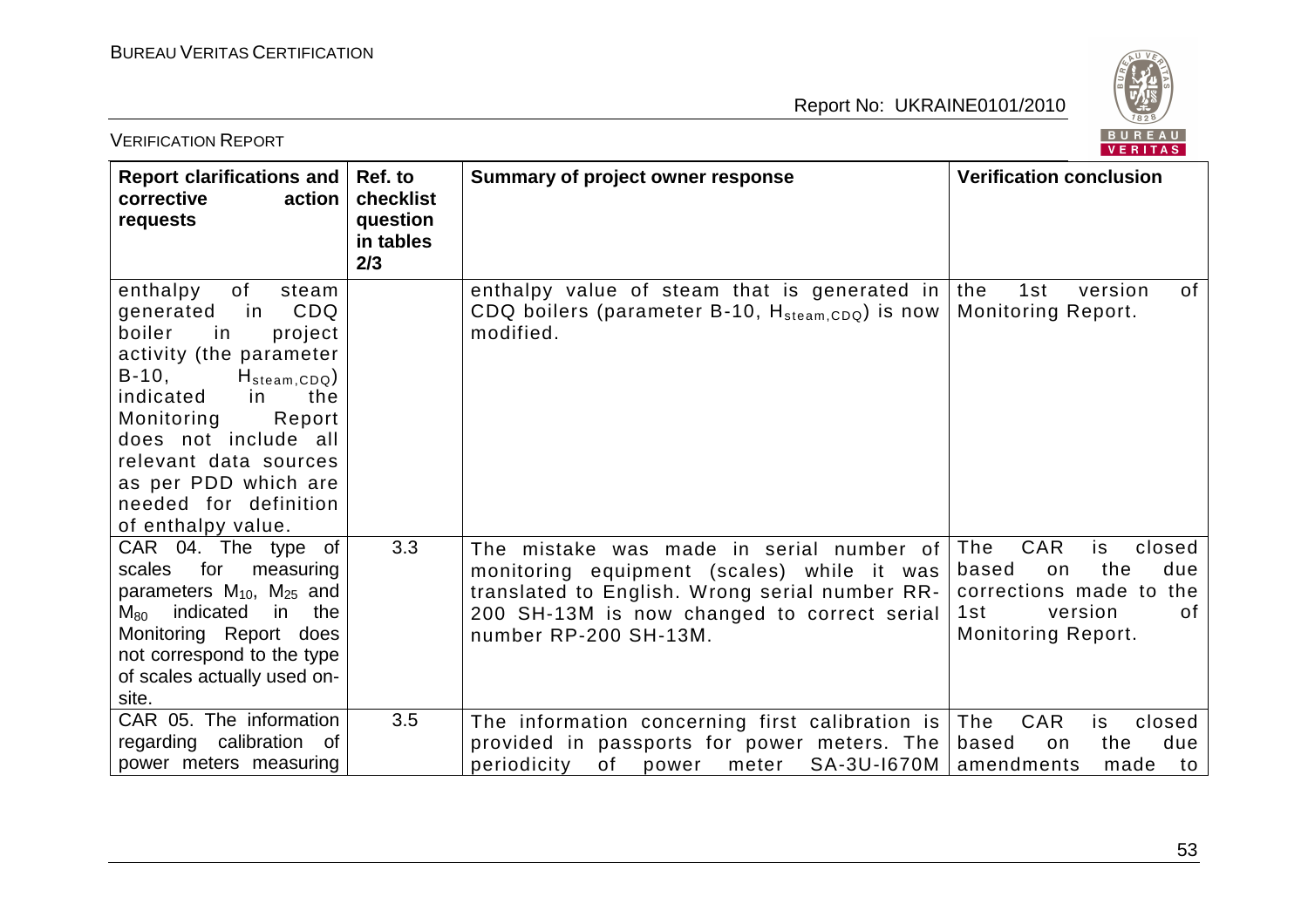

| <b>VERIFICATION REPORT</b>                                                                                                                                                                                                | BUREAU<br><b>VERITAS</b>                  |                                                                                                                                                                                                                                                                                                                                                                                                                                                                                                                                                                                         |                                                                                                                                                                                                   |
|---------------------------------------------------------------------------------------------------------------------------------------------------------------------------------------------------------------------------|-------------------------------------------|-----------------------------------------------------------------------------------------------------------------------------------------------------------------------------------------------------------------------------------------------------------------------------------------------------------------------------------------------------------------------------------------------------------------------------------------------------------------------------------------------------------------------------------------------------------------------------------------|---------------------------------------------------------------------------------------------------------------------------------------------------------------------------------------------------|
| Report clarifications and   Ref. to<br>corrective<br>action<br>requests                                                                                                                                                   | checklist<br>question<br>in tables<br>2/3 | Summary of project owner response                                                                                                                                                                                                                                                                                                                                                                                                                                                                                                                                                       | <b>Verification conclusion</b>                                                                                                                                                                    |
| electricity generation and<br>consumption (parameters<br>B-2 and B-3) are not<br>provided in the table in<br>Annex 2 of the Monitoring<br>report. Please also submit<br>calibration records of the<br>relevant equipment. |                                           | calibration is indicated in passport and the<br>periodicity of power meter LZQM 321.02.534<br>calibration is in accordance with normative<br>document that was issued by the Lughansk<br>standardization, metrology and certification<br>center (is provided additionally). Calibration for<br>power meter LZQM 321.02.534 is conducted<br>once in 6 years. Calibration for power meter<br>SA-3U-1670M is conducted once in 6 years.<br>This information is now added to the monitoring<br>report.                                                                                      | 1st<br><b>of</b><br>the<br>version<br>Monitoring<br>Report and<br>supporting<br>documentation provided.                                                                                           |
| CAR 06. Please provide<br>passports and calibration<br>for<br>certificates<br>scales<br>2315VV-50E/2SD<br>and<br>2361VV-80E/1D<br>for<br>weighing coke.                                                                   | 3.3                                       | A mistake occurred when AISW was providing<br>information regarding scales for weighting coke.<br>Basically scales 2315VV-50E/2SD and 2361VV-<br>80E/1D are not used for weighting dry<br>quenched coke. This aspect was discussed with<br>the specialists of AISW and now the correct<br>information on<br>scales that are<br>actually<br>weighting dry quenched coke is received. The<br>data is now added to Annex 2 of the monitoring<br>report. The copies of passports are provided<br>additionally. The information on calibration can<br>be found and checked in the passports. | <b>CAR</b><br>The<br>closed<br>is<br>due<br>based<br>the<br>on<br>amendments<br>made<br>to<br>1st<br>version<br>0f<br>the<br>Monitoring<br>Report<br>and<br>supporting<br>documentation provided. |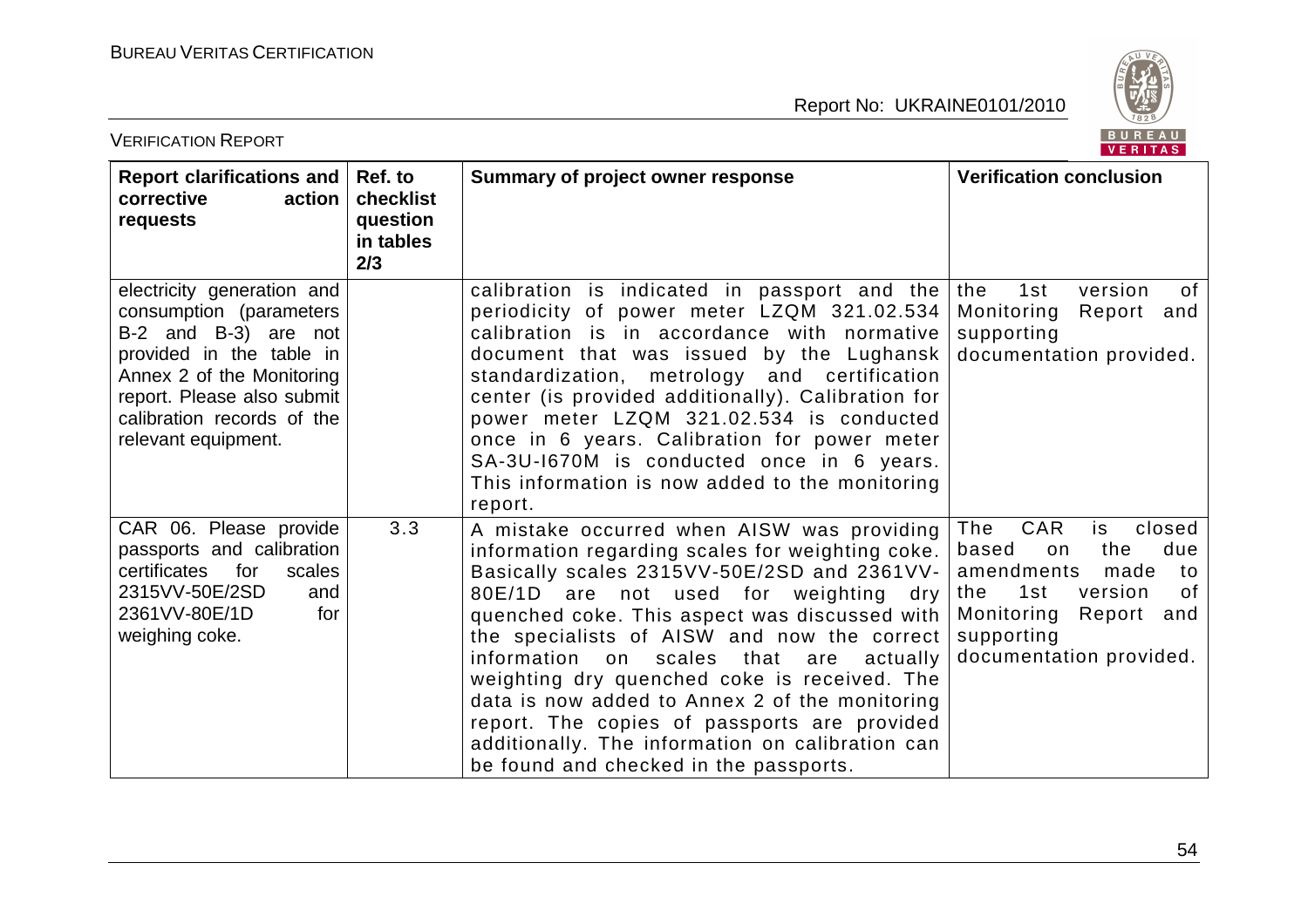

| <b>VERIFICATION REPORT</b>                                                                                                                                                                                                                                                                                                                                              |                                                      |                                                                                                                                                                                                                                                                                                                                                                                                                                                                                          | BUREAU<br>VERITAS                                                                                                                                     |
|-------------------------------------------------------------------------------------------------------------------------------------------------------------------------------------------------------------------------------------------------------------------------------------------------------------------------------------------------------------------------|------------------------------------------------------|------------------------------------------------------------------------------------------------------------------------------------------------------------------------------------------------------------------------------------------------------------------------------------------------------------------------------------------------------------------------------------------------------------------------------------------------------------------------------------------|-------------------------------------------------------------------------------------------------------------------------------------------------------|
| <b>Report clarifications and</b><br>corrective<br>action<br>requests                                                                                                                                                                                                                                                                                                    | Ref. to<br>checklist<br>question<br>in tables<br>2/3 | Summary of project owner response                                                                                                                                                                                                                                                                                                                                                                                                                                                        | <b>Verification conclusion</b>                                                                                                                        |
| CAR 07. As calculation of<br>weighted annual average<br>values for parameters<br>$M_{10,PJ}$ , $M_{25,PJ}$ , $M_{80,PJ}$ ,<br>$M_{10, BL}$ , $M_{25, BL}$ , $M_{80, BL}$ was<br>not described in the PDD,<br>it is considered as<br>supplement to the<br>determined Monitoring<br>Plan and explicit<br>explanation must be<br>provided in respect of this<br>deviation. | 3.6                                                  | of<br>weighted<br>average<br>for<br>each<br>the<br>The<br>parameter (coke quality indexes) is received by<br>multiplying monthly index on the volume of dry<br>coke consumption in the following month, then<br>by adding results for each month together and,<br>finally, by dividing the last final result by the<br>total (annual) volume of dry coke consumption.<br>The special formula and<br>explanation<br>0f<br>calculation method is now included to the<br>monitoring report. | The CAR is closed based on<br>the due amendments made<br>1st<br>of<br>the<br>version<br>to<br>Monitoring<br>Report<br>and<br>justifications provided. |
| CAR 08. Formula for<br>0f<br>calculation<br>total<br>baseline<br>emissions<br>for<br>formula<br>and<br>calculating<br>baseline<br>emissions from coke<br>processed by CWQ in<br>blast furnace stated in<br>the Monitoring Report<br>are inconsistent with                                                                                                               | 3.6                                                  | The formulas in monitoring report that are<br>calculate<br>total<br>baseline<br>showing<br>how<br>to<br>emissions together with baseline emissions<br>from coke consumption are now modified in<br>accordance with PDD.                                                                                                                                                                                                                                                                  | The CAR is closed based on<br>the due corrections made to<br>the 1 <sup>st</sup> version of Monitoring<br>Report.                                     |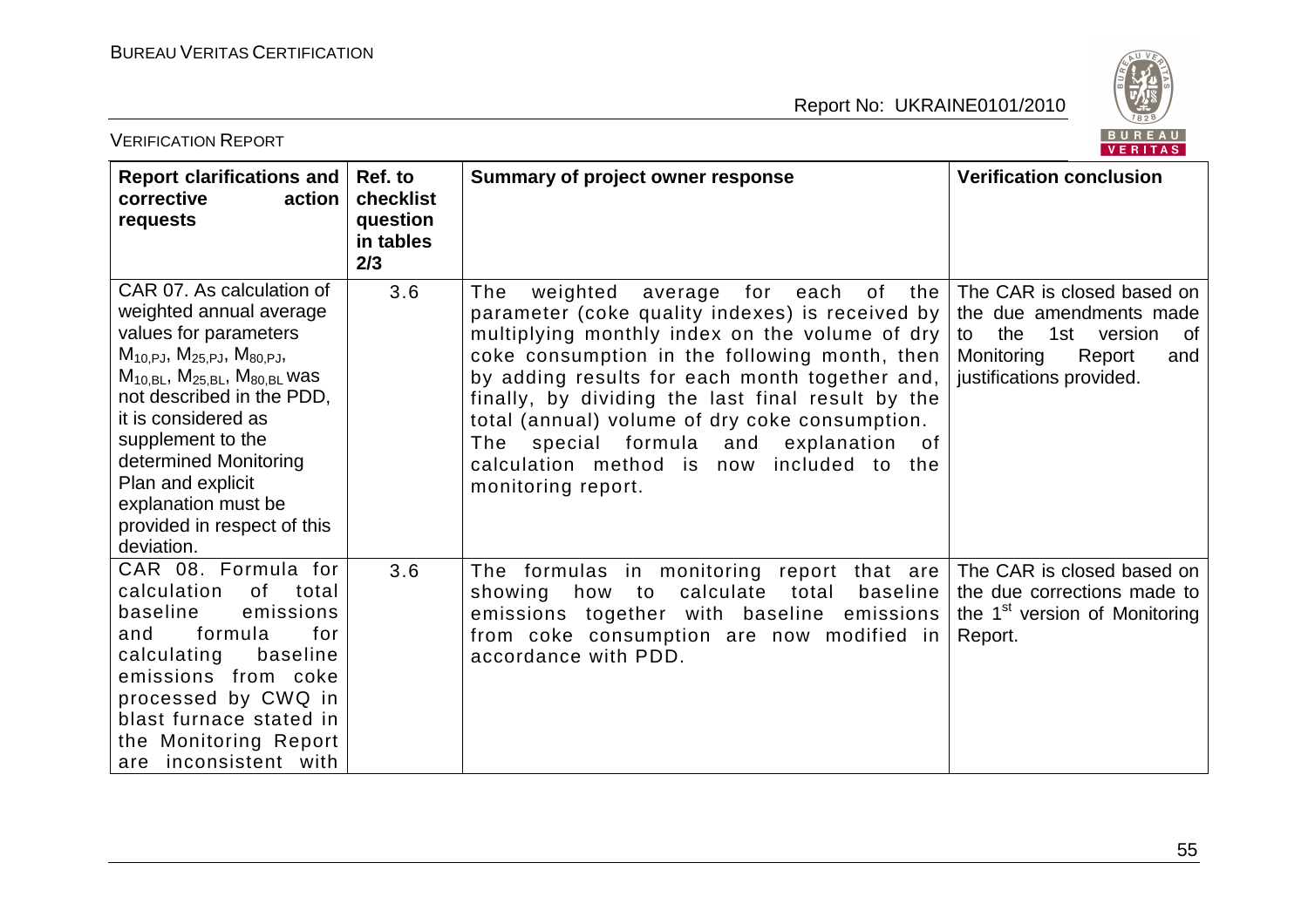

| BUREAU<br><b>VERIFICATION REPORT</b><br>VERITAS                                                                                                                                                                                                                         |                                                      |                                                                                                                                                                                                                                                                                                                                                                                                                             |                                                                                                                                                 |
|-------------------------------------------------------------------------------------------------------------------------------------------------------------------------------------------------------------------------------------------------------------------------|------------------------------------------------------|-----------------------------------------------------------------------------------------------------------------------------------------------------------------------------------------------------------------------------------------------------------------------------------------------------------------------------------------------------------------------------------------------------------------------------|-------------------------------------------------------------------------------------------------------------------------------------------------|
| <b>Report clarifications and</b><br>corrective<br>action<br>requests                                                                                                                                                                                                    | Ref. to<br>checklist<br>question<br>in tables<br>2/3 | Summary of project owner response                                                                                                                                                                                                                                                                                                                                                                                           | <b>Verification conclusion</b>                                                                                                                  |
| <b>PDD</b><br>ver.07<br>0f<br>22/12/2009.<br>Please<br>correct.                                                                                                                                                                                                         |                                                      |                                                                                                                                                                                                                                                                                                                                                                                                                             |                                                                                                                                                 |
| CAR 09. The amount<br>of baseline emission<br>electricity<br>from<br>displacement is<br>not<br>indicated in the table<br>subsection<br>2.<br>of<br>$\mathbf{1}$ .<br>Please<br>Annex<br>amend the table.                                                                | 3.6                                                  | baseline<br>The<br>0f<br>emissions<br>amounts<br>are<br>indicated in the table of sub-section 2, Annex 1.                                                                                                                                                                                                                                                                                                                   | CAR<br>closed<br>The<br>is<br>due<br>the<br>based<br>on<br>amendments<br>made<br>to<br>1st<br>version<br>of<br>the<br><b>Monitoring Report.</b> |
| CAR 10. No information is<br>provided on the variable<br>WS <sub>Ex-Boiler</sub> included in the<br>formula for calculating<br>$CO2$ emission factor for<br>the element process<br>supplying heat EF <sub>heat,CDQ</sub><br>in the Monitoring Report<br>Please correct. | 4.1                                                  | The value of indicator ( $\text{ws}_{\text{Ex-Boiler}}$ ) was included<br>in the formula that calculates CO2 emission<br>factor for the element process supplying heat<br>$(EFheat,CDQ)$ . However it wasn't reflected in the<br>of<br>cell<br>monitoring<br>separate<br>the<br>report<br>calculations. The cell with indicator $(w_{sEx-Boiler})$<br>is added to sub-section 1 of the Annex 1 in the<br>monitoring report. | The CAR is closed based on<br>the due amendments made<br>the<br>1st version<br>of<br>to<br><b>Monitoring Report.</b>                            |
| CAR 11. Units of<br>parameters B-15 and<br>B-16 indicated in the                                                                                                                                                                                                        | 4.1                                                  | Units for parameters B-15 and B-16 are now<br>modified in the monitoring report.<br>Units for<br>volume of dry coke consumption are now                                                                                                                                                                                                                                                                                     | The CAR is closed based on<br>the due amendments made<br>1st<br>the<br>version<br>0f<br>to                                                      |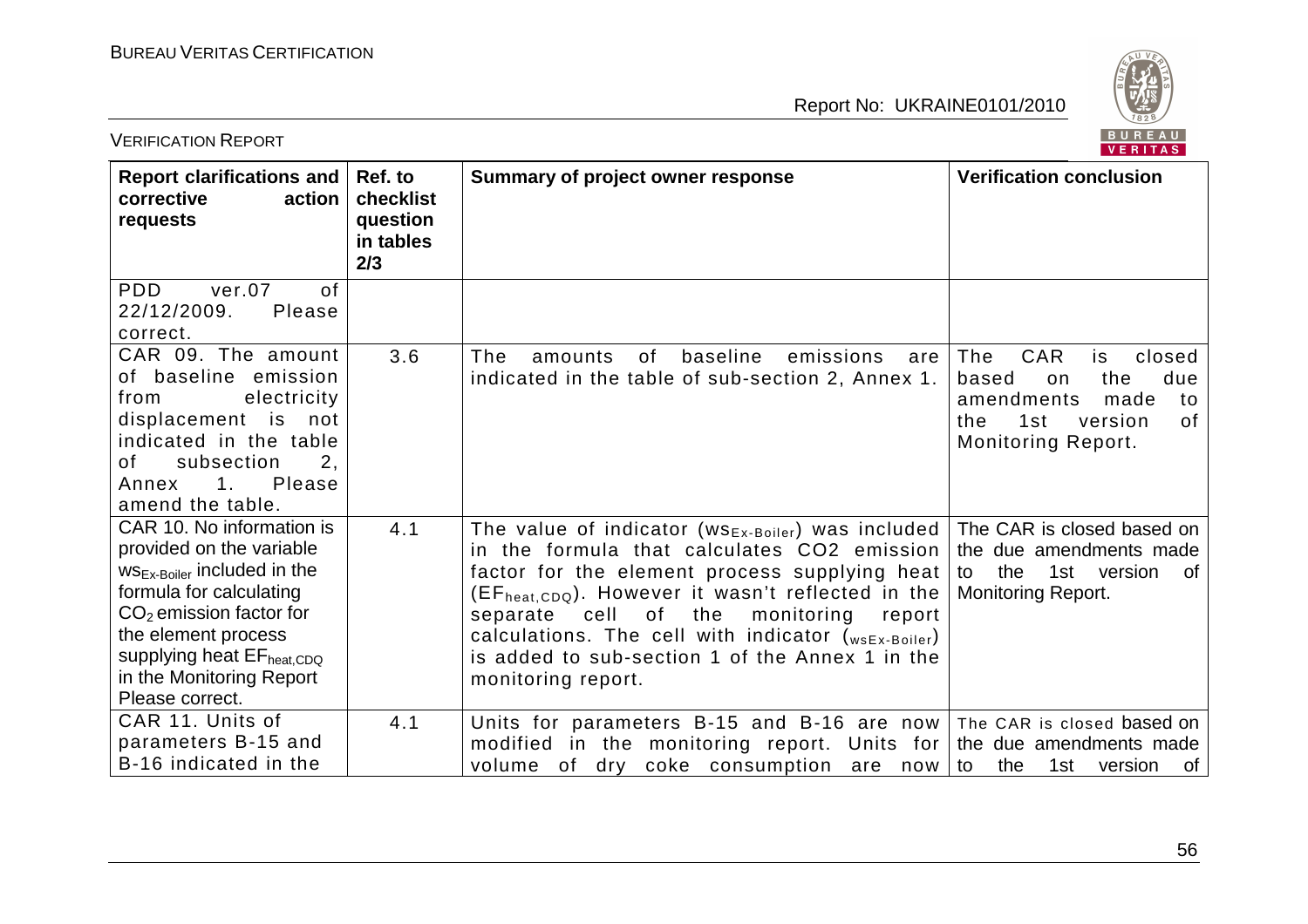

| <b>VERIFICATION REPORT</b>                                                                                                                                                                                                                                                                                                                                                                 | BUREAU<br>VERITAS                                    |                                                                                                                                                                                                                                                                                                                                                                                                                                                                                                                                                                                                                                                                                                                                                                                                                                                      |                                                                                                                                              |
|--------------------------------------------------------------------------------------------------------------------------------------------------------------------------------------------------------------------------------------------------------------------------------------------------------------------------------------------------------------------------------------------|------------------------------------------------------|------------------------------------------------------------------------------------------------------------------------------------------------------------------------------------------------------------------------------------------------------------------------------------------------------------------------------------------------------------------------------------------------------------------------------------------------------------------------------------------------------------------------------------------------------------------------------------------------------------------------------------------------------------------------------------------------------------------------------------------------------------------------------------------------------------------------------------------------------|----------------------------------------------------------------------------------------------------------------------------------------------|
| Report clarifications and<br>corrective<br>action<br>requests                                                                                                                                                                                                                                                                                                                              | Ref. to<br>checklist<br>question<br>in tables<br>2/3 | Summary of project owner response                                                                                                                                                                                                                                                                                                                                                                                                                                                                                                                                                                                                                                                                                                                                                                                                                    | <b>Verification conclusion</b>                                                                                                               |
| sub-section 3 table of<br>the Annex 1 of the<br>Monitoring report are<br>incorrect. Please also<br>identify units for dry<br>coke consumption in<br>the same sub-section.                                                                                                                                                                                                                  |                                                      | included to the monitoring report.                                                                                                                                                                                                                                                                                                                                                                                                                                                                                                                                                                                                                                                                                                                                                                                                                   | Monitoring Report.                                                                                                                           |
| CAR<br>12.<br><b>Please</b><br>provide<br>explicit<br>explanation<br>on two<br>different<br>steam<br>transportation<br>values<br>pressure<br>enthalpies)<br>(steam<br>including indication of<br>time period for which<br>each of the pressure<br>value was measured,<br>0f<br>such<br>cause<br>difference<br>and<br>justification<br>0f<br>resulted calculations<br>of baseline emissions | 4.1                                                  | Before August 2009 the steam<br>that was<br>generated at the CDQ facility was transported<br>to the grid of the plant (for technological needs)<br>with low pressure (6 atm $(0,6 \text{ MPa})$ , enthalpy =<br>685 kcal/kg). Starting from August 2009 it was<br>decided to transport some portion of steam that<br>is generated at the CDQ facility to the boiler<br>shop #2 (for technological needs) with higher<br>pressure $(40 \text{ atm } (3.9 \text{ MPa}), \text{ enthalpy } = 790$<br>kcal/kg). In future (as soon as sage 2 and F will<br>be completed) it is expected that the total<br>volume of steam will be transported with high<br>table that shows<br>The<br>pressure.<br>monthly<br>volumes of steam that is transported from the<br>CDQ facility is provided additionally.<br>The explanation is included into the monitoring | The CAR is closed based on<br>due amendments made to<br>the 1st version of Monitoring<br>Report<br>and<br>explicit<br>clarification provided |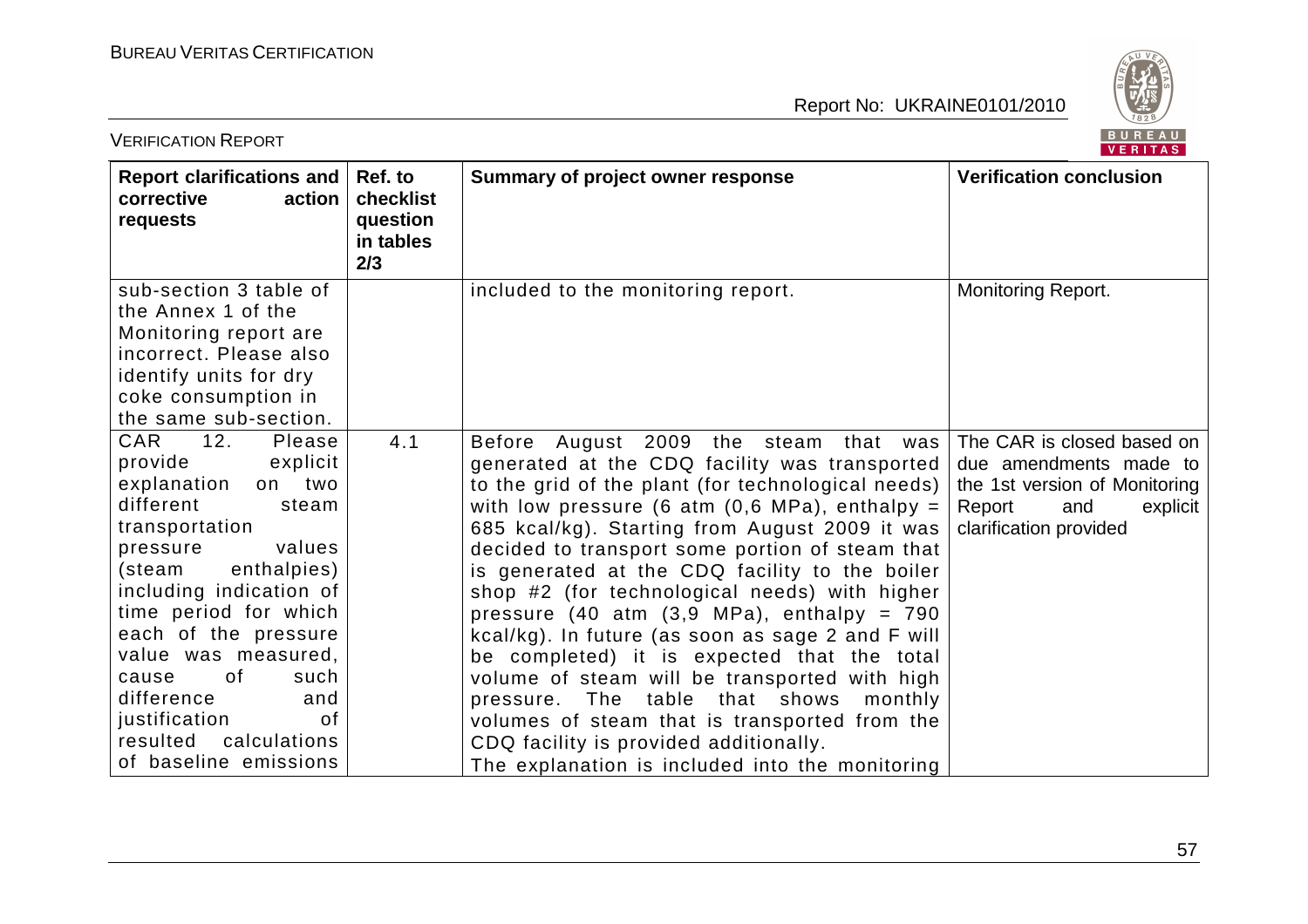

| <b>VERIFICATION REPORT</b>                                                                                                                                                                                                                                                                                                                                                           |                                                      |                                                                                                                                                                                                                                                                                                                                                                                                                                                                                                                                                                                                                                                                                                                                                                                                                                                                                                                                                                                                                  | BUREAU<br><b>VERITAS</b>                                                                                       |
|--------------------------------------------------------------------------------------------------------------------------------------------------------------------------------------------------------------------------------------------------------------------------------------------------------------------------------------------------------------------------------------|------------------------------------------------------|------------------------------------------------------------------------------------------------------------------------------------------------------------------------------------------------------------------------------------------------------------------------------------------------------------------------------------------------------------------------------------------------------------------------------------------------------------------------------------------------------------------------------------------------------------------------------------------------------------------------------------------------------------------------------------------------------------------------------------------------------------------------------------------------------------------------------------------------------------------------------------------------------------------------------------------------------------------------------------------------------------------|----------------------------------------------------------------------------------------------------------------|
| Report clarifications and<br>corrective<br>action<br>requests                                                                                                                                                                                                                                                                                                                        | Ref. to<br>checklist<br>question<br>in tables<br>2/3 | Summary of project owner response                                                                                                                                                                                                                                                                                                                                                                                                                                                                                                                                                                                                                                                                                                                                                                                                                                                                                                                                                                                | <b>Verification conclusion</b>                                                                                 |
| for thermal energy.                                                                                                                                                                                                                                                                                                                                                                  |                                                      | report.                                                                                                                                                                                                                                                                                                                                                                                                                                                                                                                                                                                                                                                                                                                                                                                                                                                                                                                                                                                                          |                                                                                                                |
| CAR 13. Please<br>provide data sources<br>for all default values<br>(factors, constants)<br>stated in the<br><b>Monitoring Report</b><br>including such<br>parameters as CO2<br>emission factor per<br>unit of energy of<br>natural gas(EF <sub>CO2,NG</sub> ),<br>emission factor for<br>electricity source<br>$(EF_{elec,qr})$ , emission<br>factor for ton coke to<br>ton $CO2$ . | 5.1                                                  | $CO2$ emission factor from natural gas (EF $_{CO2,NG}$ )<br>consumption is in accordance with table 1.4 of<br>2006 IPCC guidelines for national greenhouse<br>gas inventories.<br>(http://www.ipcc-<br>nggip.iges.or.jp/public/2006gl/pdf/2_Volume2/V2_1_Ch1<br>Introduction.pdf).<br>CO <sub>2</sub><br>emission factor from<br>(3,1)<br>coke<br>consumption is in accordance with 2006 IPCC<br>guidelines for national greenhouse<br>gas<br>inventories (it is calculated by multiplying net<br>calorific value of coke (28,2 TJ/Gg is provided<br>in table 1.2) and effective CO2 emission factor<br>of coke (107 000 kg/TJ is provided in table 1.4).<br>(http://www.ipcc-<br>nggip.iges.or.jp/public/2006gl/pdf/2_Volume2/V2_1_Ch1<br>Introduction.pdf).<br>CO2 emission factor from electricity (EF <sub>elec.gr</sub> )<br>is in accordance with annex 2 of "Ukraine -<br>Assessment of new calculation of CEF".<br>(http://ji.unfccc.int/UserManagement/FileStorage/46JW2<br>KL36KM0GEMI0PHDTQF6DVI514). | The CAR is closed<br>based on the due<br>amendments made to<br>the 1st version of<br><b>Monitoring Report.</b> |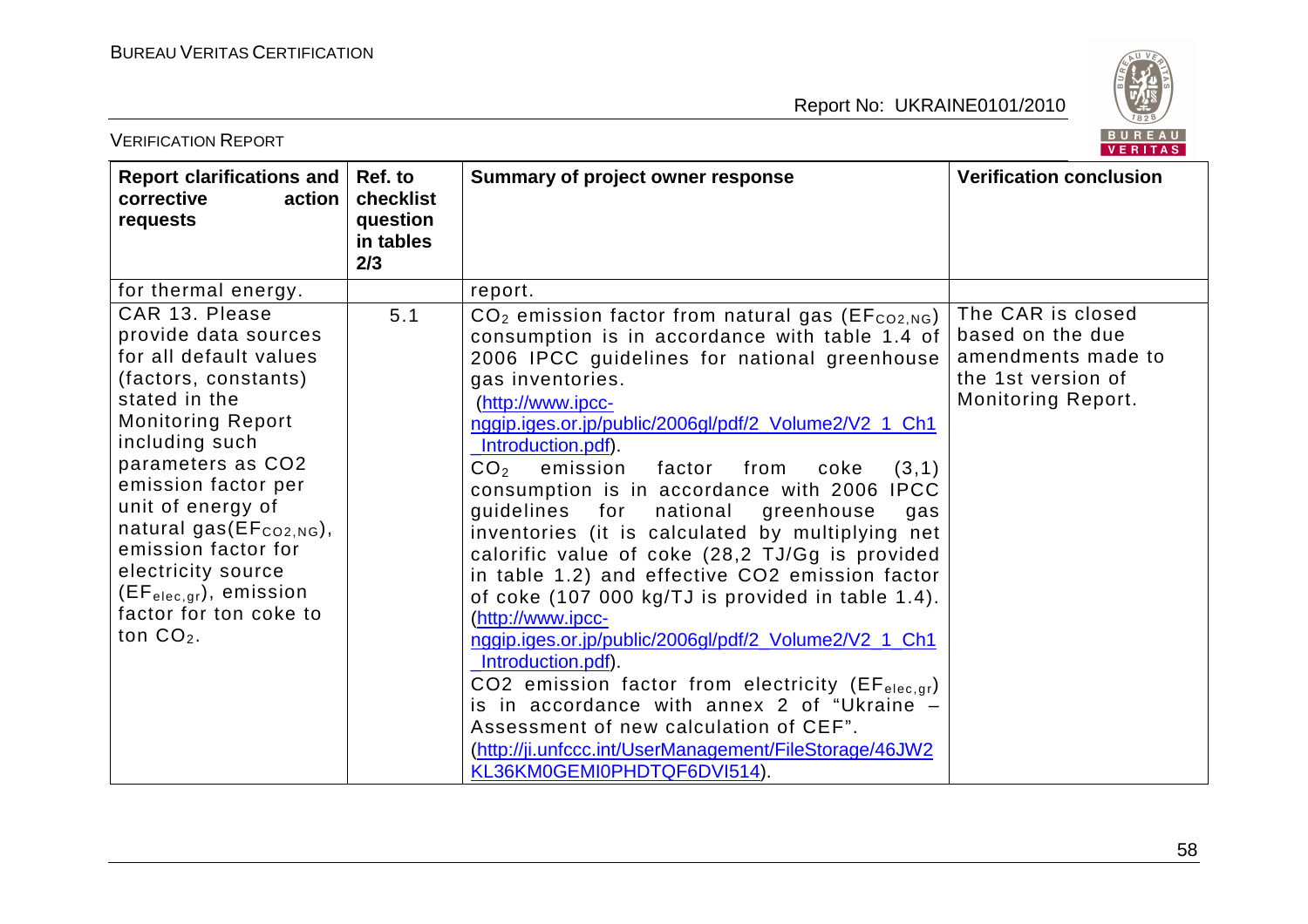

| <b>VERIFICATION REPORT</b>                                                                                                                                                                                                 |                                                      |                                                                                                                                                                                                                                                                                                                                                                                                    | BUREAU<br>VERITAS                                                                                               |  |
|----------------------------------------------------------------------------------------------------------------------------------------------------------------------------------------------------------------------------|------------------------------------------------------|----------------------------------------------------------------------------------------------------------------------------------------------------------------------------------------------------------------------------------------------------------------------------------------------------------------------------------------------------------------------------------------------------|-----------------------------------------------------------------------------------------------------------------|--|
| Report clarifications and<br>corrective<br>action<br>requests                                                                                                                                                              | Ref. to<br>checklist<br>question<br>in tables<br>2/3 | Summary of project owner response                                                                                                                                                                                                                                                                                                                                                                  | <b>Verification conclusion</b>                                                                                  |  |
|                                                                                                                                                                                                                            |                                                      | Links are now included in the monitoring report.                                                                                                                                                                                                                                                                                                                                                   |                                                                                                                 |  |
| <b>CAR</b><br>14.<br>$\ln$<br>sub-<br>section 1 of the Annex<br>of the Monitoring<br>the<br>Report<br>value<br>4,187 J/cal stand for<br>conversion of calories<br>into Joules, but not<br>kcal into TJ. Please<br>correct. | 5.1                                                  | The formula that calculates indicator (HG <sub>CDQ,v</sub> )<br>was simplified so that the verifier would have a<br>clear view of how the value (HG <sub>CDQ,y</sub> ) is<br>received                                                                                                                                                                                                              | The CAR is closed<br>based on the due<br>corrections made to the<br>1st version of<br><b>Monitoring Report.</b> |  |
| CAR 15. Please fill in<br>all missing information<br>in the Annex 2 table,<br>if<br>applicable<br>not<br>please state so.                                                                                                  | 7.6                                                  | All missing information is now filled in. The<br>parameters that are not applicable and are also<br>indicated in the Annex 2 table.                                                                                                                                                                                                                                                                | The CAR is closed<br>based on the due<br>corrections made to the<br>1st version of<br><b>Monitoring Report.</b> |  |
| CL 01. The measuring<br>equipment<br>for<br>monitoring<br>0f<br>parameters P-2, B-17,<br>P-3, B-18, P-4, B-19<br>specification<br>(coke<br>indices)<br>in<br>the<br>Monitoring<br>Report                                   | 3.3                                                  | The measuring equipment actually complies<br>with information that is stated in PDD. The<br>parameters P-2, B-17, P-3, B-18, P-4, B-19 are<br>identified with analyzers such as cylindrical<br>steel drum, rotor sieve and scales. Scales are<br>the main monitoring equipment because they<br>are actually weighting coke that is left after the<br>special process in cylindrical steel drum and | Clarification<br>is<br>accepted, the issue is<br>closed.                                                        |  |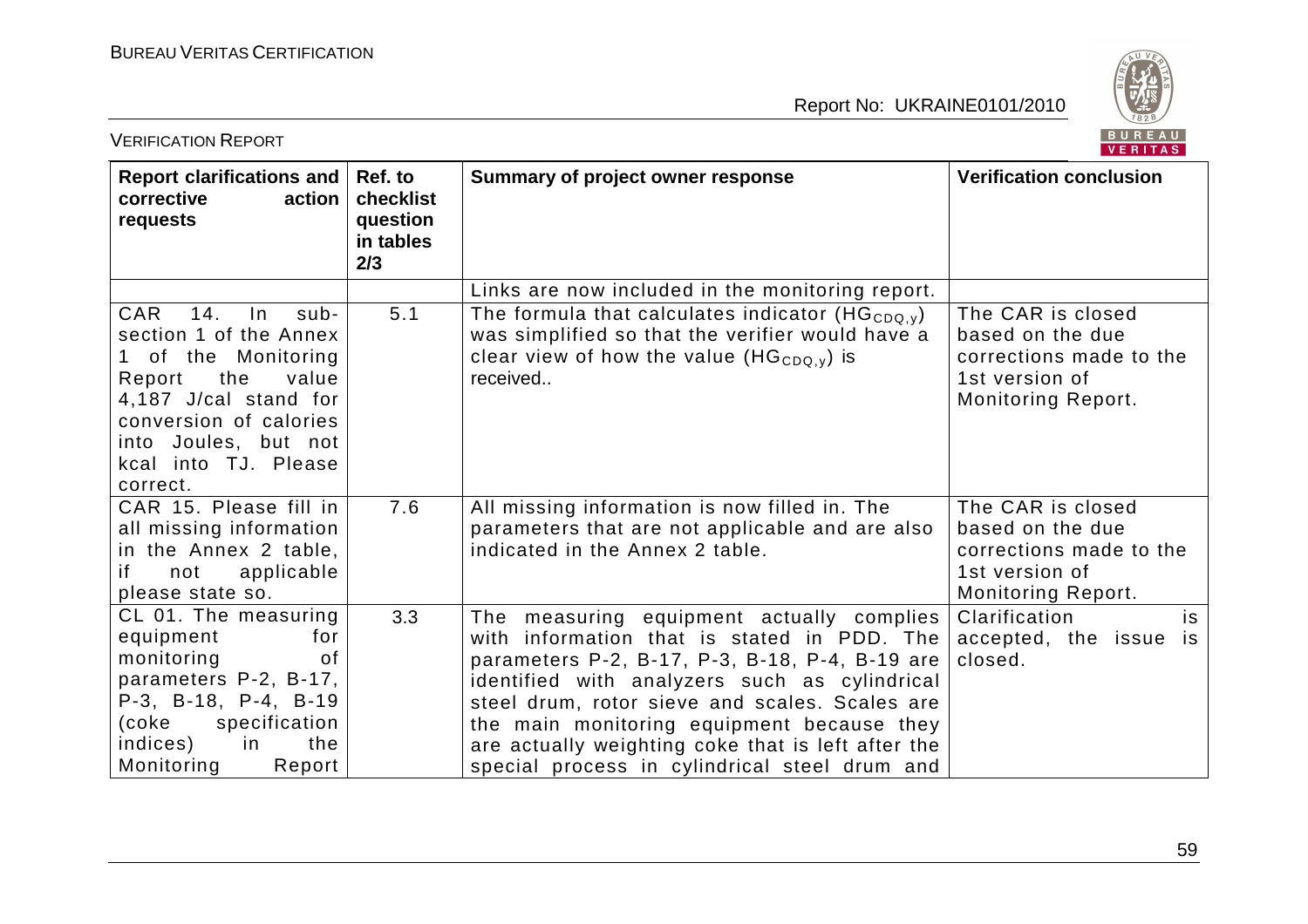

| <b>VERIFICATION REPORT</b>                                                                                     |                                                      |                                                                                                                                                                                                                                                                                                                                                                                                                                                                                                                                                                                                                                                                                                                                                                                                                              | <b>BUREAU</b><br><b>VERITAS</b>                          |
|----------------------------------------------------------------------------------------------------------------|------------------------------------------------------|------------------------------------------------------------------------------------------------------------------------------------------------------------------------------------------------------------------------------------------------------------------------------------------------------------------------------------------------------------------------------------------------------------------------------------------------------------------------------------------------------------------------------------------------------------------------------------------------------------------------------------------------------------------------------------------------------------------------------------------------------------------------------------------------------------------------------|----------------------------------------------------------|
| Report clarifications and<br>corrective<br>action<br>requests                                                  | Ref. to<br>checklist<br>question<br>in tables<br>2/3 | Summary of project owner response                                                                                                                                                                                                                                                                                                                                                                                                                                                                                                                                                                                                                                                                                                                                                                                            | <b>Verification conclusion</b>                           |
| does not comply with<br>information<br>the<br>on.<br>monitoring stated in<br>PDD.<br>Please<br>the<br>explain. |                                                      | rotor sieve to identify the percentage of each<br>index. Scales are under periodic calibration.                                                                                                                                                                                                                                                                                                                                                                                                                                                                                                                                                                                                                                                                                                                              |                                                          |
| CL 02. Please specify<br>the<br>CDQ<br>how<br>operation hours<br>are<br>accounted<br>and<br>monitored.         | 3.6                                                  | Operation hours of the CDQ facility are<br>accounted in real time by the special automatic<br>process control system that archives all<br>All data<br>necessary parameters.<br>is<br>then<br>displayed at the CDQ workstation. Every minute<br>the system checks that the CDQ facility is still<br>operating. In case of necessity it is possible to<br>all<br>accounted<br>data regarding<br>view<br>CDQ<br>operation hours in the form of trends or tables.<br>The company where the automatic control<br>system was developed is called "NPF "S.T.A. -<br>technique Ltd.". Insignificant delays that are<br>continuing less than 24 hours are officially not<br>considered as a delay (in log books and etc). It<br>is also considered that the CDQ facility is<br>operating even when only one CDQ boiler is<br>working. | Clarification<br>is<br>accepted, the issue is<br>closed. |
| CL 03. Please explain                                                                                          | 3.6                                                  | As it is stated in PDD the parameter $Q_{OE, BL}$                                                                                                                                                                                                                                                                                                                                                                                                                                                                                                                                                                                                                                                                                                                                                                            | Clarification<br>is                                      |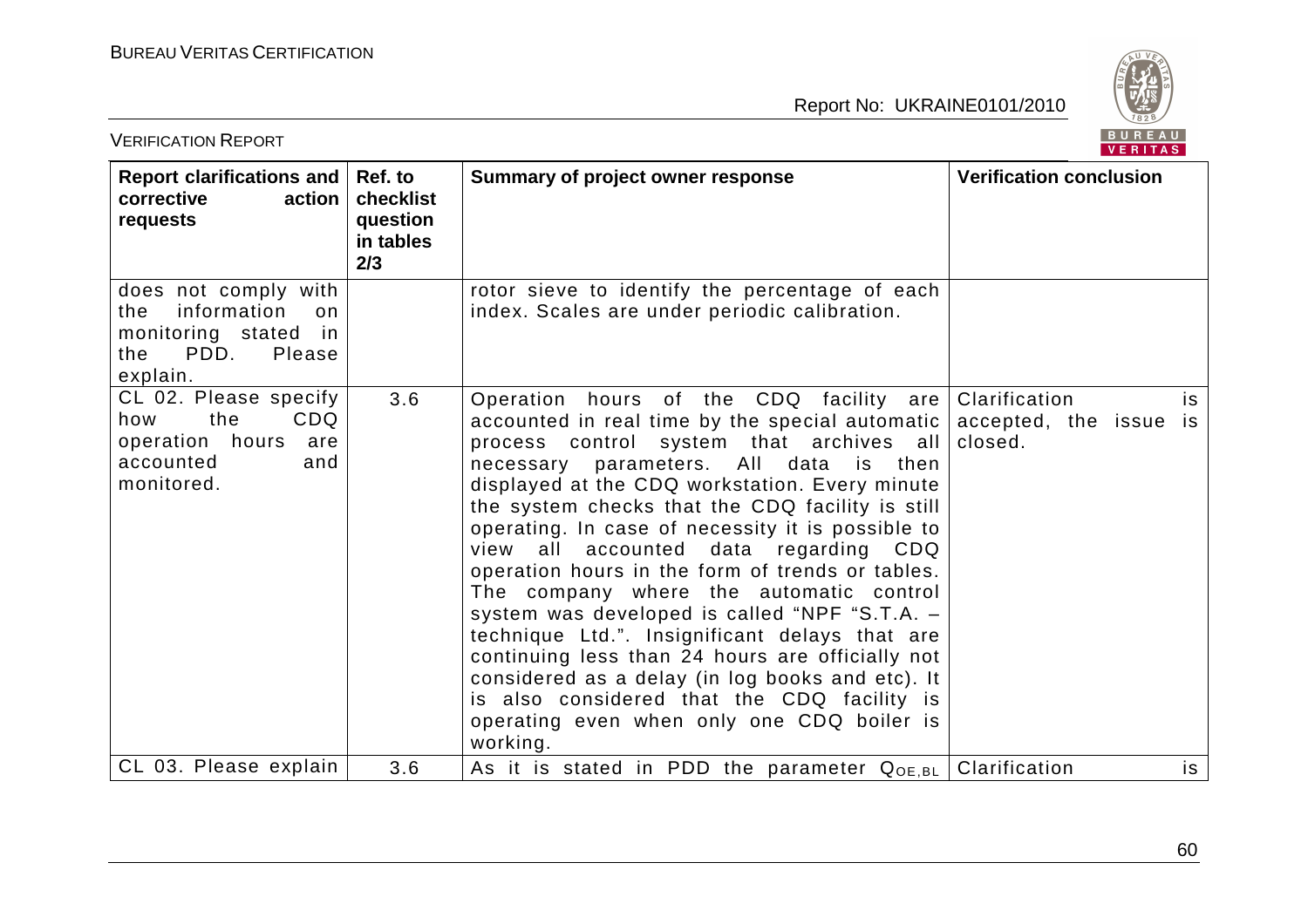

| <b>VERIFICATION REPORT</b>                                                                                                                         |                                                      |                                                                                                                                                                                                                                                                                                                                                                                                                                                                                                                                                        | BUREAU<br><b>VERITAS</b>                                   |
|----------------------------------------------------------------------------------------------------------------------------------------------------|------------------------------------------------------|--------------------------------------------------------------------------------------------------------------------------------------------------------------------------------------------------------------------------------------------------------------------------------------------------------------------------------------------------------------------------------------------------------------------------------------------------------------------------------------------------------------------------------------------------------|------------------------------------------------------------|
| Report clarifications and<br>action<br>corrective<br>requests                                                                                      | Ref. to<br>checklist<br>question<br>in tables<br>2/3 | Summary of project owner response                                                                                                                                                                                                                                                                                                                                                                                                                                                                                                                      | <b>Verification conclusion</b>                             |
| value<br>the<br>how<br>0f<br>parameter Q <sub>OE,BL</sub> was<br>received.                                                                         |                                                      | (considered to be equal to 907 200 $t/y$ ) means<br>intermediate energy that can be theoretically<br>produced, to be determined on the basis of<br>maximum recoverable energy from the carriers<br>of secondary energy, which would have been<br>released in the absence of project activity. The<br>value of 907 200 t/y is defined from energy<br>balances of Alchevskkoks. So basically it is the<br>maximum value that can be theoretically<br>produced from the secondary energy carriers<br>during the project activity.                         | accepted, the issue is<br>closed.                          |
| CL 04. Please provide<br>justification<br>0f<br>a<br>difference<br>between<br>expected and actually<br>received amounts of<br>emission reductions. | 3.6                                                  | The decrease of actual emission reductions in<br>comparison with PDD was caused by the<br>following reasons.<br>Delay of stage F completion caused some<br>insignificant deviations in comparison with<br>monitoring plan in PDD. Basically, delay of<br>stage F increased the level of baseline<br>emissions from electricity displacement.<br>Together with this deviation occurred regarding<br>steam transportation method to the grid of the<br>plant. In PDD it was envisaged that the total<br>volumes of steam will be transported to the grid | Clarification<br>is<br>sufficient, the issue is<br>closed. |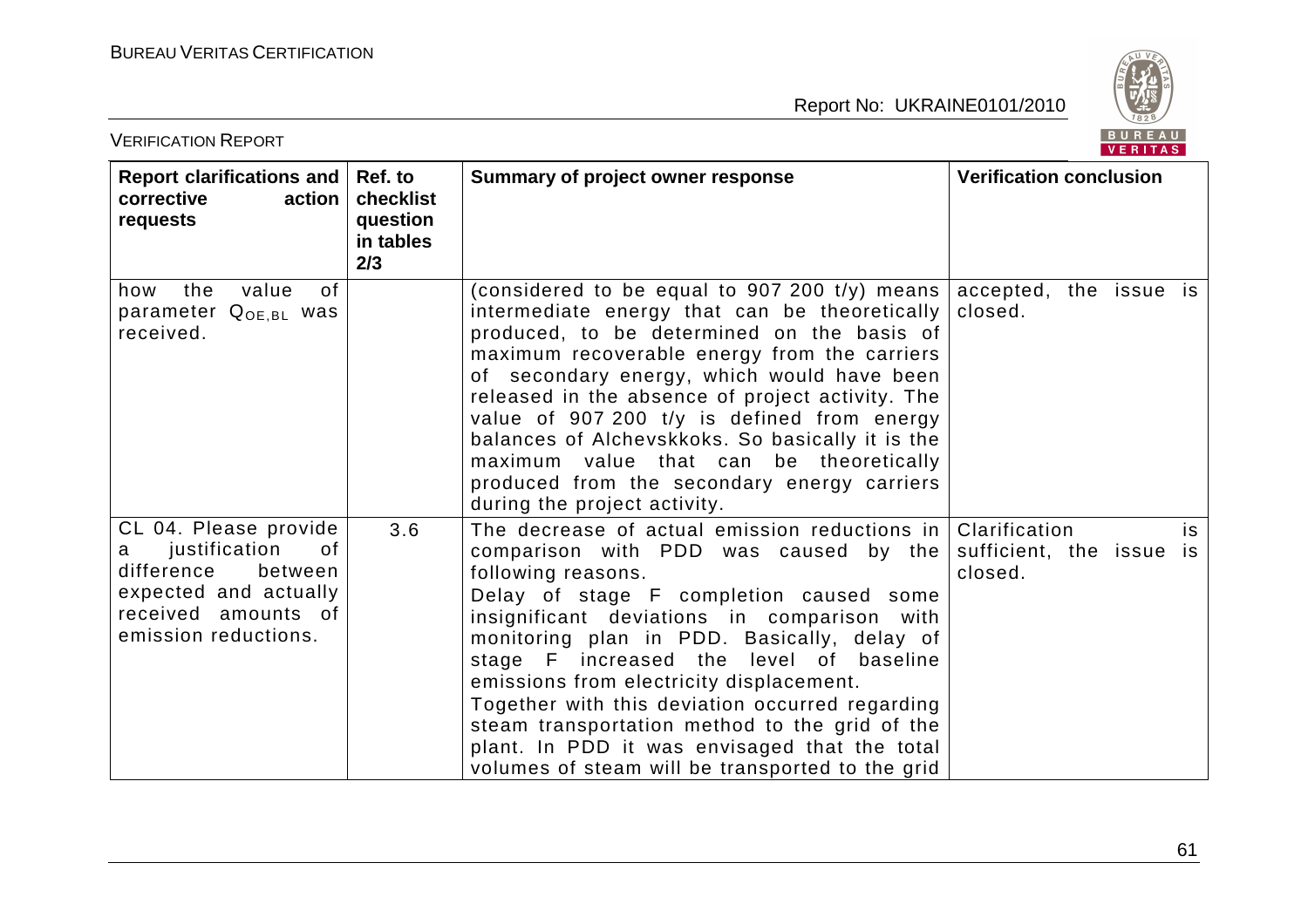

| <b>VERIFICATION REPORT</b>                                    |                                                      |                                                                                                                                                                                                                                                                                                                                                                                                                                                                                                                                                                                                                                                                                                                                                                                                                                                                                                                                                                                                                                                                                                                     | BUREAU<br><b>VERITAS</b>       |
|---------------------------------------------------------------|------------------------------------------------------|---------------------------------------------------------------------------------------------------------------------------------------------------------------------------------------------------------------------------------------------------------------------------------------------------------------------------------------------------------------------------------------------------------------------------------------------------------------------------------------------------------------------------------------------------------------------------------------------------------------------------------------------------------------------------------------------------------------------------------------------------------------------------------------------------------------------------------------------------------------------------------------------------------------------------------------------------------------------------------------------------------------------------------------------------------------------------------------------------------------------|--------------------------------|
| Report clarifications and<br>corrective<br>action<br>requests | Ref. to<br>checklist<br>question<br>in tables<br>2/3 | Summary of project owner response                                                                                                                                                                                                                                                                                                                                                                                                                                                                                                                                                                                                                                                                                                                                                                                                                                                                                                                                                                                                                                                                                   | <b>Verification conclusion</b> |
|                                                               |                                                      | of the plant with high pressure of 40 atm,<br>enthalpy = $790$ kcal/kg, but actually in 2009 the<br>main portion of steam was transported with low<br>pressure of 6 atm, enthalpy = $685$ kcal/kg. Even<br>though the volumes of transported steam to the<br>grid of the plant were almost the same as in<br>PDD, different steam transportation method (6<br>atm, enthalpy = $685$ kcal/kg) caused actual<br>decrease of baseline emissions.<br>Also the level emission reductions from dry<br>coke consumption at the blast furnaces of AISW<br>was calculated (in PDD) based on estimated<br>volumes of dry coke consumption and coke<br>quality indicators. So when emission reductions<br>from dry coke consumption were calculated (in<br>the monitoring report) in accordance with actual<br>data, a considerable decrease<br>of _<br>actual<br>emission reductions from dry coke consumption<br>could be observed.<br>Such mentioned above deviations<br>caused<br>decrease of actual emission reductions in<br>with the<br>comparison<br>level<br>of<br>emission<br>reductions that are stated in the PDD. |                                |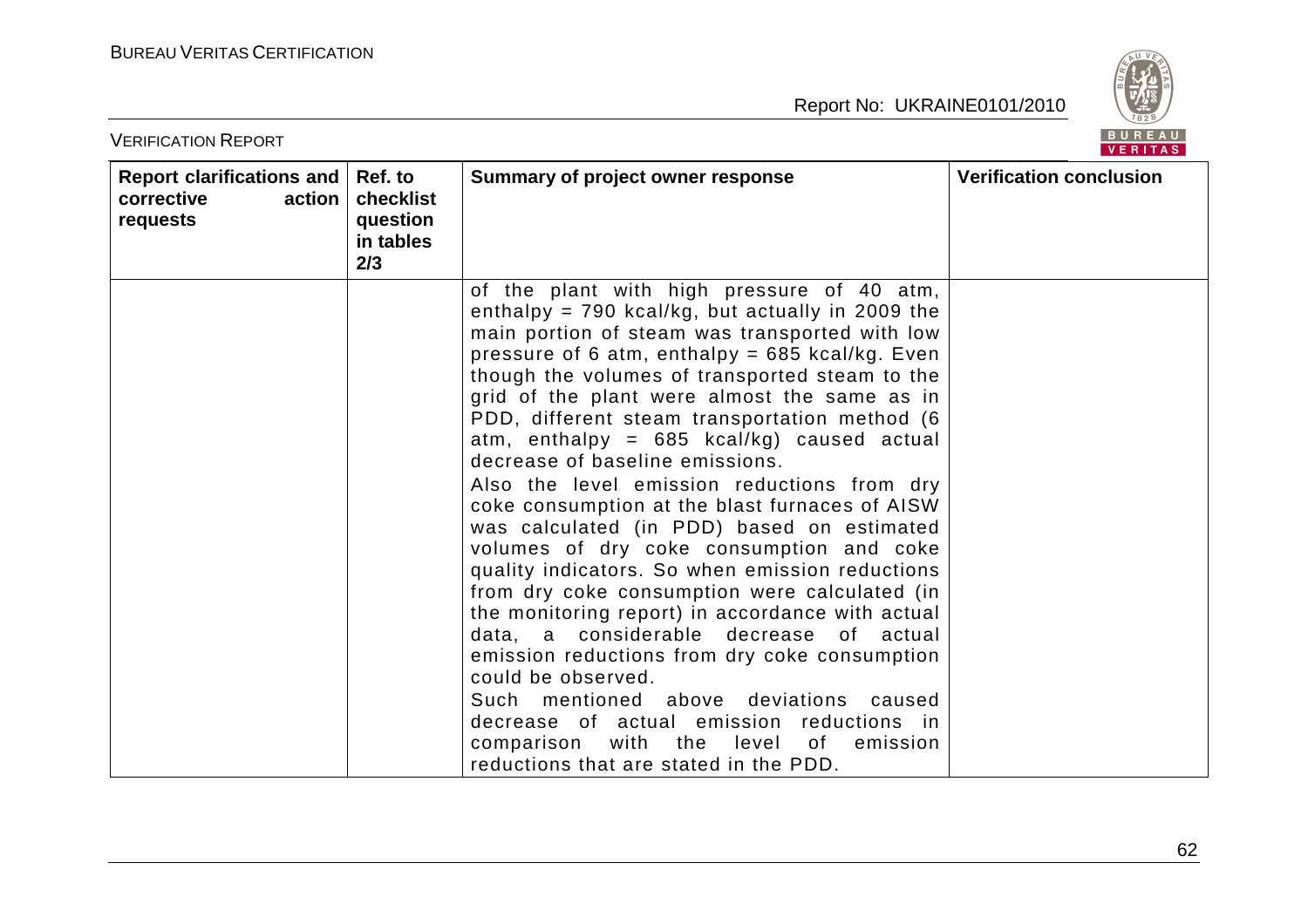

| <b>VERIFICATION REPORT</b>                                                                                                                                                  |                                                      |                                                                                                                                                                                                                                 | <b>BUREAU</b><br><b>VERITAS</b>                                                                                                            |
|-----------------------------------------------------------------------------------------------------------------------------------------------------------------------------|------------------------------------------------------|---------------------------------------------------------------------------------------------------------------------------------------------------------------------------------------------------------------------------------|--------------------------------------------------------------------------------------------------------------------------------------------|
| Report clarifications and<br>corrective<br>action<br>requests                                                                                                               | Ref. to<br>checklist<br>question<br>in tables<br>2/3 | Summary of project owner response                                                                                                                                                                                               | <b>Verification conclusion</b>                                                                                                             |
| CL 05. Please number<br>all formulas stated in<br>the Monitoring Report<br>order to<br>ensure<br>in.<br>traceability<br>and<br>explicitness<br>the<br>. of<br>calculations. | 7.6                                                  | In order to ensure traceability and explicitness  <br>of calculations all formulas are now numbered<br>(from 1 to 15) to show how the emission<br>from the<br>reductions<br>project<br>activity are<br>calculated step-by-step. | The CL is<br>accepted<br>based<br>due<br>the<br>on<br>amendments<br>made<br>to<br>οf<br>1st<br>the<br>version<br><b>Monitoring Report.</b> |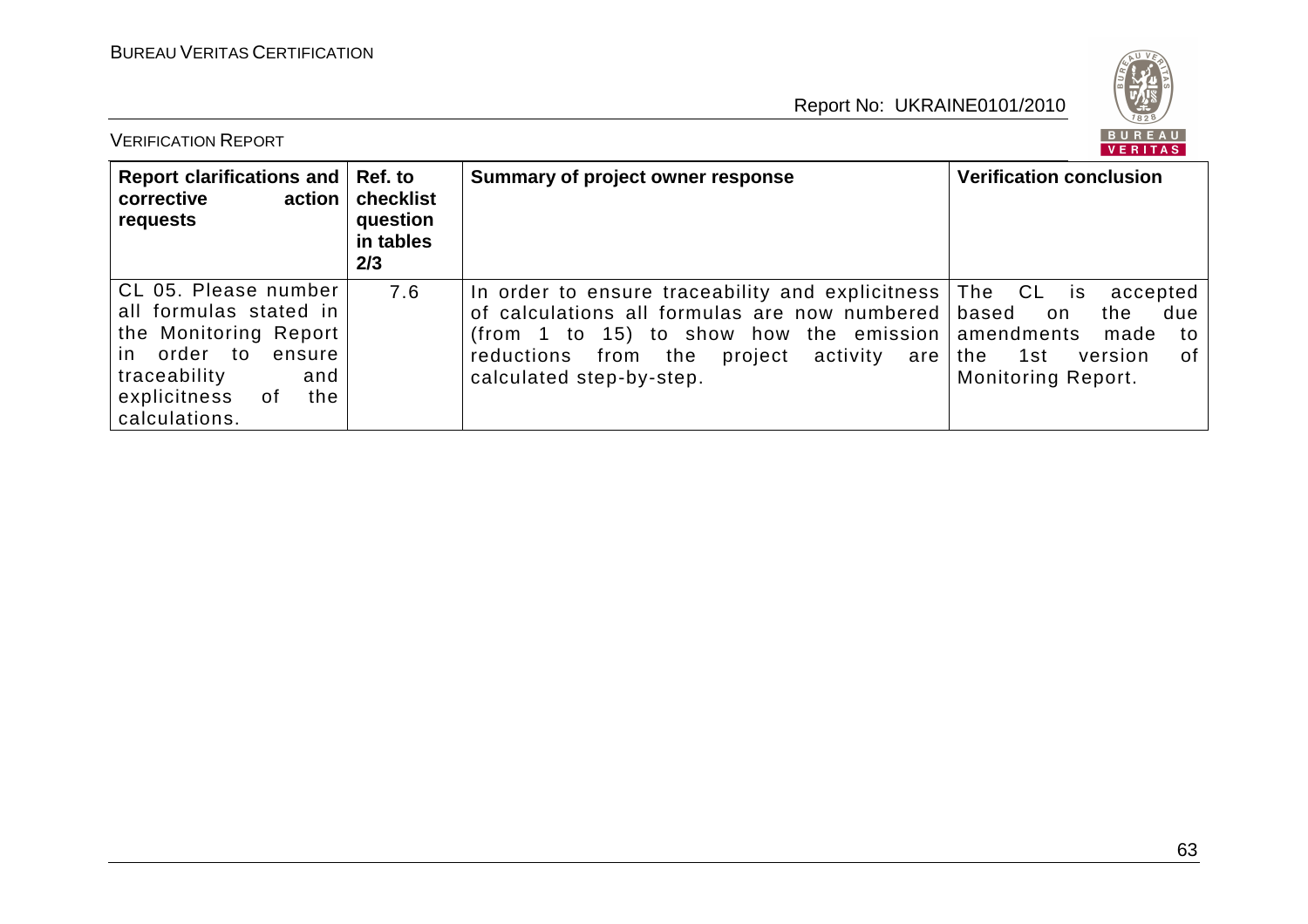

VERIFICATION REPORT

# APPENDIX B: VERIFICATION TEAM

The verification team consists of the following personnel:

#### **Nadiya Kaiiun, M. Sci. (environmental science)**

Team Leader, Climate Change Lead Verifier Bureau Veritas Ukraine Health, Safety and Environment Department Project Manager

Nadiya Kaiiun has graduated from National University of Kyiv-Mohyla Academy with the Master Degree in Environmental Science. She has successfully completed IRCA registered Lead Auditor Training Course for Environment Management Systems. She has undergone intensive training on Clean Development Mechanism /Joint Implementation and is involved in the determination/verification of 20 JI projects.

#### **Oleg Skoblyk, Specialist (energy management)**

Team member, Climate Change Verifier

Bureau Veritas Ukraine Health, Safety and Environmental Project Manager

He has graduated from National Technical University of Ukraine 'Kyiv Polytechnic University" with specialty Power Management. He is a Lead auditor of Bureau Veritas Certification for Environment Management System (IRCA registered). He performed over 5 audits since 2008. He has undergone intensive training on Clean Development Mechanism /Joint Implementation and he is involved in the determination/verification of 11 JI projects.

#### **Victoria Legka, (biology)**

Team Member, Verifier

Bureau Veritas Ukraine Health, Safety and Environment Project Manager

Victoria Legka has graduated from National University of Kyiv-Mohyla Academy with the Bachelor Degree in Biology. She has successfully completed IRCA registered Lead Auditor Training Course for Environment Management Systems and Quality Management Systems and participated in 5 audits. Ms. Legka has undergone a training course on Clean Development Mechanism /Joint Implementation. She is involved in the determination/verification of 4 JI projects.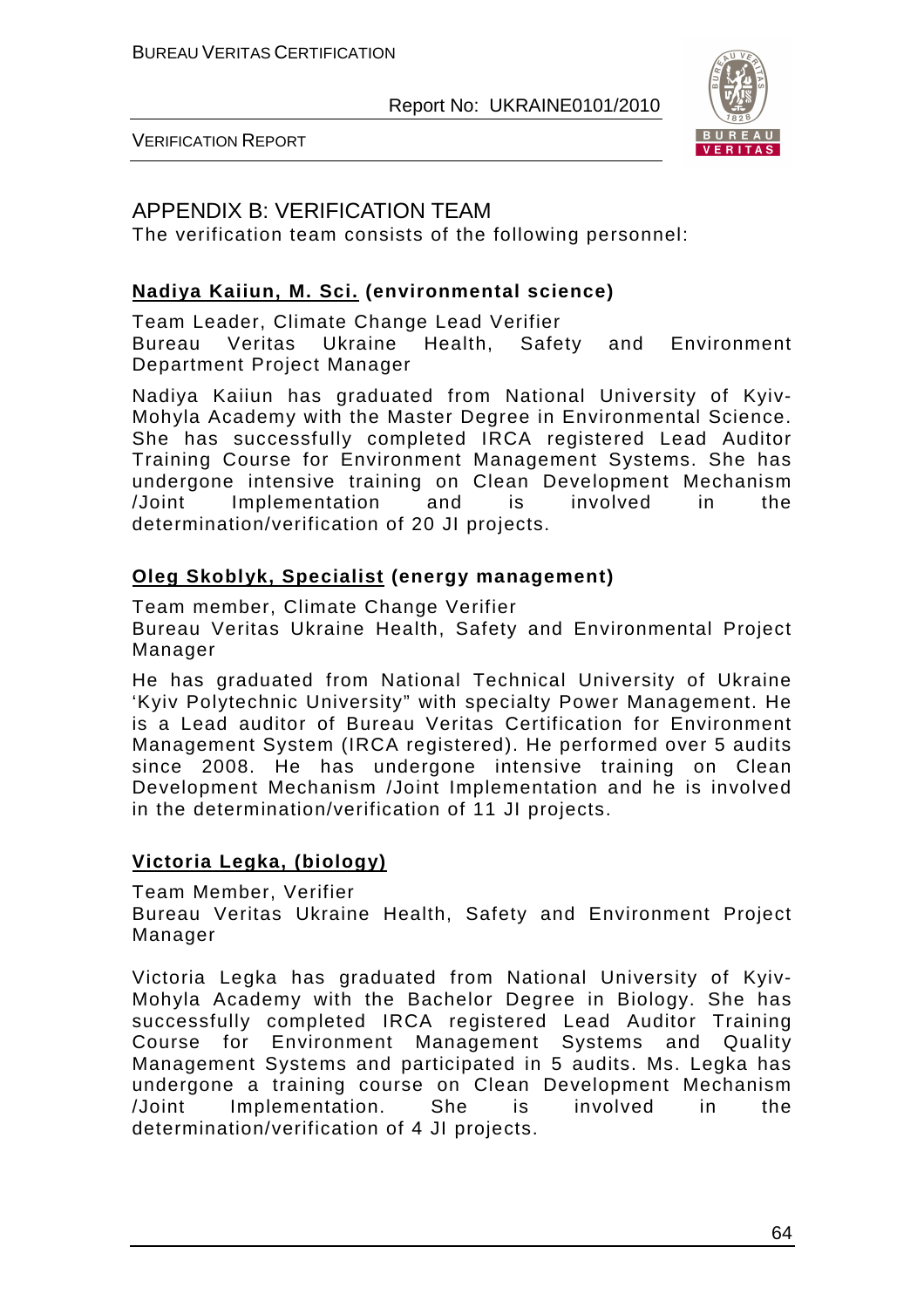

VERIFICATION REPORT

**The verification report was reviewed by:** 

### **Ivan G. Sokolov, Dr. Sci. (biology, microbiology)**

Internal Technical Reviewer, Climate Change Lead Verifier Bureau Veritas Certification Local Climate Change Product Manager for Ukraine

He has over 25 years of experience in Research Institute in the field of biochemistry, biotechnology, and microbiology. He is a Lead auditor of Bureau Veritas Certification for Environment Management System (IRCA registered), Quality Management System (IRCA registered), Occupational Health and Safety Management System, and Food Safety Management System. He performed over 140 audits since 1999. Also he is Lead Tutor of the IRCA registered ISO 14000 EMS Lead Auditor Training Course, and Lead Tutor of the IRCA registered ISO 9000 QMS Lead Auditor Training Course. He has undergone intensive training on Clean Development Mechanism /Joint Implementation and he is involved in the determination/verification of 50 JI projects.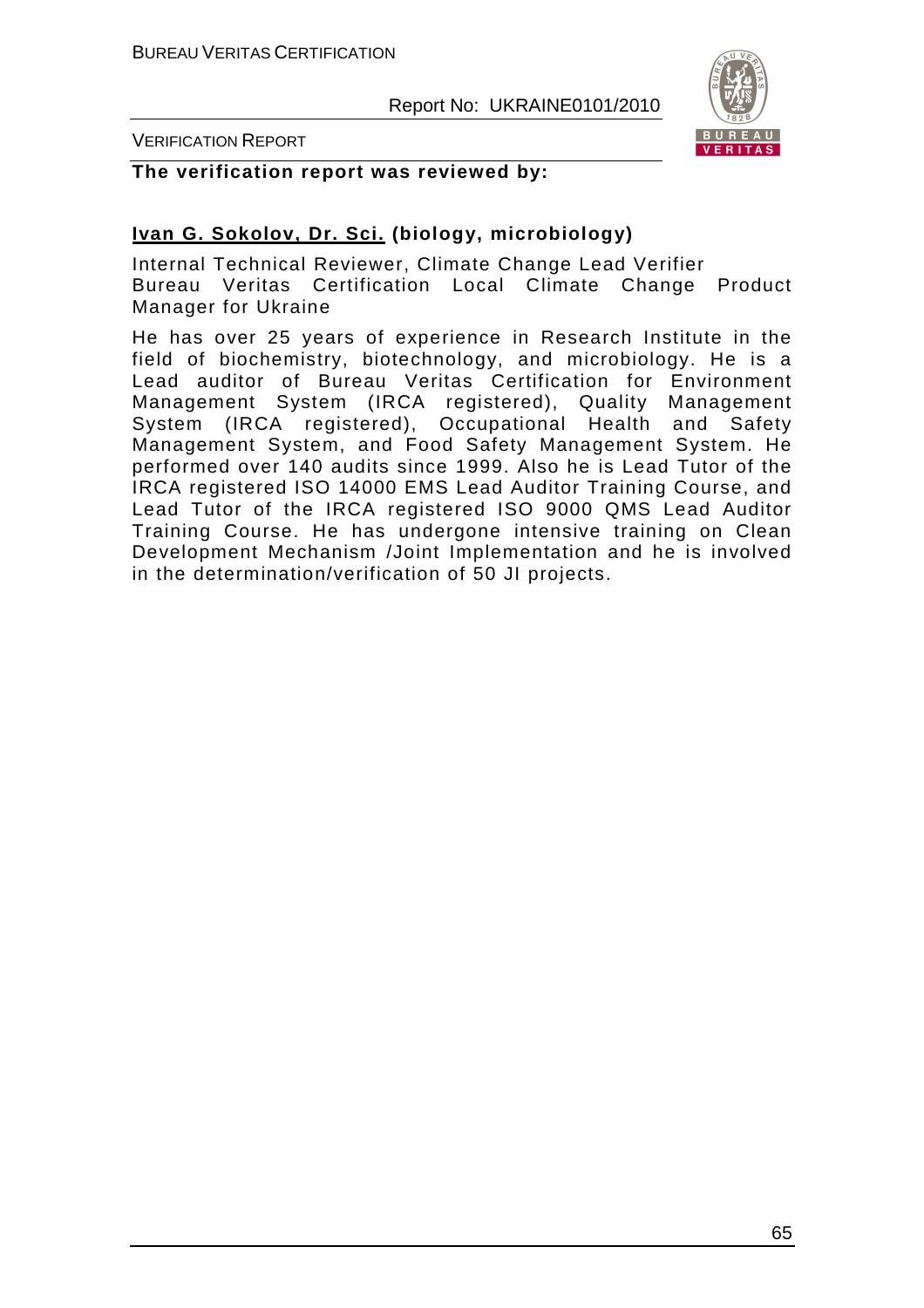

#### VERIFICATION REPORT

# APPENDIX C: DOCUMENTS CHECKED DURING VERIFICATION

- 1. Letter of intent dated 17.08.2009.
- 2. Letter of endorsement #9876/10/3-10 of the Joint Implementation project "Reconstruction of OJSC "Alchevskkoks" based on the technology of coke dry quenching" dated 09.11.2006.
- 3. Letter of approval of JI project and authorization of participation under the Kyoto Protocol by the Government of Japan dated 07/09/2009.
- 4. Letter of approval of Joint Implementation project #1588/23/7 "Installation of new utilisation system of wasted heat at the Alchevsk Coke Plant in Ukraine dated 29.12.2009.
- 5. Certificate of attestation register #06544-2-4-11/2 ГОМС. Attestation date 19.07.2007 register #06544-2-4-104-ВЛ.
- 6. Annex to the Certificate of attestation dated 19.07.2007 №06544-2-4-104-ВЛ. Area of attestation of ВТК OJSC "Alchevskkoks" for measurements in and outside the distribution of state metrological supervision.
- 7. Coke with size 20 mm and more. Determination of strength mechanisms ДСТУ 2206-93 (ГОСТ 5953-93) (ISO 556:1980).
- 8. Industry standart of Ukraine. Cox coal, pitch and termoantratsit. Rules of acceptance.
- 9. Letter #10-204 to the plant manager dated 12.03. 1996.
- 10. Quality certificate of OJSC "Alchevskkoks", code ЕГРПОУ 00190816.
- 11. Industry standart of Ukraine. Cox coal, pitch and termoantratsit. Methods of selection and preparation samples for testing.
- 12. Report of the exchangeable coke controller of the department of technical control КЦ-2. It was started from 01.12.2009.
- 13. Passport type РП-200 Ш 13М ser. #547 dated 01.09.2003. Verification date 25.09.2009.
- 14. Certificate #3.2008 inv. #4761.
- 15. Certificate #1.2008 inv. #4878.
- 16. Photo Thunder pyatisitny inv. #4761
- 17. Photo Coke test drum inv. #4878
- 18. Photo Low-temperature electric furnace СНОЛ 67/350 inv. #4982.
- 19. Passport type РП-200 Ш 13М ser. #14134 dated 01.09.2003. Verification date 25.09.2009.
- 20. Certificate #227 ser. #10765 dated 10.06.2009.
- 21. Passport #93-32 of thermostat ser. #10765 dated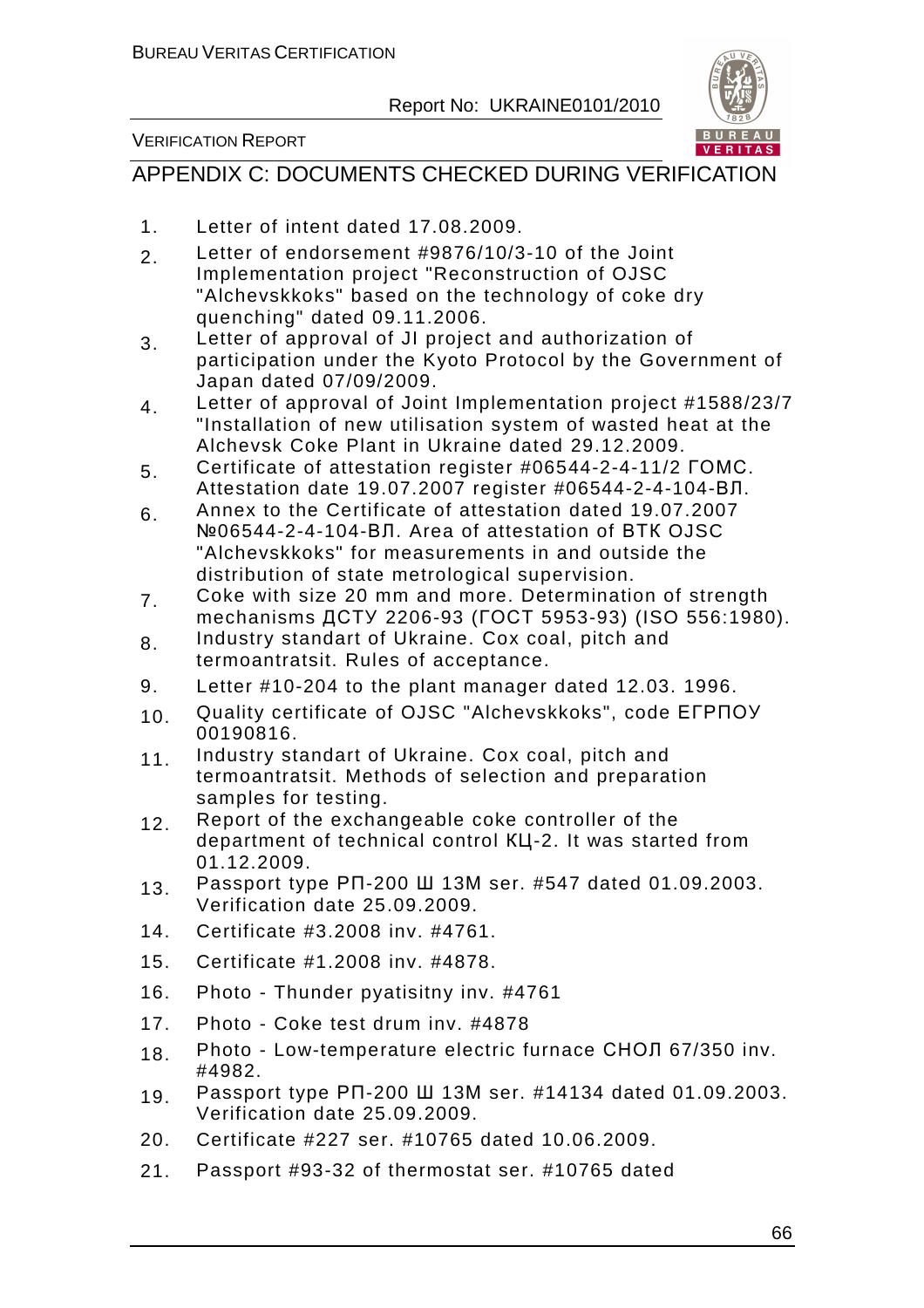

VERIFICATION REPORT

11.06.2007.

- 22. Certificate #228 ser. #10765 dated 10.06.2009.
- 23. Passport #93-33 of thermostat ser. #10768 dated 11.06.2007.
- 24. Protocol #218 of committee meeting on verification of knowledge on labour safety for the specialty of operative ХВО dated 23.10.2009.
- 25. Protocol #219 of committee meeting on verification of knowledge on labour safety for the specialty of operator on installations of dust and gas trapping dated 23.10.2009.
- 26. Protocol #211 of committee meeting on verification of knowledge on labour safety for the specialty of vessels that working under pressure dated 23.10.2009.
- 27. Order #43Y of access to the internship at the coke shop #3 dated 15.10.2009.
- 28. Photo Boiler КСТК 35/40-100 reg. #7821, inv. #3270
- 29. Photo Boiler КСТК 35/40-100 reg. #7820, inv. #3269
- 30. Photo Boiler КСТК 35/40-100 reg. #7819, inv. #3268
- 31. Log book of technological condition YCTK. It was started on 27.01.2010.
- 32. Log book of technological condition УСТК. It was started on 27.01.2010 and finished on 26.01.2010.
- 33. Passport #06-903 ser. #279564. Verification date 08.10.2009.
- 34. Passport #06-916 ser. #1490. Verification date 16.06.2009.
- 35. Passport #06-893 ser. #369048. Verification date 13.10.2009.
- 36. Passport #06-1008 ser. #02844. Verification date 22.05.2009.
- 37. Passport #06-860 ser. #279562. Verification date 22.07.2009.
- 38. Passport #06-1004 ser. #070622. Verification date 11.03.2009.
- 39. Passport #06-1003 ser. #2096. Verification date 24.03.2009.
- 40. Passport #06-840 ser. #272546. Verification date 21.07.2009.
- 41. Passport #06-993 ser. #0706021. Verification date 19.02.2009.
- 42. Passport #06-1002 ser. #0706100. Verification date 27.02.2009.
- 43. Passport #06-884 ser. #272545. Verification date 18.08.2009.
- 44. Passport #06-875 ser. #279563. Verification date 21.08.2009.
- 45. Passport #06-976. Verification date 26.02.2008.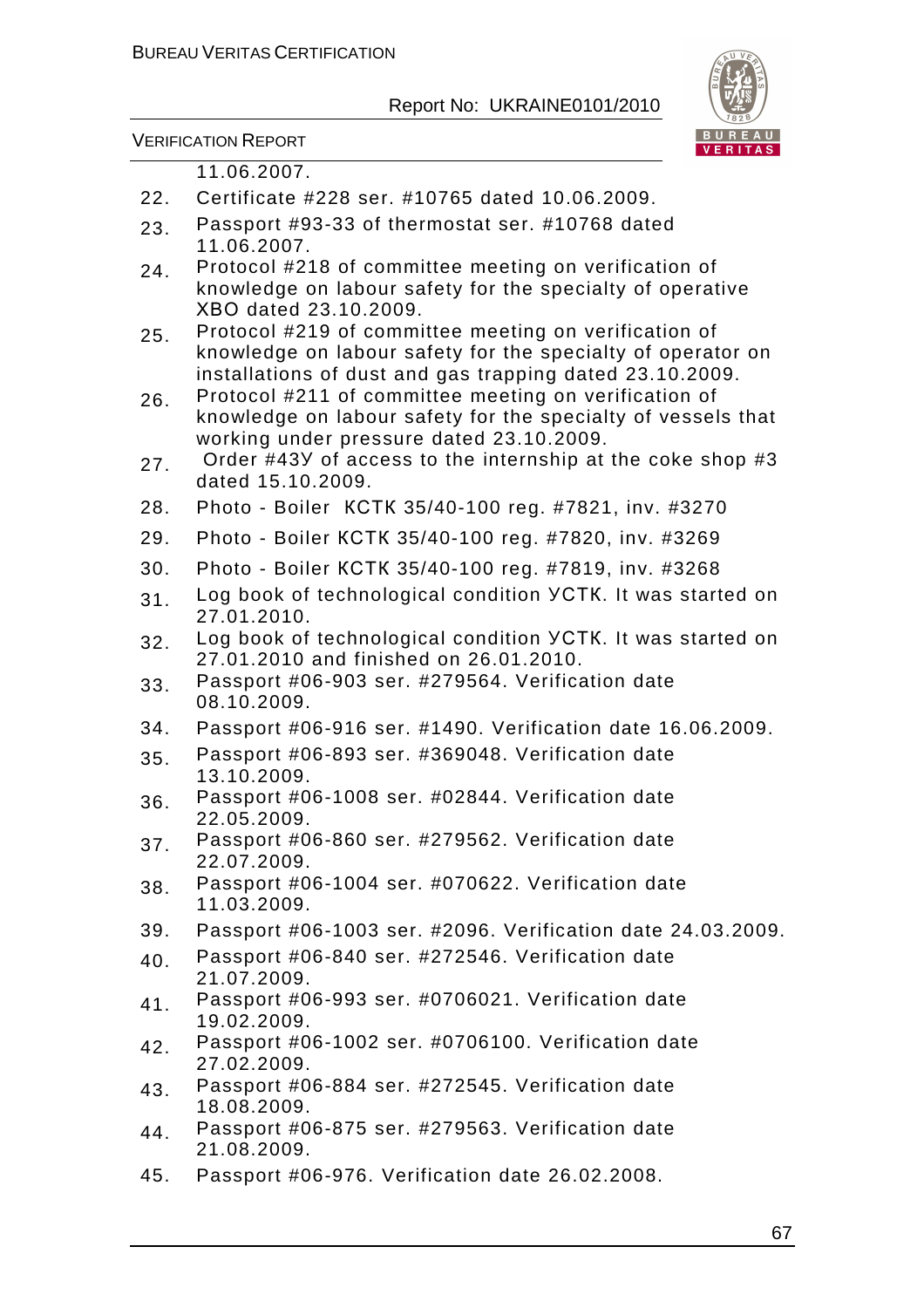

VERIFICATION REPORT

| 46. | Passport #06-975 ser. #0706013. Verification date<br>29.04.2009.                                                                                    |
|-----|-----------------------------------------------------------------------------------------------------------------------------------------------------|
| 47. | Passport #06-981 ser. #0706024. Verification date<br>29.04.2009.                                                                                    |
| 48. | Passport #06-980 ser. #0706019. Verification date<br>29.04.2009.                                                                                    |
| 49. | Passport #06-964 ser. #282421. Verification date<br>22.04.2009.                                                                                     |
| 50. | Passport #06-960 ser. #393639. Verification date<br>22.07.2009.                                                                                     |
| 51. | Photo - CA3Y-И670M #067700105                                                                                                                       |
| 52. | Photo - CP4Y-И673М #069841805                                                                                                                       |
| 53. | Photo - ВВОД №2 from ЦРП-4 яч.44                                                                                                                    |
| 54. | Photo - ВВОД №1 from ЦРП-4 яч.39                                                                                                                    |
| 55. | Passport ONT.468.007 NC. Certificate on acceptance ser<br>#069850705.                                                                               |
| 56. | Passport ONT.468.007 NC. Certificate on acceptance ser<br>#067700105.                                                                               |
| 57. | Passport ONT.468.007 NC. Certificate on acceptance ser<br>#069841805.                                                                               |
| 58. | Passport ONT.468.007 NC. Certificate on acceptance ser<br>#067716205.                                                                               |
| 59. | Photo - Sensor inv. #341196                                                                                                                         |
| 60. | Passport #06-959 ser. #279568. Verification date<br>22.04.2009.                                                                                     |
| 61. | Passport #06-958 ser. #341196. Verification date<br>10.11.2009.                                                                                     |
| 62. | Passport #06-971 ser. #0706096.                                                                                                                     |
| 63. | Photo - Turbogenerator #2 steam turbine P-215-14/06<br>generator T-25-2Y3 inv. #8141                                                                |
| 64. | Photo - Turbogenerator #1 steam turbine P-215-14/06<br>generator T-25-2Y3 inv. #6140                                                                |
| 65. | Photo - Type T-25-2Y3 ser. #066/0007                                                                                                                |
| 66. | Photo - Meter inv. #8147                                                                                                                            |
| 67. | Photo - Meter inv. #8146                                                                                                                            |
| 68. | Report of used electrical energy (active) OJSC<br>"Alchevskkoks" on December 2009 according to the Contract<br>#A5011-15-115/1050 tated 01.12.2007. |
| 69. | Consumption of electrical energy by OJSC "Alchevskkoks"<br>for 28.01.2010.                                                                          |
| 70. | Control emissions team of OJSC "Alchevskkoks" ССТЛ #322<br>Соке shop #3. Chimney к.б. №10 бис, п/б "A" dated<br>09.09.2009.                         |

71. Control emissions team of OJSC "Alchevskkoks" ССТЛ #327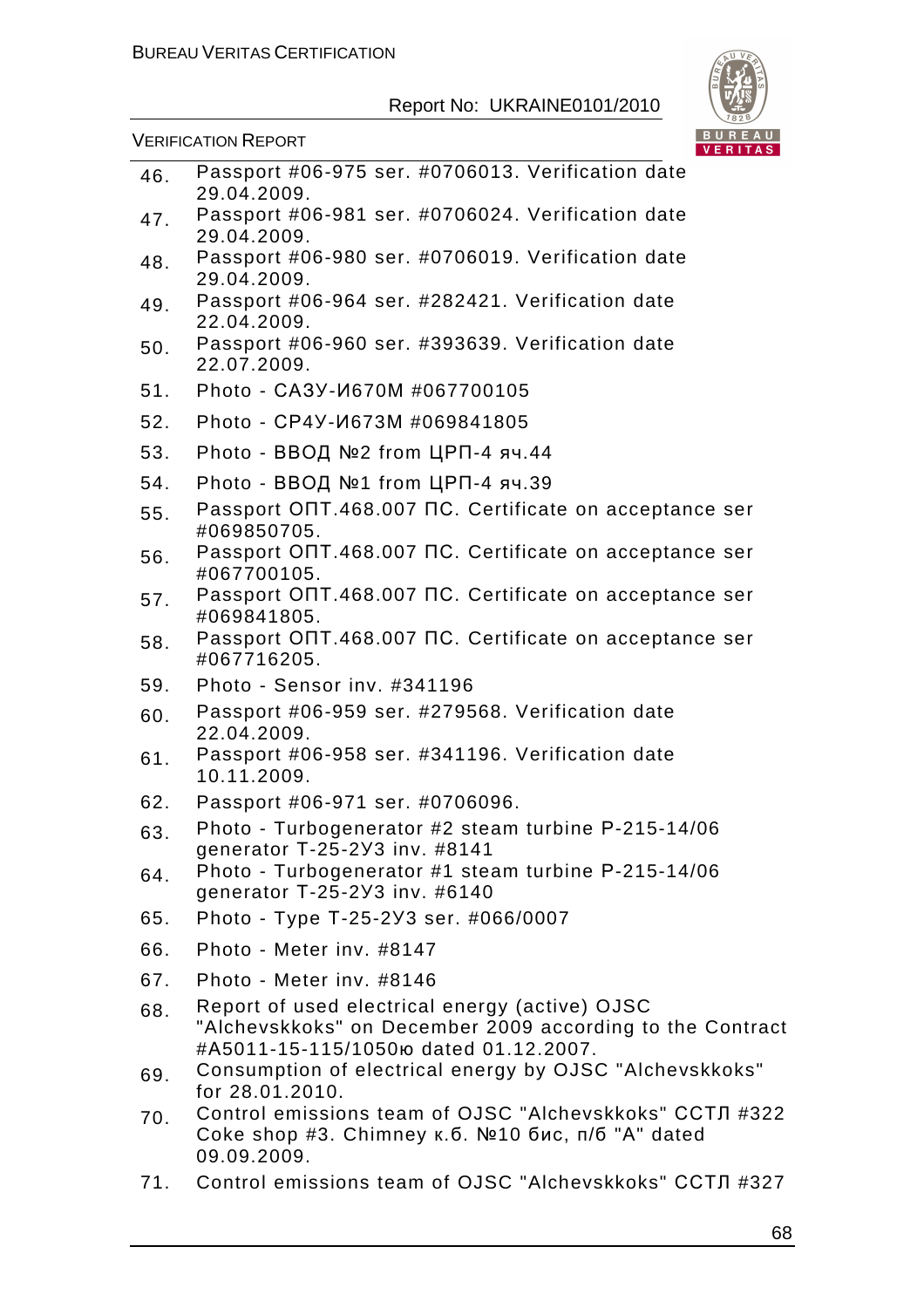

VERIFICATION REPORT

Coke shop #3. Chimney к.б. №10 бис, п/б "Б" dated 09.09.2009.

- 72. Passport ОПТ.468.007 ПС. Three-phase induction electricity meter. Ser. #067700105.
- 73. Passport. Multirate meter of active and reactive electricity LZQM 321.02.534 ser. #648848.
- 74. Passport ОПТ.468.007 ПС. Three-phase induction electricity meter. Ser. #069850705.
- 75. Passport ОПТ.468.007 ПС. Three-phase induction electricity meter. Ser. #069841805.
- 76. Passport ОПТ.468.007 ПС. Three-phase induction electricity meter. Ser. #067716205.
- 77. Technological instruction of device of dry coke quenching (DCQ) ТИ-51229-КХ-17-08 dated 28.12.2008.

78. Order #234 of the boiler shop КИП and А dated 15.09.2009.

- 79. Order #83-А dated 01.08.2002.
- 80. List of measuring devices.
- 81. Guidance document dated 24.11.1987. Furnace. Standards of coke consumption.
- 82. Total information of working of blast-furnace shop.
- 83. Passport #190 ser. #1217. Calibration date 06.01.2010.
- 84. Passport #191 ser. #1218. Calibration date 06.01.2010.
- 85. Passport #192 ser. #1221. Calibration date 13.01.2010.
- 86. Passport #193 ser. #1220. Calibration date 13.01.2010.
- 87. Passport #194 ser. #1218. Calibration date 13.01.2010.
- 88. Passport #195 ser. #1224. Calibration date 13.01.2010.
- 89. Passport #196 ser. #1222. Calibration date 11.01.2010.
- 90. Passport #197 ser. #1223. Calibration date 11.01.2010.
- 91. Log book of volume of coke consumption for March 2009.
- 92. "Koks & Himia" scientific, technical, and production monthly journal ISSN 0023-2815 №9/2009.
- 93. "Koksohimik" labor team newspaper of OJSC "Alchevsk coke Plant" #25-26 (1978) dated 22.07.2008.
- 94. "Koksohimik" labor team newspaper of OJSC "Alchevsk coke Plant" #46-47 (1956) dated 16.01.2008.
- 95. Passport EL 2.720.186 PS. Multirate meters of active and reactive power LZQM 211.02 ser. #56304.
- 96. Block diagram АСУЭ of Alchevsk Coke Plant (commercial accounting and generators accounting).
- 97. Automatized accounting system and control system of electricity consumption at the OJSC "Alchevsk Coke Plant" (АСКУЭ АМК) (Commercial accounting). Working project.